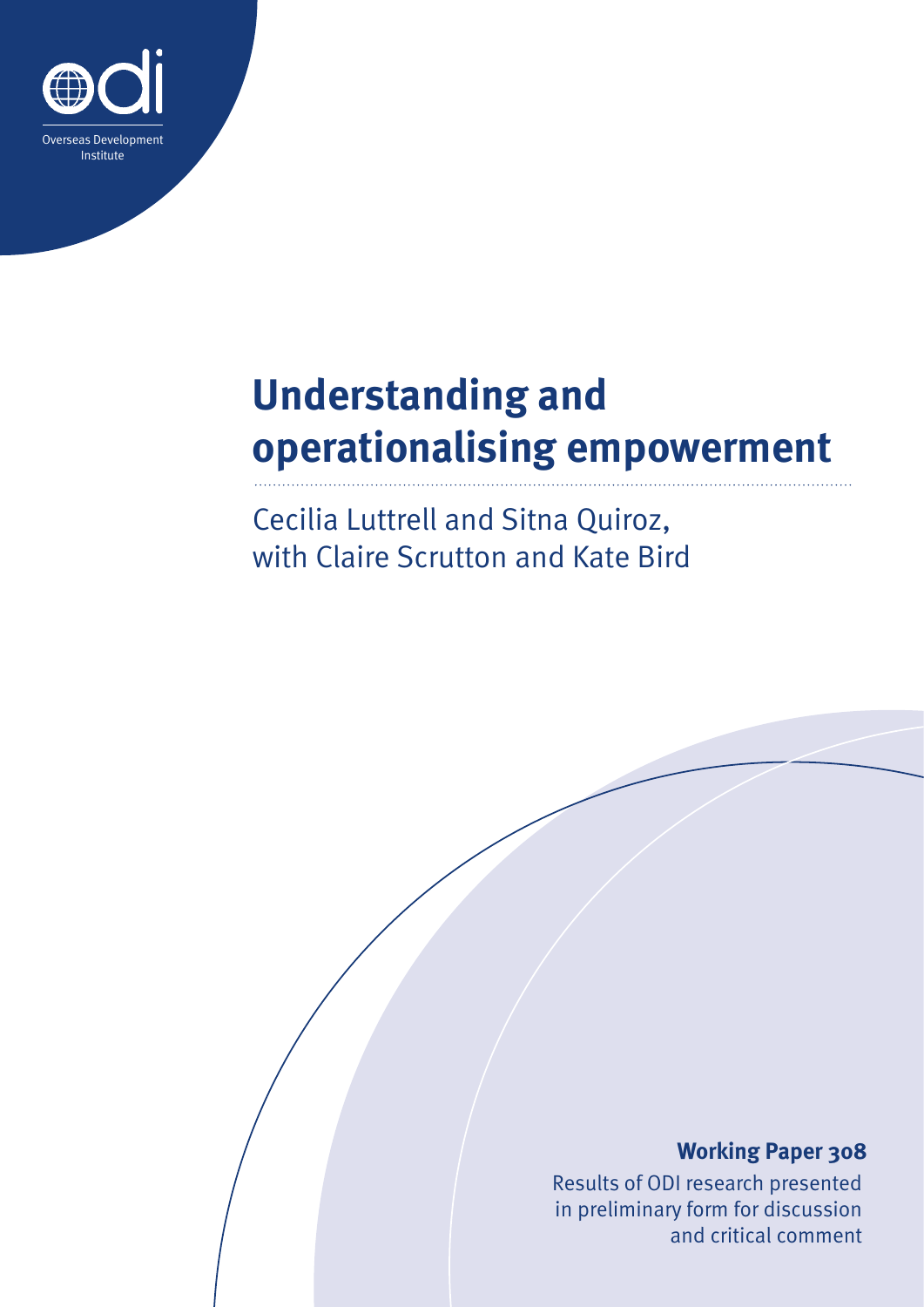Working Paper 308

## Understanding and operationalising empowerment

### Cecilia Luttrell and Sitna Quiroz, with Claire Scrutton and Kate Bird

November 2009

Overseas Development Institute 111 Westminster Bridge Road London SE7 1JD

ww.odi.org.uk

Disclaimer: The views presented in this paper are those of the authors and do not necessarily represent the views of ODI or SDC.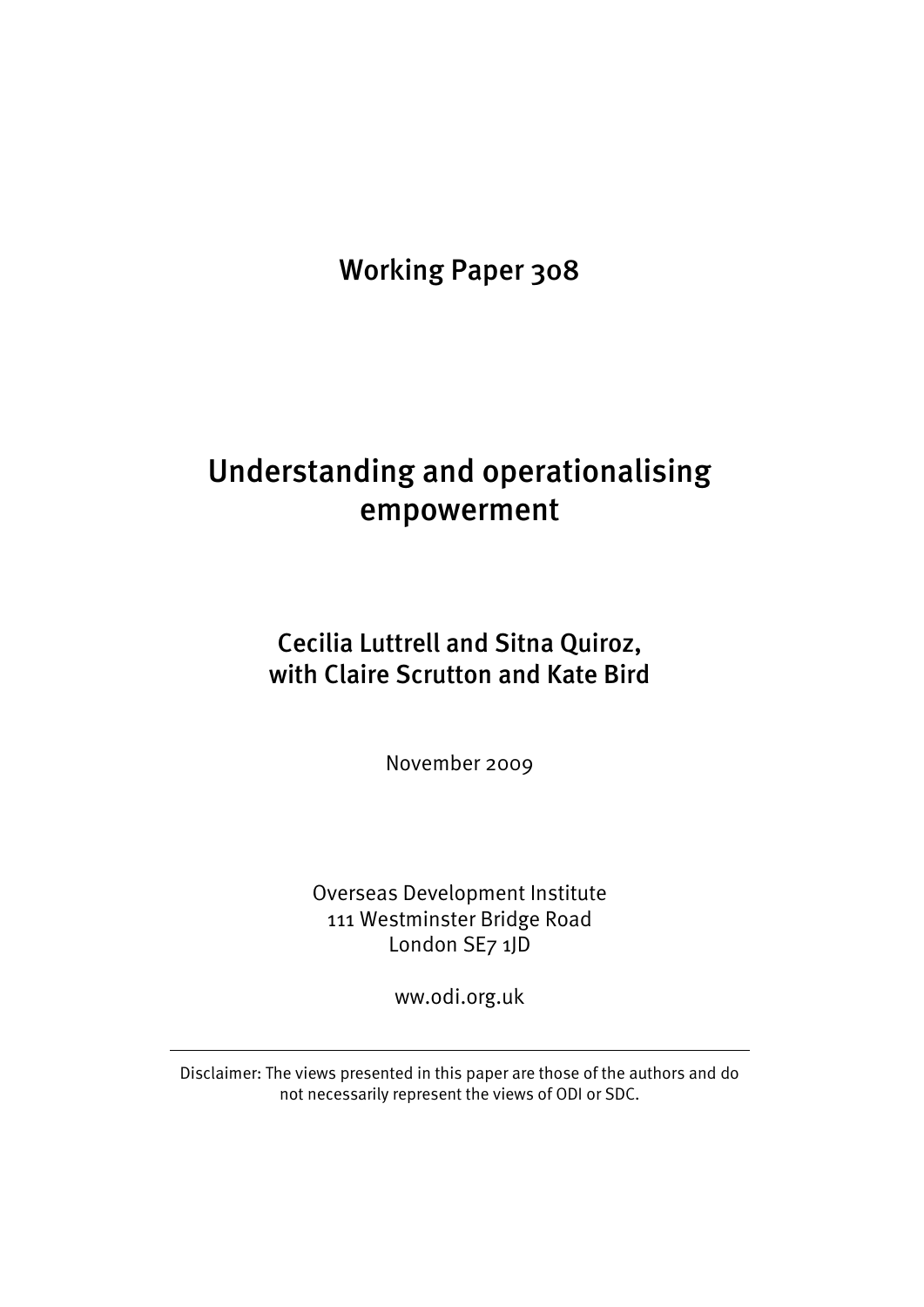ISBN 978 1 907288 03 6 Working Paper (Print) ISSN 1759 2909 ODI Working Papers (Online) ISSN 1759 2917

© Overseas Development Institute 2009

All rights reserved. No part of this publication may be reproduced, stored in a retrieval system, or transmitted in any form or by any means, electronic, mechanical, photocopying, recording or otherwise, without the prior written permission of the publishers.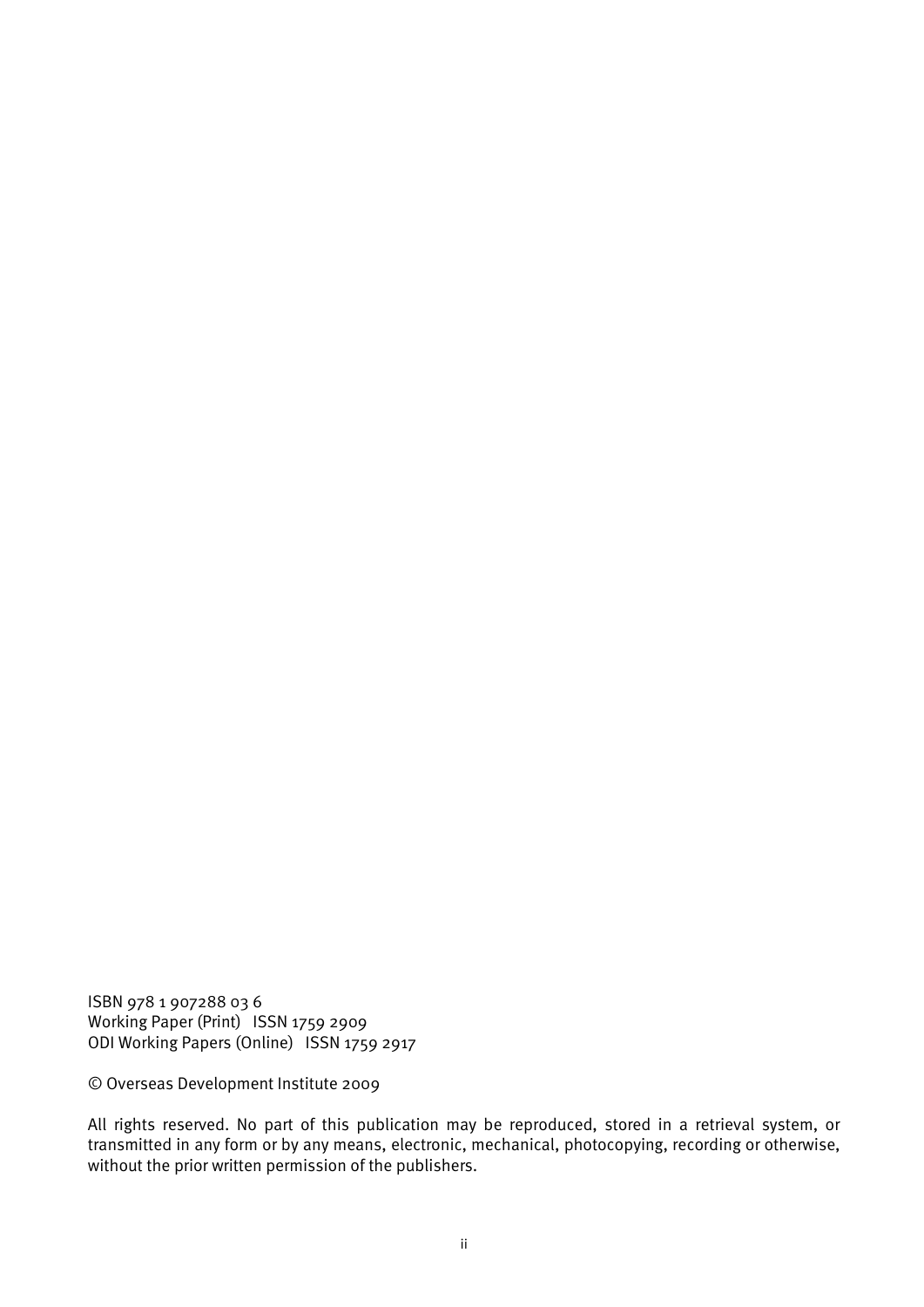### **Contents**

| 1. | Introduction                                                                                       | 1              |
|----|----------------------------------------------------------------------------------------------------|----------------|
| 2. | The history of debates surrounding empowerment                                                     | $\overline{2}$ |
| 3. | Empowerment as a process or an outcome?                                                            | 5              |
| 4. | <b>Understanding power</b>                                                                         | 6              |
| 5. | The agency approach versus an emphasis on structure                                                | 9              |
| 6. | Three 'continuums' of power: The Power Cube                                                        | 11             |
| 7. | <b>Empowerment and implications for partnership</b>                                                | 14             |
| 8. | Empowerment: A multidimensional approach to poverty reduction                                      | 16             |
|    | References                                                                                         | 17             |
|    | Annex 1: Linkages between rights-based approaches and empowerment                                  | 19             |
|    | Annex 2: The Power Cube explained                                                                  | 22             |
|    | Annex 3: The definition and operationalisation of empowerment in different development agencies 27 |                |

### Boxes, tables and figures

| Box 1: Various dimensions of empowerment                                                                                                                    | 1              |
|-------------------------------------------------------------------------------------------------------------------------------------------------------------|----------------|
| Box 2: Agency and structure explained                                                                                                                       | 9              |
| Box 3: Tackling discrimination – the pros and cons of using 'visible spaces'                                                                                | 13             |
| Table 1: Implications of different dimensions of power                                                                                                      | $\overline{2}$ |
| Table 2: Examples of outcomes on assets (capabilities) of the different definitions of power<br>at a variety of scales (individual, household, group, etc.) | 8              |
| Table 3: Comparing objectives from an agency and a structural perspective                                                                                   | 9              |
| Figure 1: The CapDev Butterfly                                                                                                                              | 7              |
| Figure 2: The Power Cube                                                                                                                                    | 11             |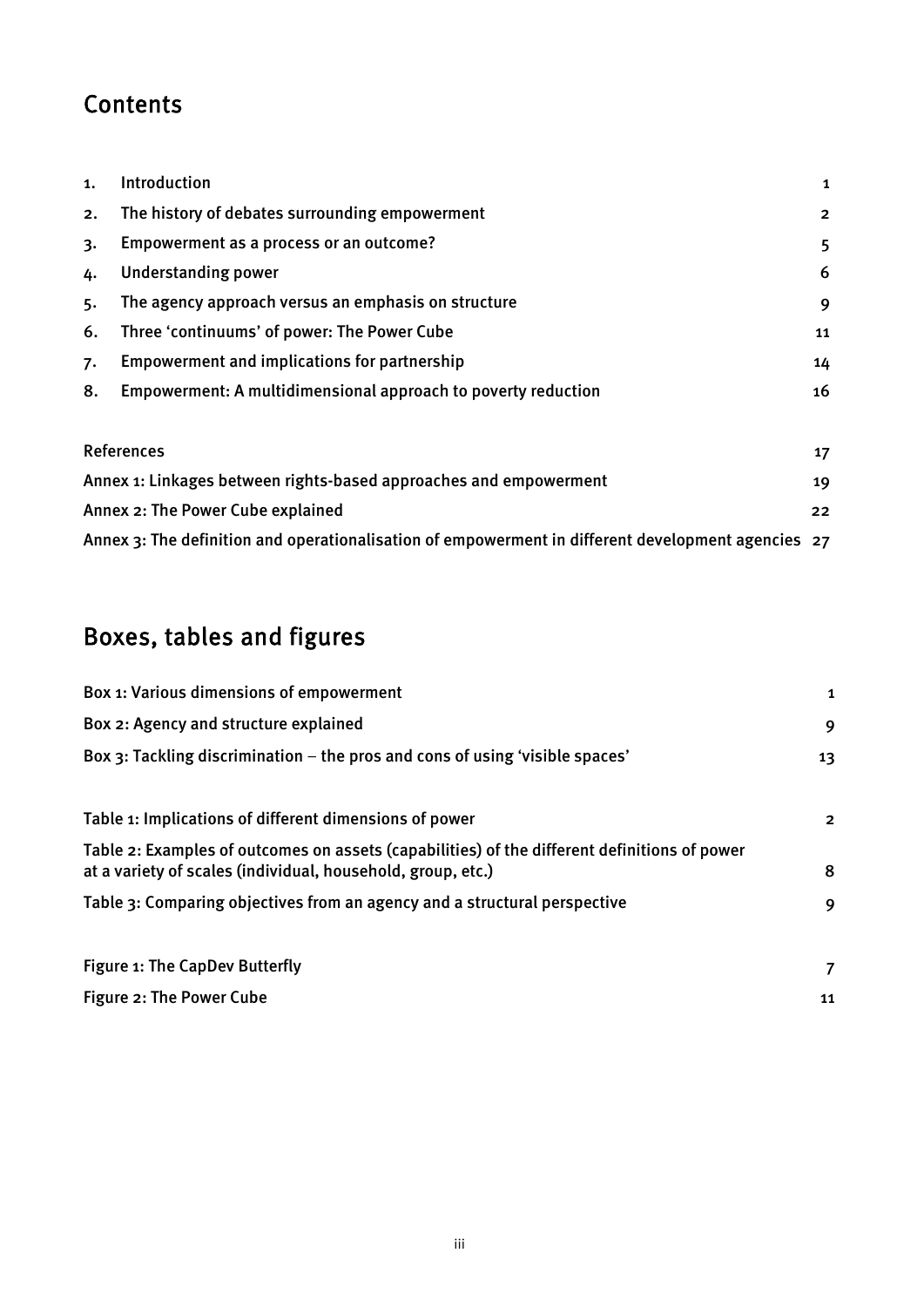### Acronyms

| <b>AIDS</b>   | Acquired Immunodeficiency Syndrome                                  |
|---------------|---------------------------------------------------------------------|
| <b>CIDA</b>   | Canadian International Development Agency                           |
| <b>DAC</b>    | Development Assistance Committee                                    |
| Danida        | Danish International Development Agency                             |
| <b>DFID</b>   | UK Department for International Development                         |
| <b>EC</b>     | <b>European Commission</b>                                          |
| <b>FRIDE</b>  | Fundación para las Relaciones Internacionales y el Diálogo Exterior |
| GAD           | <b>Gender and Development</b>                                       |
| GP            | Gram Panchayat (local government unit in India)                     |
| <b>GTZ</b>    | <b>German Development Cooperation</b>                               |
| <b>HIV</b>    | Human Immunodeficiency Virus                                        |
| IC            | Intercooperation                                                    |
| ICT           | information and communication technology                            |
| <b>IFAD</b>   | International Fund for Agricultural Development                     |
| IFI           | International Finance Institution                                   |
| <b>IMF</b>    | International Monetary Fund                                         |
| <b>JICA</b>   | Japan International Cooperation Agency                              |
| <b>NGO</b>    | Non-governmental Organisation                                       |
| Norad         | Norwegian Agency for Development Cooperation                        |
| ODI           | Overseas Development Institute                                      |
| <b>SDC</b>    | Swiss Agency for Development and Cooperation                        |
| <b>SHG</b>    | Self-help Group                                                     |
| Sida          | Swedish International Development Cooperation Agency                |
| <b>UNDP</b>   | <b>UN Development Program</b>                                       |
| <b>UNHCHR</b> | UN High Commission for Human Rights                                 |
| <b>UNICEF</b> | UN Children's Fund                                                  |
| <b>USAID</b>  | US Agency for International Development                             |
| <b>VDS</b>    | <b>Village Development Society</b>                                  |
| <b>WID</b>    | Women in Development                                                |
| <b>WTO</b>    | World Trade Organization                                            |
|               |                                                                     |

### Acknowledgements

This paper was commissioned by the Social Development Division of the Swiss Agency for Development and Cooperation (SDC). The authors would like to thank Laurent Ruedin and Reto Wieser for their important contribution and guidance, and Roo Griffiths, Francesca Iannini, Jo Adcock and Josie Tucker for their editorial support. Useful comments and input were provided also by Jane Carter, Maya Tissafi and Martin Fischler. Responsibility for the opinions expressed in this report, and any errors, are the authors' alone and do not necessarily reflect the views of the Overseas Development Institute (ODI) or SDC.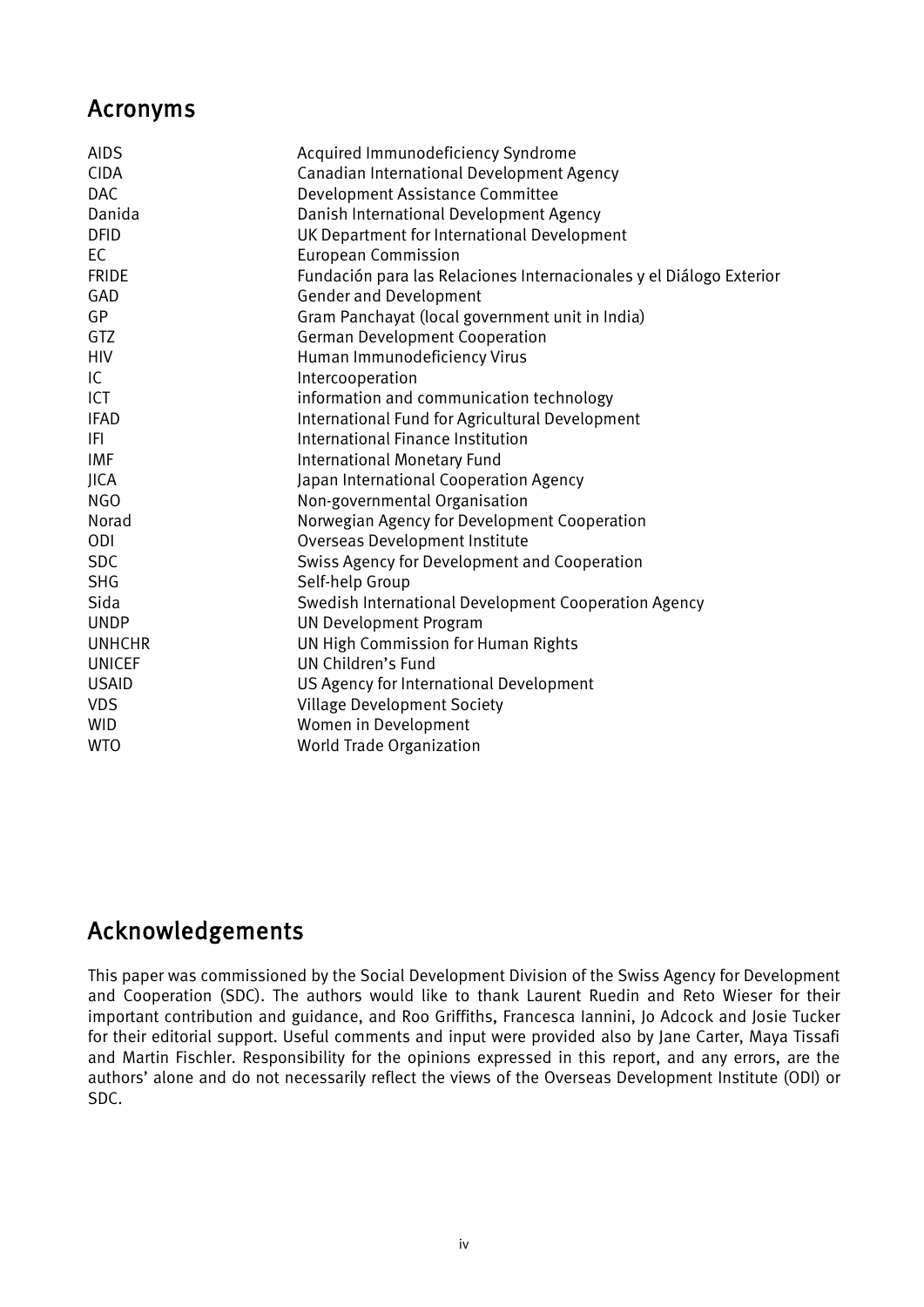### <span id="page-5-0"></span>1. Introduction

This paper presents an overview of the different definitions of and conceptual approaches to empowerment. It was produced for the Swiss Agency for Development and Cooperation (SDC) following publication of an independent evaluation of SDC's application of empowerment approaches in its development programming.

Discussions around empowerment are commonly limited to activities associated with 'economic', 'social' and 'political' empowerment (see Box 1). Transforming power relations does require intervention in these different dimensions and levels, but this paper takes the debate beyond such a sectoral approach to explore a number of conceptual issues that have practical implications for the operationalisation of empowerment. The main issues covered by the paper include:

- The recent history of the use of the term 'empowerment' in development;
- Different definitions and conceptual approaches to empowerment; and
- Various operational implications of these debates, including whether empowerment is viewed as a process or an outcome; how power operates; strategies for inclusion; and implications of working on empowerment with partners.

#### <span id="page-5-1"></span>Box 1: Various dimensions of empowerment

#### Economic empowerment

Economic empowerment seeks to ensure that people have the appropriate skills, capabilities and resources and access to secure and sustainable incomes and livelihoods. Related to this, some organisations focus heavily on the importance of access to assets and resources.

#### Human and social empowerment

Empowerment as a multidimensional social process that helps people gain control over their own lives. This is a process that fosters power (that is, the capacity to implement) in people, for use in their own lives, their communities and their society, by being able to act on issues that they define as important (Page and Czuba, 1999).

#### Political empowerment

The capacity to analyse, organise and mobilise. This results in the collective action that is needed for collective change. It is often related to a rights-based approach to empowerment and the empowering of citizens to claim their rights and entitlements (Piron and Watkins, 2004).

#### Cultural empowerment

The redefining of rules and norms and the recreating of cultural and symbolic practises (Stromquist, 1993). This may involve focusing on minority rights by using culture as an entry point.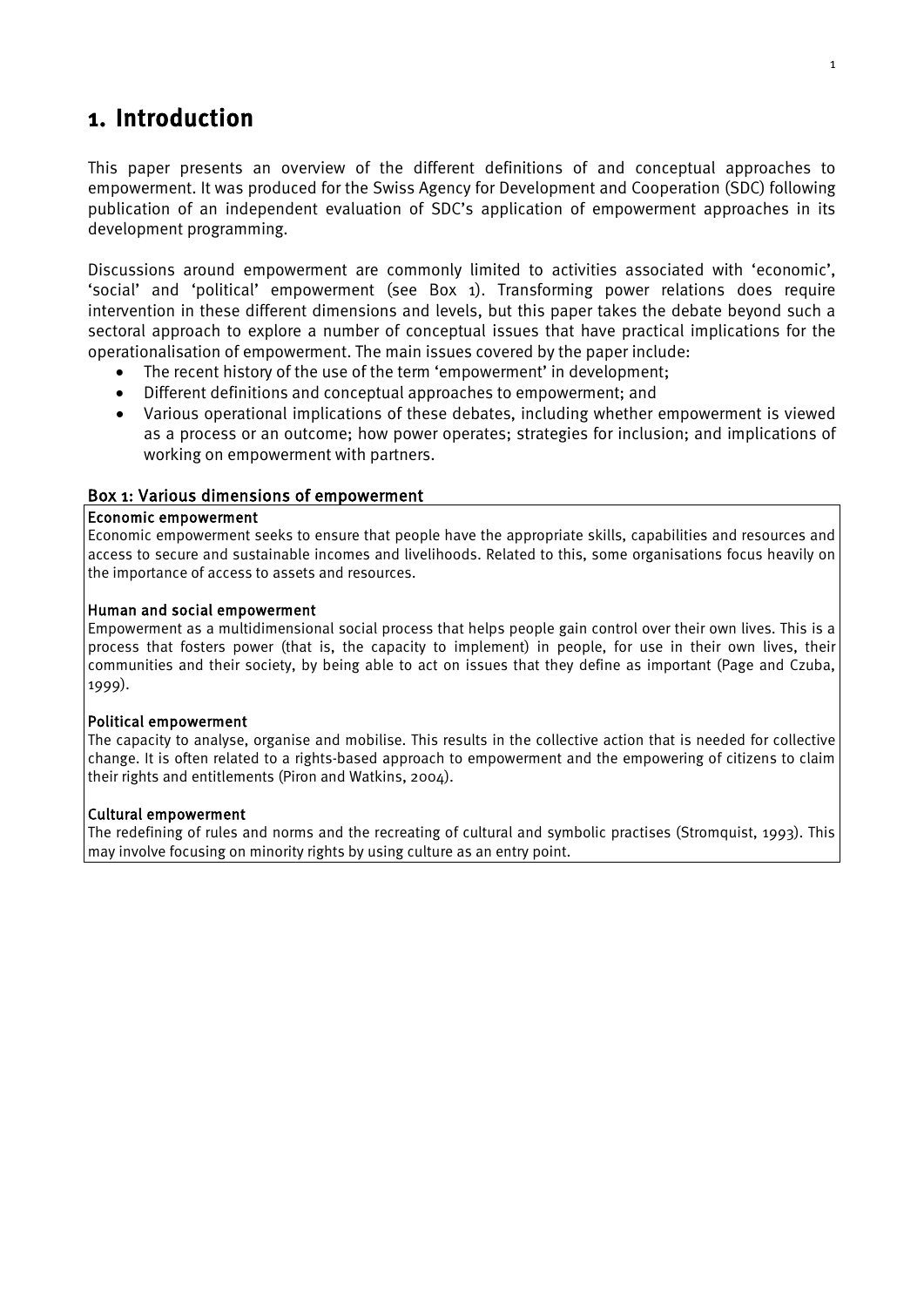### <span id="page-6-0"></span>2. The history of debates surrounding empowerment

Since the 1980s, the theme of empowerment has become central to the work of many development organisations. SDC (2004) conceptualises empowerment as an emancipation process in which the disadvantaged are empowered to exercise their rights, obtain access to resources and participate actively in the process of shaping society and making decisions. However, there is a range of definitions and approaches used by different organisations (see Annex. To some, empowerment is a political concept that involves a collective struggle against oppressive social relations. To others, it refers to the consciousness of individuals and the power to express and act on one's desires. These differences stem from the many different origins and uses of the term.

In addition to these differences, the term 'empowerment' does not translate easily or equally. The Spanish word *empoderamiento* implies that power is something provided by a benefactor to a beneficiary, a clear example of 'power over' (see Table 1, which explores different types of power relations). According to the dictionary, *empoderar* is an obsolete word. Garcia Moreno (2005) asks why empoderamiento is used as the translation by development agencies instead of *apoderamiento* or fortalecimiento, which come from verbs in current use. He suggests that the term *empoderamiento* allows the perpetuation of an ambiguous discourse, permitting institutions with different ideologies to establish their own agendas. Bucheli and Ditren (2001) describe how one workshop discussion in Nicaragua led to a consensus that the term *participación social'* better reflects the English use of the word. In both German and French, the English 'to empower' can be translated into two different verbs: ermächtigen/autoriser (which suggests 'power over') on the one hand, and befähigen/rendre capable ('power to') on the other. There are other possibilities for a French translation: the Quebec French dictionary uses the word *autonomisation*; the World Bank (2000, in Doligez, 2003) uses the words demarginalisation and intégration. Empowerment is also found in the literature as renforcement des capacities and participation (Doligez, 2003). In order to promote a common understanding on empowerment, both terms may be necessary to encompass not only the formal, legal strengthening of entitlements, but also the *capacity* to make practical use of these formal entitlements.

The roots of thinking on empowerment lie in feminist theory and popular education, which stressed the personal and inner dimensions of power

The two main alternative roots of influence to the empowerment 'philosophy' today appear to be the work of Paolo Freire and the feminist movement. The concept of 'popular education' of Paolo Freire was developed in the 1960s and became influential in development in Latin America in the 1970s, associated particularly with literacy projects (Freire, 1970). In the 1980s, empowerment was seen, for the most part, as a radical project of social transformation, to enable otherwise excluded social groups to define and claim their rights collectively.

| Type of power relation                  | Implications for an understanding of empowerment                   |  |  |  |  |
|-----------------------------------------|--------------------------------------------------------------------|--|--|--|--|
| Power Over: ability to influence and    | Changes in underlying resources and power to challenge constraints |  |  |  |  |
| coerce                                  |                                                                    |  |  |  |  |
| Power To: organise and change existing  | Increased individual capacity and opportunities for access         |  |  |  |  |
| hierarchies                             |                                                                    |  |  |  |  |
| Power With: increased power from        | Increased solidarity to challenge underlying assumptions           |  |  |  |  |
| collective action                       |                                                                    |  |  |  |  |
| Power from Within: increased individual | Increased awareness and desire for change                          |  |  |  |  |
| consciousness                           |                                                                    |  |  |  |  |

<span id="page-6-1"></span>Table 1: Implications of different dimensions of power

Source: Rowlands (1997).

The actual term 'empowerment' was first commonly used in association with the women's movement, within a discourse of feminism that drew on the influence of popular education and focused on the role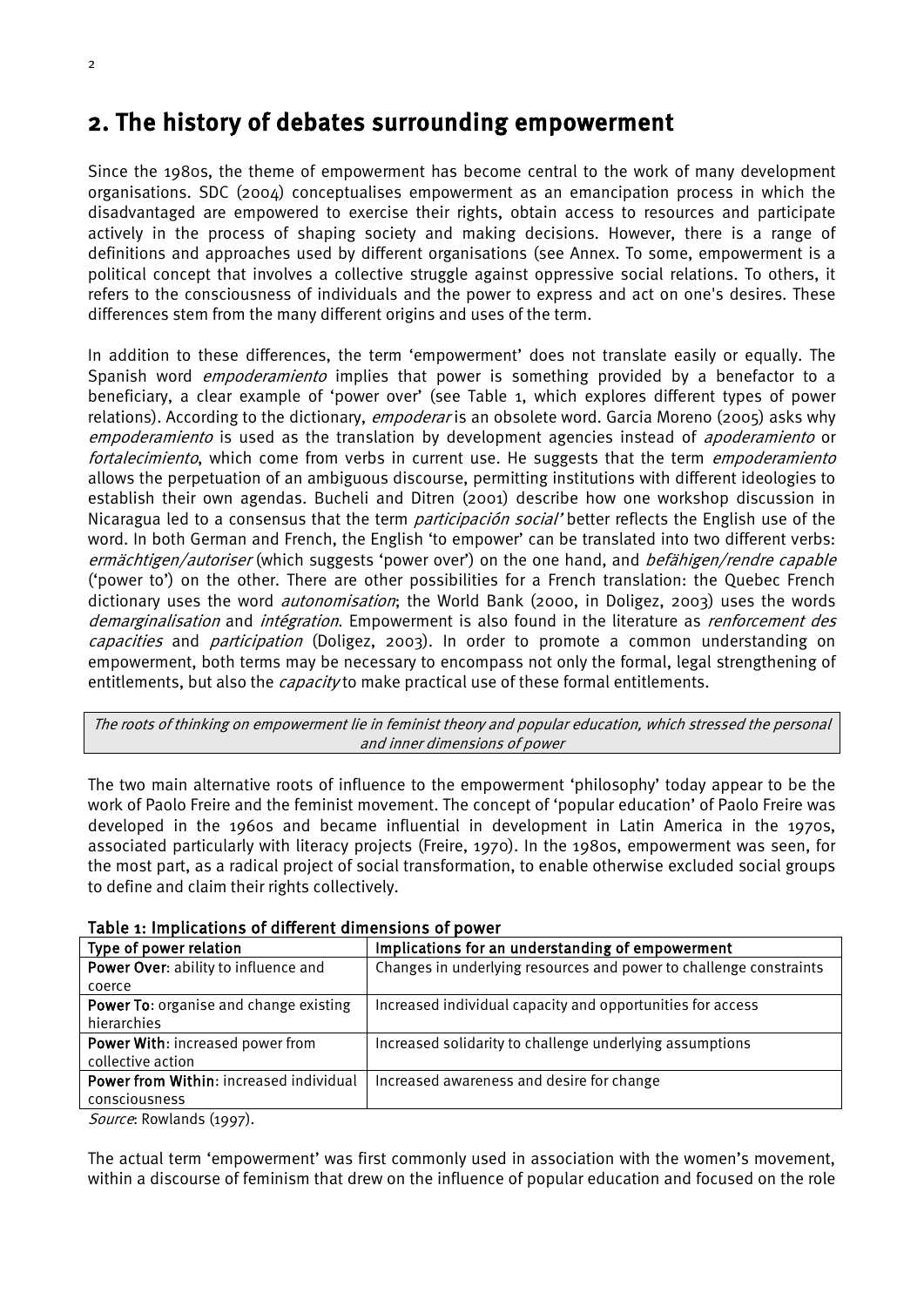of the individual in politics.<sup>[1](#page-7-0)</sup> In contrast with other debates in feminism, which are dominated by Northern thinking, much of the writing on empowerment and gender emerged from the South. In the mid-1980s, the 'empowerment of women' became an important part of the debate on gender and development. It has had much influence in subsequent wider development thinking. The concept of empowerment was propelled further by feminist critiques of development. The Women in Development (WID) approach, which sought to include women in development for efficiency purposes, was now accused of not questioning the underlying reasons for female subordination.

Empowerment is associated with the gender and development approach and challenging the way in which the inclusion of women in the development process can increase their work burden

The gender and development (GAD) approach, which developed in reaction to the WID approach, was concerned with the way in which the inclusion of women in the development process increased their work burden or displaced it elsewhere in the family. In so doing, the GAD approach explicitly addressed the dynamics of gender relations and social context, value systems and, above all, power. Empowerment was very much connected to the emerging GAD approach, with its associated actororientated and bottom-up methods.

Owing to a heavy association with gender, many organisations only use the term 'empowerment' within the remit of gender issues. Others, however, are clear that empowerment not only is a gender issue but also concerns a whole host of marginalised groups, encompassing a range of social differentiations such as caste, disability and ethnicity. For example, SDC works on empowerment of minority Roma groups in Serbia and Montenegro in order to integrate them equally into the official education system, at the same time as keeping their identity and cultural heritage alive.<sup>[2](#page-7-1)</sup>

Empowerment in the black and civil rights movement of the US was understood mainly in terms of racial empowerment through the growing influence of African Americans in political and social participation (Calhoun-Brown, 1998). Similarly, recent ethnic minority movements, such as the indigenous organisation Inca Atahualpa in Ecuador, have been analysed with an empowerment perspective that emphasises the political role these movements play in articulating demands for the recognition of those such as the Quechua population (Cervone, 1997).

In the 1990s, with increasing democratisation in Latin America and the retreat of the state, notions of participation and empowerment, previously the reserve of social movements and non-governmental organisations (NGOs), were reformulated and become a central part of the mainstream development discourse (Van Dam et al., 1992). At the same time, the term 'empowerment' was enthusiastically adopted by international development agencies, influenced by the ideas of Sen (1992) and the promotion of his 'capabilities approach'. However, many schools of Latin American literature today associate empowerment with neo-liberal policies and the World Bank's development agenda in the region (Caccia Bava, 2003). Some authors see empowerment as an attempt to co-opt social movements and popular initiatives for democracy (Larrea, 2005). Others feel that excess enthusiasm for empowerment, adopted by some international NGOs that work with and support social movements in the region, has had a detrimental effect on the consolidation of democratic institutions that are able to build consensus (Toranzo, 2006).

The view of empowerment in some of the French literature is equally critical. Authors such as Olivier de Sardan (1992) and Grignon and Passeron (1989) discuss the ambivalence between *populisme* (as seen in writers such as Chambers (1983) who idealise the poor) and *misérabilisme* (those who devalue the capacities of the poor, and therefore advocate for interventions of outsiders on their behalf). Olivier de Sardan's critique of the populist approach refers to the ambiguity and depoliticisation of terminology,

<span id="page-7-0"></span> <sup>1</sup> According to the Fundación para las Relaciones Internacionales y el Diálogo Exterior (FRIDE, 2006), the current use of the term 'empowerment' actually appeared for the first time in the book Black Empowerment by Salomon (1976), where it was used to describe a social work methodology with marginalised African-American communities.

<span id="page-7-1"></span><sup>2</sup> Se[e http://www.swisscooperation.org.yu/en/Home/Our\\_Programme\\_Lines/Education/IFRC\\_Social\\_Welfare\\_Programme.](http://www.swisscooperation.org.yu/en/Home/Our_Prog%0bramme_Lines/Education/IFRC_Social_Welfare_Programme)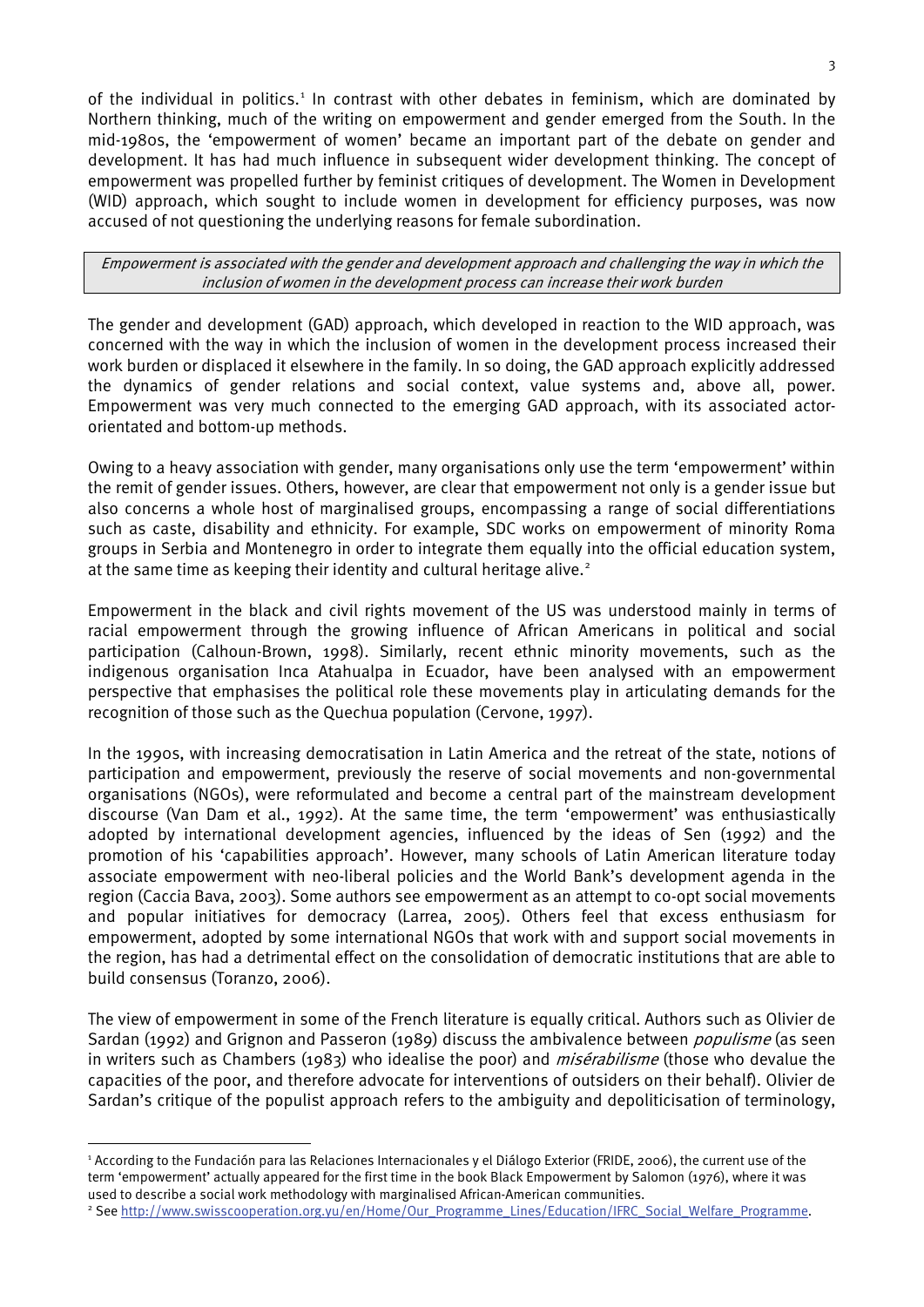for example in the categorisation of the 'poor' as moral, and the tendency to project simple stereotypes (discussed further in Brown, 1998).

Lack of attention to underlying structural causes of disempowerment has led to criticism, and a weakening of the concept

The recent popularity of the concept of empowerment has brought wide concern that the focus has not brought about any fundamental changes in development practice. Some critiques go further, suggesting that the use of the term allows organisations to say they are tackling injustice without having to back any political or structural change, or the redistribution of resources (Fiedrich et al., 2003). Many claim that the emphasis on personal and collective struggle has been diluted: 'the dissonant elements fell away as it came to join words like "social capital" as part of a chain of equivalence that stripped it of any political potency' (Cornwall and Brock, 2005). The authors point out the irony lying in the fact that the feminist emphasis on the politics of the personal and the neopopulist agenda have been readily taken up by those advocating the positive role of individualism and free market ideology.<sup>[3](#page-8-0)</sup> Empowerment's wholehearted adoption by the World Bank has added to this suspicion.

<span id="page-8-0"></span><sup>&</sup>lt;sup>3</sup> Others take this further to suggest that the empowerment agenda has become a means to control the social protests and movements of those whose lives have been negatively affected by neo-liberal trends (Falquet, 2003; Lautier, 2001).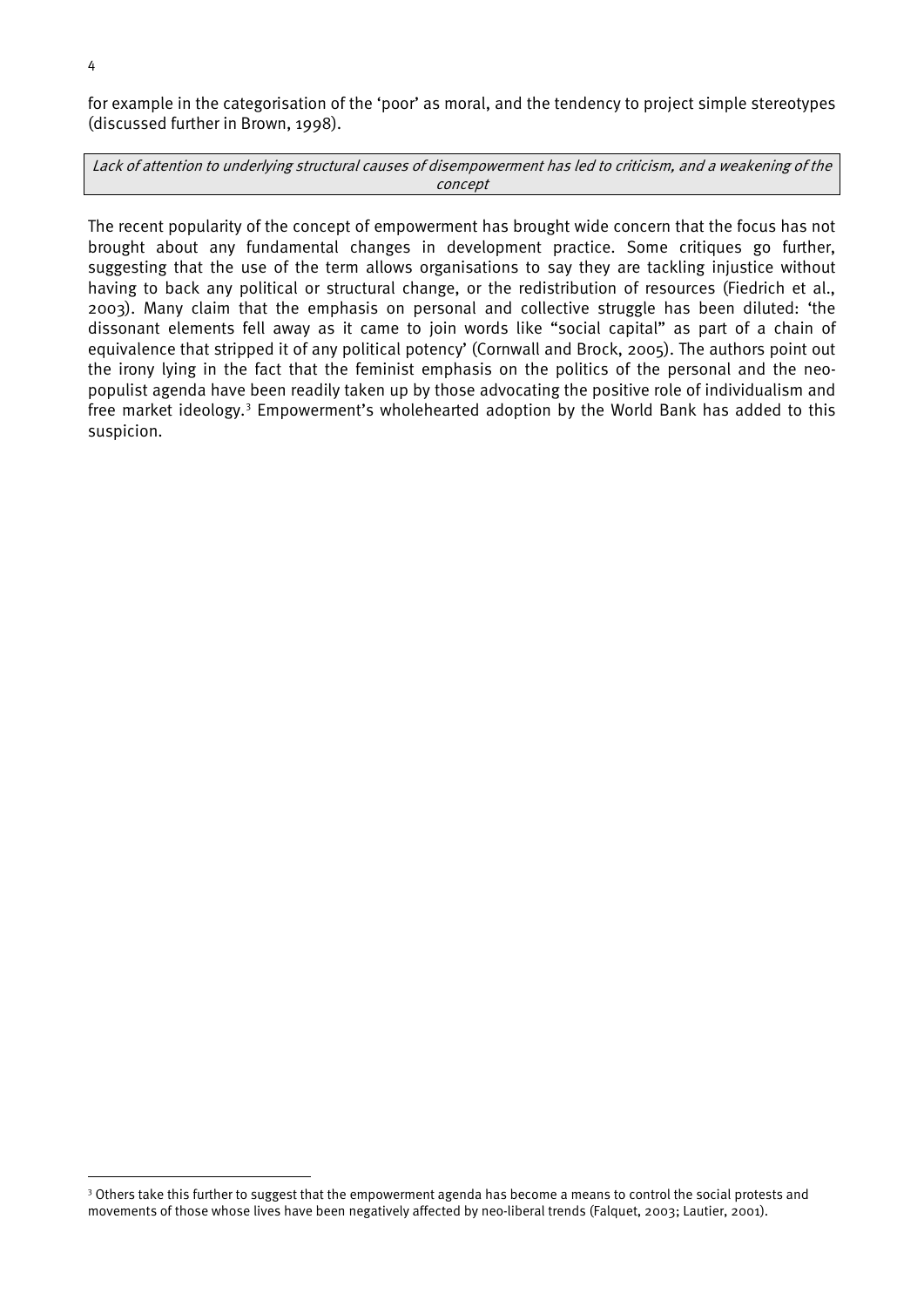### <span id="page-9-0"></span>3. Empowerment as a process or an outcome?

Many view empowerment as both a process and an outcome. Others take only an instrumentalist view of empowerment, focusing more narrowly on the importance of process. On the other hand, those who take a transformative approach question the way in which participation alone can be empowering without attention to outcomes. These distinctions have obvious operational implications. An emphasis on process leads to a focus on organisational capacity building or an increase in participation of previously excluded groups in the design, management and evaluation of development activities. An emphasis on outcomes leads to a focus on economic enhancement and increasing access to economic resources.

#### Moving beyond mere participation in decision making to an emphasis on **control**

A framework developed by Longwe (1991) provides some useful distinctions between different degrees of empowerment (with the numbered list below moving up towards increased empowerment):

- 1. The welfare 'degree': where basic needs are satisfied. This does not necessarily require structural causes to be addressed and tends to view those involved as passive recipients.
- 2. The access 'degree': where equal access to education, land and credit is assured.
- 3. The conscientisation and awareness-raising 'degree': where structural and institutional discrimination is addressed.
- 4. The participation and mobilisation 'degree': where the equal taking of decisions is enabled.
- 5. The control 'degree': where individuals can make decisions and these are fully recognised.

The Longwe framework stresses the importance of gaining *control* over decisions and resources that determine the quality of one's life and suggests that 'lower' degrees of empowerment are a prerequisite for achieving higher ones.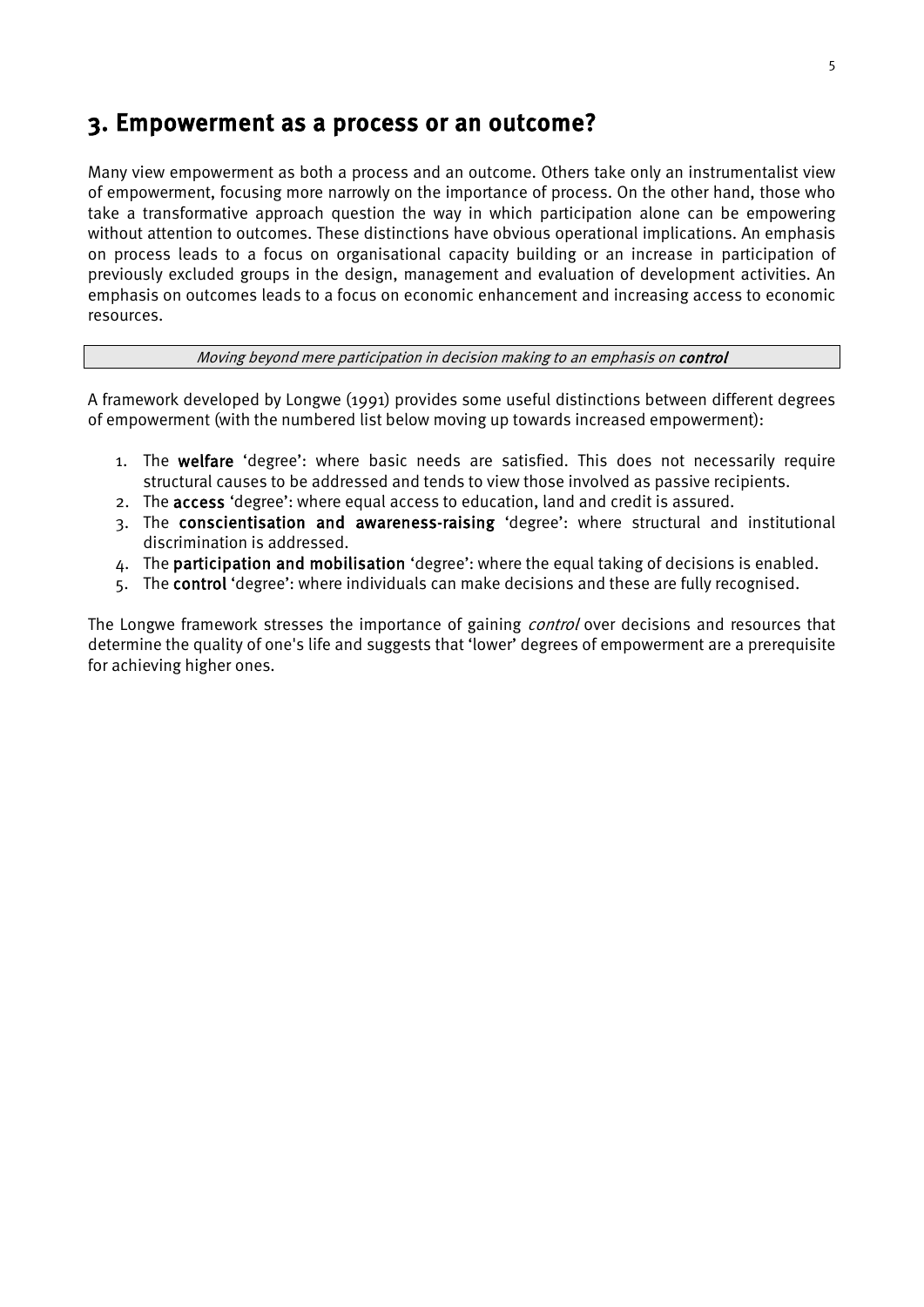### <span id="page-10-0"></span>4. Understanding power

Achieving empowerment is intimately linked to addressing the causes of disempowerment and tackling disadvantage caused by the way in which power relations shape choices, opportunities and wellbeing. There is a range of debates about the concept and operation of power and its operation, which results in a variety of interpretations of empowerment. Again, insights from gender theory into the empowerment debate have increased clarity over this issue, most notably that power is about more than just 'power over' people and resources. Rowland's (1997) categorisation of power is of great analytical and practical use here. She categorises four types of power relations to stress the difference between power over (ability to influence and coerce) and power to (organise and change existing hierarchies), power with (power from collective action) and power within (power from individual consciousness) (see Table 1).

Empowerment based on a view of power as 'power over' emphasises the need for participation in existing economic and political structures but does not involve changes to those structures. If power is defined as 'power over', it is seen as something that is wielded by those who are dominant and can be bestowed by one person on another. It is also seen to be in finite supply ('zero sum') and that the only way to gain it is to take it from the more powerful. For example, a zero-sum approach to political empowerment might focus on increasing the political representation of the poor relative to the rich, so that voting rates are inclusive and representatives who reflect poor people's interests are elected. One way of doing this is through public financing of campaigns and secret ballots to stop the non-poor from dominating political processes. A 'positive-sum' approach, on the other hand, would focus on increasing political participation and the demands that voters have on political candidates over the management of public interests and policies (Knack, 2005). The feminist approach emphasises that empowerment is not about replacing one form of power with another: they do not want a 'bigger piece of the cake but a different cake' and the increased choice (or 'cake') that power brings should not reproduce social inequalities or restrict the rights of others (Kabeer, 2001a).<sup>[4](#page-10-1)</sup>

'Power with' stresses the way in which gaining power actually strengthens the power of others rather than diminishing it, as occurs with power over. This raises the distinction between personal and collective empowerment. However, definitions of empowerment are often couched in individualistic terms, with the ultimate aim being to increase individual choice and capacity for self-reliance.

The CapDev Butterfly (see Figure 1) makes a distinction between competencies accruing to the individual, to the group and to organisations, as well as to networks and systems. The metaphor of the butterfly is effective, as it shows the need for attention to *all* of these components for empowerment to be achieved. Collective and organisational development may depend not only on individuals' competencies but also on relationships with other institutions. Poor women, for example, may not be able to participate in 'collective' empowerment activities before they are able to tackle the power dynamics at the household level that constrain them. For many, however, collective organisation is seen as an essential element of empowerment. Oakley (2001) stresses the importance of 'apexorganisation building', where networks and alliances are able to connect vertically to enable lobbying for marginalised groups at higher levels, and in so doing can bring about the 'institutionalisation' of legally based rights.

<span id="page-10-1"></span> <sup>4</sup> Equally, just as if women can be empowered without disempowering men, men could be freed from the image of being an oppressor (Batliwala, 1995).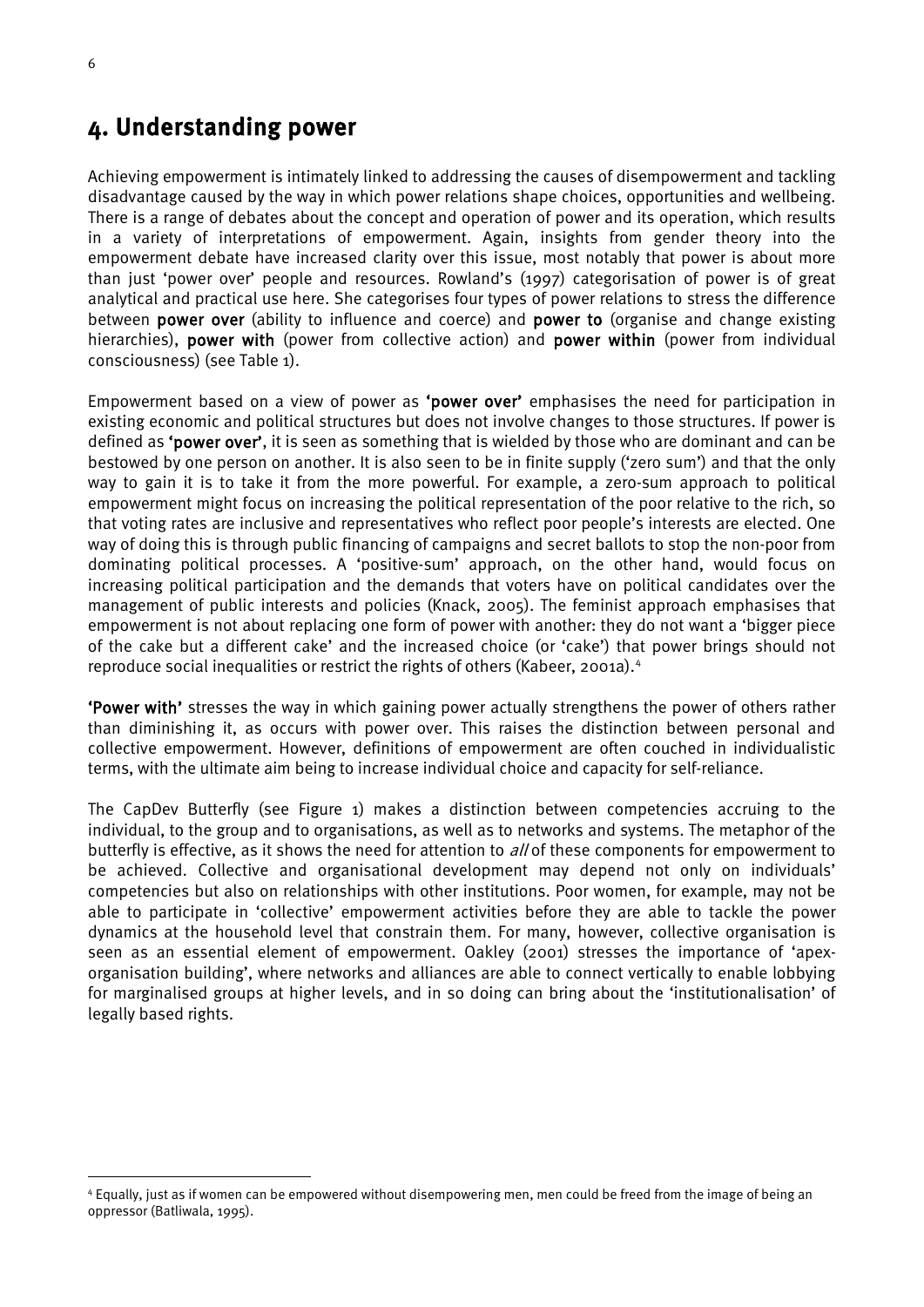<span id="page-11-0"></span>Figure 1: The CapDev Butterfly, emphasising the importance of coordinating the various scales at which empowerment can occur



Source: SDC (2006).

'Relational' empowerment moves beyond the concept of individual or collective empowerment to include a consideration of the importance of individuals (or groups) developing the ability to negotiate and influence the nature of the relationships with other institutions.

A focus on 'power to' has led to an emphasis on access to decision making, whereas an emphasis on 'power within' has led to a focus around building self-esteem. The process of acquiring such power must start with the individual and requires a change in their own perceptions about their rights, capacities and potential.

Table 2 teases out some of the operational implications of the different definitions of power in relation to different assets, with reference to the Development Assistance Committee (DAC) poverty capabilities (DAC, 2001).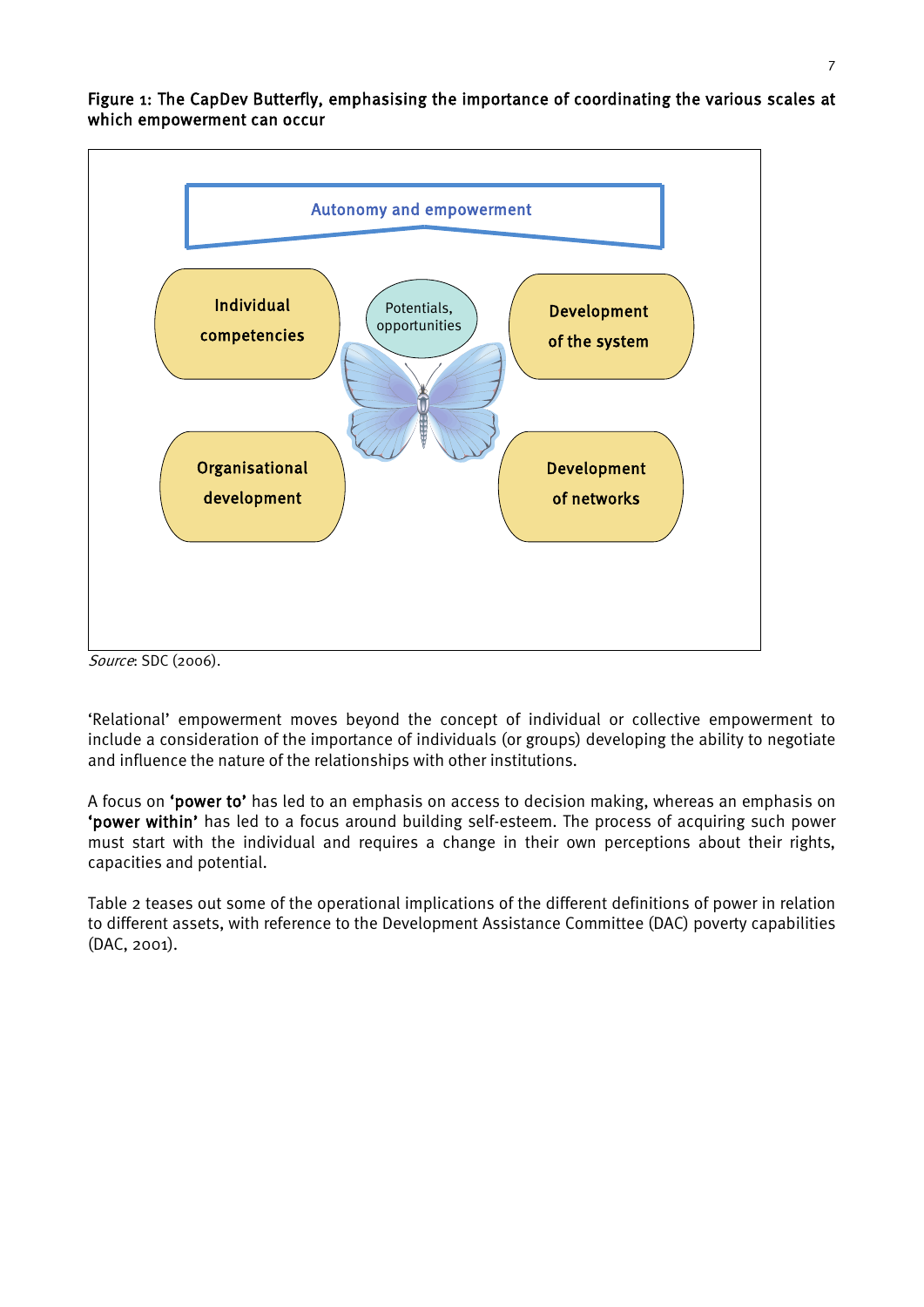| variety or scales (individual, nousenold, group, etc.)                                                                 |                                                                                                                                                                                                                                                                                                        |                                                                                                                                                                                                                                            |                                                                                                                                                                                     |                                                                                                                                                                                                                              |                                                                                                                                                                                     |  |
|------------------------------------------------------------------------------------------------------------------------|--------------------------------------------------------------------------------------------------------------------------------------------------------------------------------------------------------------------------------------------------------------------------------------------------------|--------------------------------------------------------------------------------------------------------------------------------------------------------------------------------------------------------------------------------------------|-------------------------------------------------------------------------------------------------------------------------------------------------------------------------------------|------------------------------------------------------------------------------------------------------------------------------------------------------------------------------------------------------------------------------|-------------------------------------------------------------------------------------------------------------------------------------------------------------------------------------|--|
| Type of power<br>relation                                                                                              | Economic<br>Human and<br>capability<br>social capability                                                                                                                                                                                                                                               |                                                                                                                                                                                                                                            | <b>Cultural and</b><br>psychological<br>capability                                                                                                                                  | <b>Political and</b><br>legal capability                                                                                                                                                                                     | Protective<br>capabilities                                                                                                                                                          |  |
| Power Over: the<br>ability to coerce<br>and influence<br>the actions and<br>thoughts of the<br>powerless               | Women gaining<br>increased control<br>over income from<br>loans, saving and<br>household<br>production.<br>Ethnic minorities<br>increase their<br>ability to challenge<br>discrimination in<br>access to resources<br>and markets.<br>Wives gain control<br>over productive<br>assets and<br>property. | Women increase<br>control over<br>household<br>consumption<br>and decision<br>making.                                                                                                                                                      | Immigrant groups<br>are able to<br>challenge cultural<br>perceptions at<br>community and<br>household levels.                                                                       | Involvement of<br>ethnic minorities<br>in formal<br>decision making.<br>Engagement with<br>positions of<br>authority by low-<br>caste groups.                                                                                | Children<br>increase their<br>individual<br>ability to<br>defend against<br>violence.                                                                                               |  |
| Power To: the<br>capacity to act,<br>to organise and<br>change existing<br>hierarchies                                 | New immigrants<br>increase their<br>access to income<br>and microfinance.<br>The burden of<br>unpaid work and<br>childcare on<br>women is reduced.                                                                                                                                                     | Increased literary<br>skills among<br>Afro-Caribbean<br>boys.<br>Improved health<br>and nutrition<br>status among<br>those with HIV.<br>Urban migrants<br>increase their<br>awareness of,<br>and access to,<br>public welfare<br>services. | Increased mobility<br>and access beyond<br>household for the<br>disabled.                                                                                                           | Knowledge of<br>legal and<br>political<br>processes and<br>removal of<br>formal barriers<br>suffered by low-<br>caste groups.                                                                                                | The reduction<br>of risk,<br>vulnerability<br>and insecurity<br>for the over-<br>70S.                                                                                               |  |
| <b>Power With:</b><br>increased power<br>from collective<br>action, social<br>mobilisation<br>and alliance<br>building | International<br>women's groups<br>collectively<br>challenge<br>discrimination.                                                                                                                                                                                                                        | NGO coalitions<br>develop joint<br>action for<br>increased public<br>welfare<br>provision.                                                                                                                                                 | Increased status<br>and dignity among<br>dalit groups.                                                                                                                              | Participation in<br>movements by<br>informal sector<br>workers to<br>challenge<br>subordination.<br>National<br>networks of<br>community<br>forestry groups<br>lobby for their<br>interests.                                 | Access to<br>networks by<br>the disabled<br>which provide<br>support in<br>times of crisis.<br>Joint action<br>ethnic<br>minorities<br>groups to<br>defend others<br>against abuse. |  |
| <b>Power from</b><br>Within:<br>increased<br>individual<br>consciousness,<br>self-dignity and<br>awareness             | Increased levels of<br>self-esteem and<br>recognition of<br>individual<br>economic<br>contribution among<br>immigrant groups.<br>Desire by women<br>for equal rights to<br>resources.                                                                                                                  | Increased<br>confidence and<br>happiness of the<br>over-70s.<br>Desire by the<br>disabled to take<br>decisions about<br>self and others.<br>Desire by<br>informal sector<br>workers for equal<br>wellbeing.                                | Increased<br>assertiveness, self-<br>esteem and sense<br>of autonomy<br>among sex<br>workers.<br>Recognition of the<br>need to challenge<br>cultural<br>subordination by<br>dalits. | Desire of<br>immigrants to<br>engage in<br>cultural, legal<br>and political<br>processes.<br>Recognition of<br>the need among<br>ethnic minorities<br>to challenge<br>legal<br>discrimination<br>and political<br>exclusion. | Increased<br>resilience for<br>low-income<br>groups to<br>shocks,<br>disasters,<br>economic<br>crises.                                                                              |  |

<span id="page-12-0"></span>Table 2: Examples of outcomes on assets (capabilities) of the different definitions of power at a variety of scales (individual, household, group, etc.)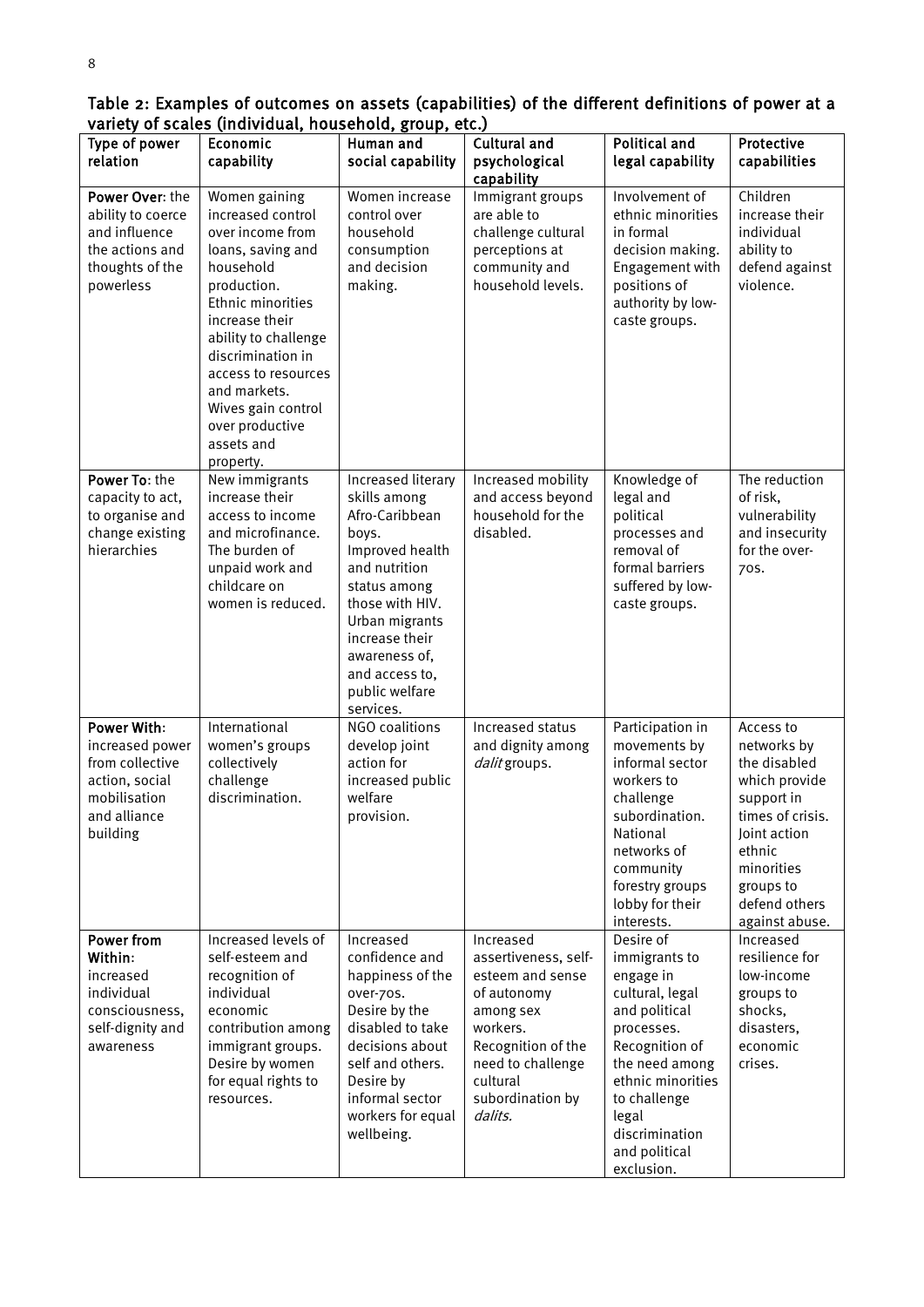### <span id="page-13-0"></span>5. The agency approach versus an emphasis on structure

At the root of these different categorisations of power is the debate about whether change is brought about or constrained by forces beyond peoples' control (social structures such as class, religion) or through individual and collective action (agency) (see Box 2). On the one hand, some people argue that individual people have a great capacity for acting freely. On the other hand are those who argue that social systems greatly constrain, or determine, the actions of individuals. Many dismiss this dichotomy and claim that structure and agency are complementary and dynamic forces: structure influences human behaviour, and humans are capable of changing the social structures they inhabit.

#### <span id="page-13-1"></span>Box 2: Agency and structure explained

The term 'agency' refers to the capacity of individuals to act independently and to make their own free choices. The term 'structure' covers the rules and social forces (such as social class, religion, gender, ethnicity, customs, etc.) that limit or influence the opportunities that determine the actions of individuals.

Much thinking about empowerment originated at the grassroots level and was based on the core elements of agency and the importance of self-esteem. Many writers lay a special emphasis on selfrespect: 'There is a core to the empowerment process which consists of increases in self-confidence and self-esteem, a sense of agency and of "self" in a wider context, and a sense of *dignidad* (being worthy of having a right to respect from others)' (Rowlands, 1997). This led to a focus on transformation through education and organisational capacity building.

More recently, however, there has been increased recognition of the need for an explicit consideration of structural inequalities that affect entire social groups rather than a focus only on individual characteristics. It is this focus that is often combined with a rights-based approach. The operational implications of these different approaches are outlined in Table 3.

| Type of power relation                                                                                 | An 'agency' approach to empowerment                                                                                                                       | Transforming 'structures' for<br>empowerment                                                                       |
|--------------------------------------------------------------------------------------------------------|-----------------------------------------------------------------------------------------------------------------------------------------------------------|--------------------------------------------------------------------------------------------------------------------|
| Power Over: the ability to<br>coerce and influence the<br>actions and thoughts of the<br>powerless     | Changes in power relations within<br>households and communities and at the<br>macro level, e.g. increased role in decision<br>making and bargaining power | Respect equal rights of others,<br>challenge to inequality and<br>unfair privileges                                |
| Power To: the capacity to act,<br>to organise and change<br>existing hierarchies                       | Increased skills, access and control over<br>income and resources, and access to<br>markets and networks                                                  | Increased skills and resources<br>to challenge injustice and<br>inequality faced by others                         |
| Power With: increased power<br>from collective action, social<br>mobilisation and alliance<br>building | Organisation of the less powerful to<br>enhance abilities to change power relations<br>Increased participation of the less powerful                       | Supportive organisation of<br>those with power to challenge<br>injustice, inequality,<br>discrimination and stigma |
| Power from Within: increased<br>individual consciousness, self-<br>dignity and awareness               | Increased confidence and awareness of<br>choices and rights; widened aspirations<br>and ability to transform aspiration into<br>action                    | Changes in attitudes and<br>stereotypes; commitment to<br>change                                                   |

#### <span id="page-13-2"></span>Table 3: Comparing objectives from an agency and a structural perspective

Source: Adapted from Mayoux (2003).

The debate is reflected in the choice of interventions and activities chosen to bring about empowerment. For example, it is common for empowerment projects to have economic objectives such as attracting capital and integrating small producers into the global markets. However, these projects often ignore structural issues, and this can lead to an assumption that access to resources leads automatically to increased choice and therefore to empowerment. Behind the delivery of microcredit programmes, as an example of one empowerment activity, is the assumption that improving women's access to income-earning opportunities will increase their decision-making powers in both the household and the public sphere, through their greater economic autonomy. However, it is not the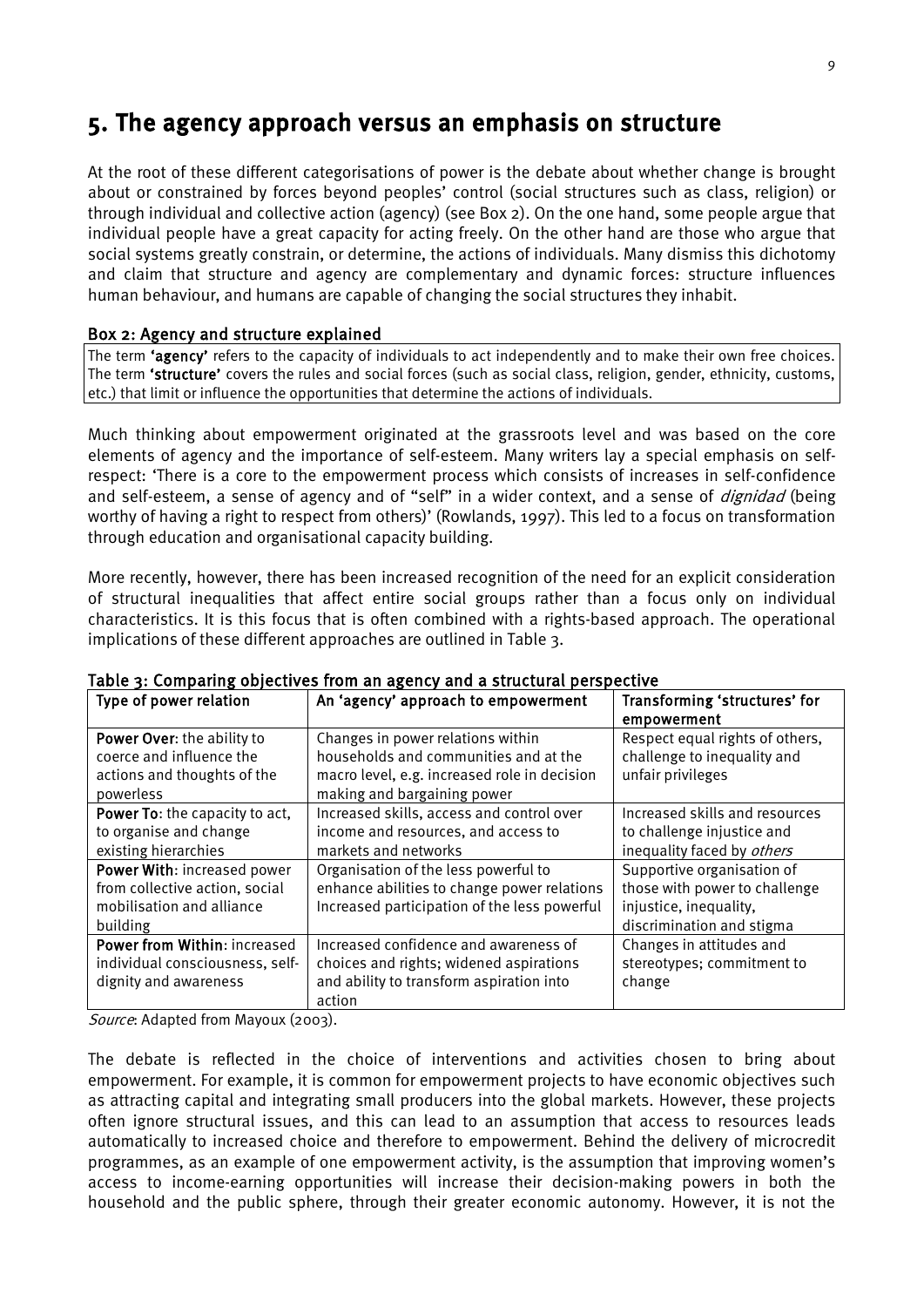delivery of microcredit in itself that may empower but the *context* in which it is delivered that might enable women to get control over resources and increased bargaining power (Oxaal and Baden, 1997). Work by Goetz and Sen Gupta (1996) in Bangladesh shows that a large percentage of women's loans were controlled by male relatives; women had to mobilise funds elsewhere to repay them.

Equally, supporting capacity building of local organisations is a common approach to promote empowerment but it may not automatically serve the interests of the poor. A number of commentators (Alsop and Norton, 2004; Mosse, 2005) question the focus on the development of village-level associations, suggesting that such associations can become dominated by more affluent and more powerful members of society, thus perpetuating existing power structures and limiting the capabilities of the poor.

On the other hand, focusing only on transforming underlying power structures, such as the promotion of democracy or equity in political participation, is meaningless unless people are in the condition (in terms of health or economics) to take advantage of the opportunities (Larrea, 2005). In some cases, it has been shown that democratisation and participation projects bring empowerment predominantly to the middle classes.

Fulfilling immediate needs may be a necessary first step to enable other forms of empowerment. This suggests that care should be taken not to overemphasise the separation between structure and agency and that attention should be paid to a combination and a sequencing of both forms of approach.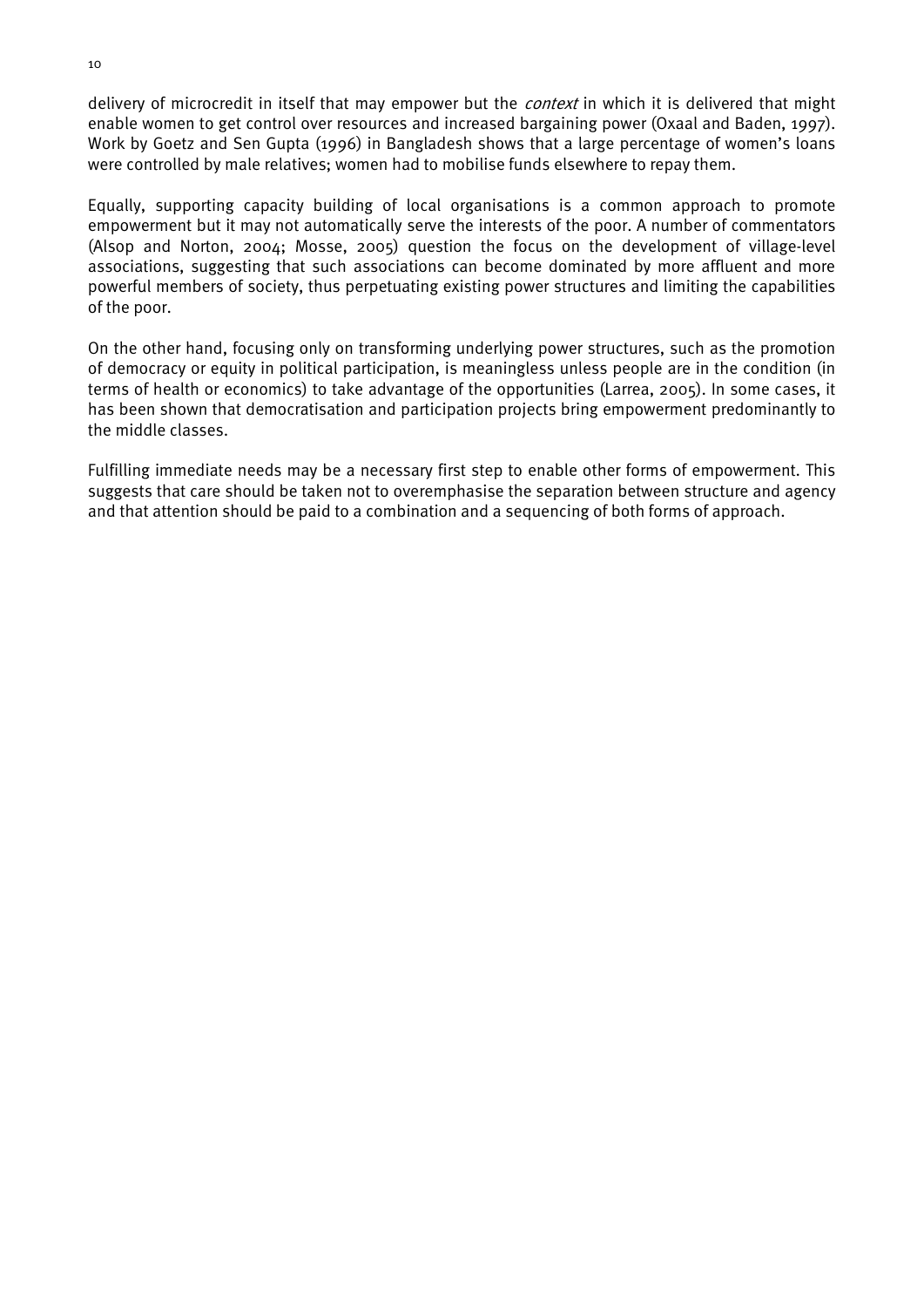### <span id="page-15-0"></span>6. Three 'continuums' of power: The Power Cube

Gaventa's (2003) Power Cube (see Figure 2) presents a dynamic understanding of how power operates, how different interests can be marginalised from decision making and the strategies needed to increase inclusion. It describes how power is used by the powerful across three continuums, those of: spaces: how arenas of power are created; places: the levels and places of engagement; and power: the degree of visibility of power.



### <span id="page-15-1"></span>Figure 2: The Power Cube

Source: Gaventa (2003).

The use of a cube helps to emphasise that different types of power are a continuum, rather than presenting power in the oppositional way that it is often conceptualised (the powerful versus the powerless; the included versus the excluded, hegemony versus resistance). (Empowerment Note 3 provides more details and examples of the use of the Power Cube.) The Power Cube also stresses the importance of the ability to exercise power rather than merely its possession.

By the term 'space', Gaventa refers to the different arenas in which decision making takes place and in which power operates, and how these spaces are created. Understanding these can help identify entry points for change and encourage self-reflection on the power that different actors exercise. He distinguishes between three types:

- 1. 'Provided' or 'closed' spaces: spaces that are controlled by an elite group. These may exist within many government systems, the international finance institutions (IFIs) or institutions such as the World Trade Organization (WTO). Many civil society efforts focus on opening up such spaces, through greater public involvement, transparency or accountability (Gaventa, 2005).
- 2. 'Invited' spaces: with external pressure, or in an attempt to increase legitimacy, some policymakers may create 'invited' spaces for outsiders to share their opinions. This may offer some possibility for influence but it is unlikely that these spaces will create real opportunities for long-term change. In extreme cases, it may act to legitimate the *status quo* or perpetuate the subordination of those who are delegated with 'power'.
- 3. 'Claimed' spaces: these can provide the less powerful with a chance to develop their agendas and create solidarity without control from power holders. An example of this is the participatory budget process in Porto Alegre.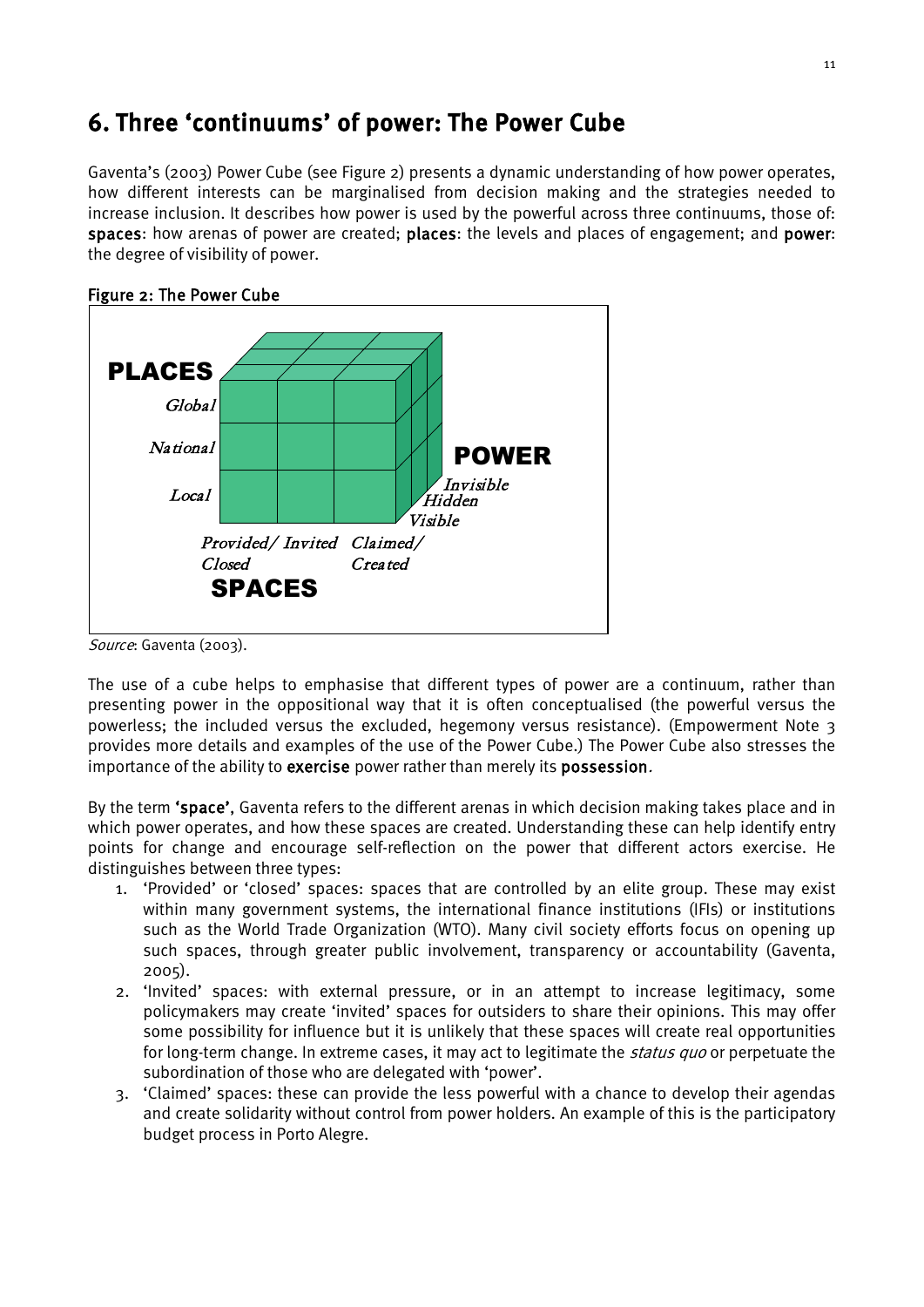Depicting these different arenas as falling along a 'continuum' suggests that moving up from 'closed' to 'open' spaces creates new spaces but does not necessarily close old ones (as zero-sum theory might suggest). Power gained in one space, through increased capacity and experience, can be used to enter other spaces.

Decision making takes place in a variety of arenas or 'spaces'. Distinguishing between different spaces helps identify entry points for change

The Power Cube also emphasises the importance of understanding interaction between levels of power and the 'places of engagement' and particularly distinguishes between the international, national and local levels or 'places'. In so doing, the Power Cube helps us to understand how global forces can be both enhancing and marginalising of livelihoods, depending on the circumstances. This is important, as some approaches to empowerment lay a heavy emphasis on the local. [5](#page-16-0) The Power Cube helps us to understand how, in addition to this, global forces can both enhance and marginalise livelihoods depending on the circumstances. Parpart et al. (2002) discuss the way in which globalisation can lead to increased opportunities for some marginalised groups, such as increased opportunities to engage in markets. However, the authors also highlight the way in which shifts in trade have led not only to opportunity but also to the feminisation of some labour sectors, which can result in additional work burdens for women.

On a global scale, women own little property and are rarely in control of financial and export flows of global enterprises (Marchand and Runyan, 2000). They therefore tend to be involved in globalisation through access to labour markets (as is the case for Filipina domestic workers) rather than through financial or production markets. A big question remains as to how those who are currently marginalised can be empowered to take advantage of markets they cannot access. Gaventa (2003) is also keen to avoid the 'false dichotomy between evil global power holders and virtuous social movements' as both can suffer from unequal power relations. By emphasising the various levels, the Power Cube helps us to understand the way in which the local is intimately embedded in national and global 'places'.

Understanding the distinctions between visible and less visible forms of power enables one to explore the way in which laws and institutions may be perpetuating repressive social norms and values

The Power Cube also distinguishes the degree of visibility of power:

- 1. Visible power: this is the conventional understanding of power that is negotiated through formal rules and structures, institutions and procedures (see Box 3 on positive discrimination). Strategies for empowerment focus on policies, the legislature and the courts, and tools such as lobbying, media and litigation.
- 2. Hidden power: this focuses on the actual controls over decision making, and the way certain powerful people and institutions maintain their influence over the process and often exclude and devalue concerns and agendas of less powerful groups. Strategies for empowerment might include leadership development, movement building and the development of organisational strength and voice.
- 3. Invisible (internalised) power: this operates by influencing how individuals think of their place in society and explains why some are prevented from questioning existing power relations. Strategies for empowerment focus on strengthening confidence and increasing a sense of rights.

<span id="page-16-0"></span> <sup>5</sup> Parpart et al. (2002), for example, claim that an overemphasis on the local 'encourages a rather romantic equation between empowerment, inclusion and voice that papers over the complexities'.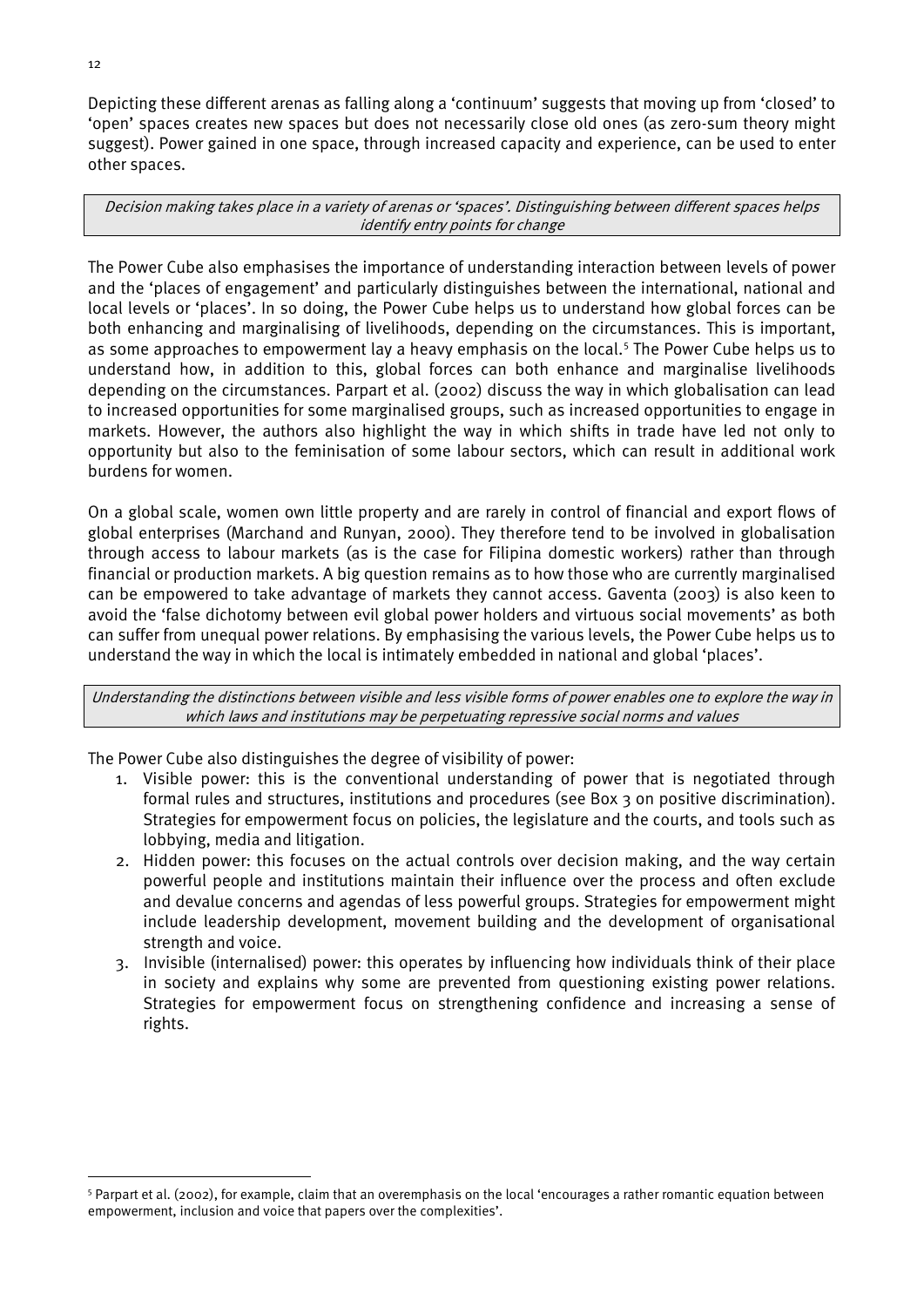### <span id="page-17-0"></span>Box 3: Tackling discrimination – the pros and cons of using 'visible spaces'

The concept of discrimination is an example of where entrenched differences in power affect the access that certain groups may have to economic or political resources. In many contexts, discrimination is historically perpetuated and based on ethnic, cultural, economic or political features of the group. Using 'visible spaces' to put forward positive anti-discrimination policies might be temporarily empowering but this often does not tackle the structural roots of the problem. In some cases, it can even help reproduce differences between groups. For example, where development programmes are targeted at indigenous populations, this can result in 'being indigenous' being associated with 'being poor' (Diaz-Couder, 1998). Positive discrimination policies can also increase resistance from groups that are not targeted. For example, in reaction to the establishment of quotas for scheduled castes in India, other low castes protested violently (Braunholtz-Speight, 2006). In other cases, antidiscrimination policies have had positive results, but it can be argued that such policies are only an instrumental tool for empowerment, not a transformative one.

An important feature of oppression is the way in which it can be internalised: power can operate through consent as well as coercion

The main effect of oppression and disempowerment is that they prevent people from even considering that there can be an alternative to the situation they are in. Power can operate through consent as well as coercion. For example, many women who are abused for holding certain opinions will soon start to suppress them. A practical implication of this is that, as women internalise cultural subordination, their own perceptions cannot be trusted, and change can only occur with some external influence.

The role of outsiders in empowerment: the need to challenge internalise oppression while at the same time avoiding external 'manipulation' of the agenda and the process

Related to the distinctions in the different definitions of empowerment and forms of power, there is some debate over the extent to which outsiders can actually empower others, either at an individual or at a group level. Many of those perceiving empowerment as a capacity or agency-led process believe that it is problematic to attempt to empower from the outside. Therefore, devising any form of external programme is problematic, owing to the danger of manipulation.

The power relations behind disempowerment make it unrealistic for the disempowered to tackle inequality and disempowerment alone

On the other hand, by its very nature, disempowerment creates disadvantages through the way power relations shape choices, opportunities and wellbeing. Owing to the internalisation of oppression, the process of demanding increased rights or change cannot be expected to emerge spontaneously from within and to easily challenge entrenched inequalities, discrimination and structural causes of disempowerment.

Those who advocate external intervention suggest that it is the role of external institutions to facilitate these necessary internal strategic and practical change processes. This puts the development agency or facilitator in a difficult position: on the one hand, it must challenge the disempowered to change their values and behaviour; on the other hand, it should not be perceived as imposing its own values and the potential for disempowerment that this brings. This links into the discussion of cultural imperialism and the right of outsiders to push for change of an existing cultural form,<sup>[6](#page-17-1)</sup> a debate that is particularly pertinent for the issue of female circumcision.

<span id="page-17-1"></span> <sup>6</sup> This is a common dilemma in the human rights field: do rights-based approaches 'impose' western values?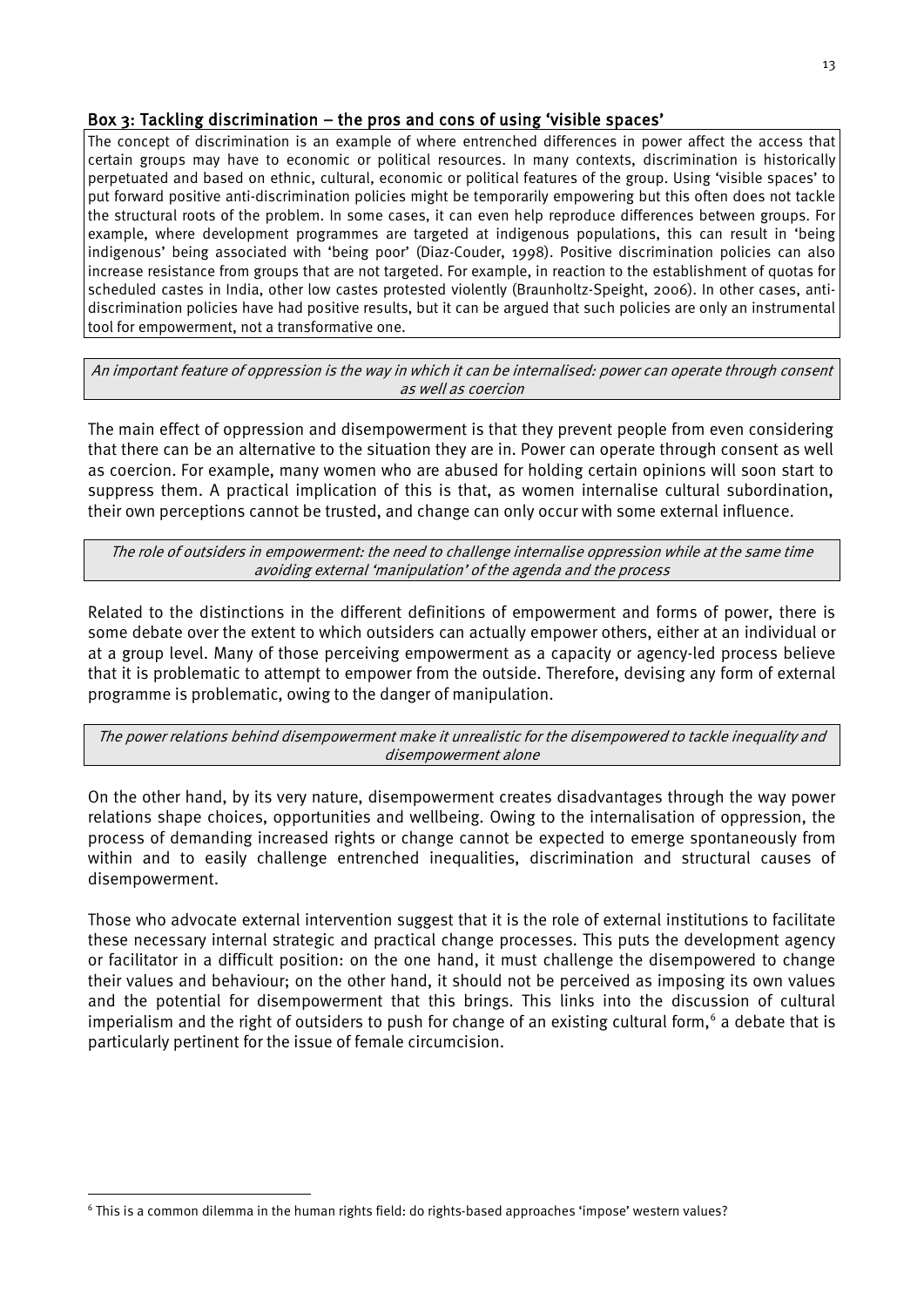### <span id="page-18-0"></span>7. Empowerment and implications for partnership

So, what are the practical implications for the way we work of the wealth of ideas and definitions surrounding the term 'empowerment'? The wide scope of activities and outcomes encompassed by the concept means that the sharing of common principles (not prescriptions) and generalised outcomes is an important prerequisite for healthy partnerships. For organisations striving to promote empowering relationships, the lack of a definition or clear principles can be considered disempowering, as it does not allow important accountability dynamics among the donor, their partners and target groups. There is much concern in the literature, particularly that from the South, about the 'misuse' of the concept of empowerment; much of this can be blamed on the 'fuzziness' of the term. However, this does raise the question of how the clarification of these common principles should take place with partners. This question is also pertinent for relationships with government partners and partnerships with other donors.

On the other hand, some organisations stress that an ambiguous definition is an active strategy related to the desire not to impose centralised thinking onto operational partners and country offices.<sup>[7](#page-18-1)/[8](#page-18-2)</sup>

There are a number of key issues concerning the criteria and profiles of partnerships for any agency endeavouring to promote empowerment. These issues include the behavioural and operational competencies of the partner, and how shared values on empowerment can be developed. A shared approach towards poverty and power is vital, but an important concern is how the donor can avoid manipulation of the approach.

#### An increased emphasis on advocacy may require different competencies from partners

If the approach to empowerment that is taken requires particular attention to be paid to power structures and relationships within a system, an increased emphasis on aspects of advocacy may be needed. Such aspects require capacity for dealing with conflict, facilitation, mediation, leadership and analysis. A shift from a focus on partnerships with grassroots service delivery to advocacy can have implications for the credibility and impact of an organisation. As a result, there is a tendency by most organisations to stress the importance of maintaining some direct service delivery.

#### The context influences the feasibility of certain empowerment activities and partnerships

Lessons from the introduction of a rights-based approach in the UN Children's Fund (UNICEF) suggest the importance of programme strategies that suit specific contexts (Theis, 2004). This owes partly to regional variations in civil society and the availability of types of partners. In Latin America, with stronger government institutions and better developed civil society, UNICEF focuses at the national level on working with legislative, policy and institutional reform, and on analysis of public spending. In East and Southern Africa, it is felt to be more strategic to work at the community level, because there are fewer institutions and resources to implement political decisions and the delivery of services is weaker.

The way in which empowerment is approached needs to be adapted to the cultures and histories of the context. Analysis of a partner's own conceptualisation of empowerment can pre-empt possible cultural and value-based tensions. There is also a question about the degree to which the partners themselves should be involved in strategy development. A decentralised approach and definition can result in a

<span id="page-18-1"></span> <sup>7</sup> CARE International accepts that there are many different concepts and definitions of empowerment and specifically does not provide an official definition.

<span id="page-18-2"></span> $8$  Fiedrich et al. (2003) suggest that ""empowerment" is better understood as a set of metaphors that have normative value and symbolic power for the would-be "empowerers"', rather than as a factual description or theoretical explanation of changes in the lives of the "empowered"'.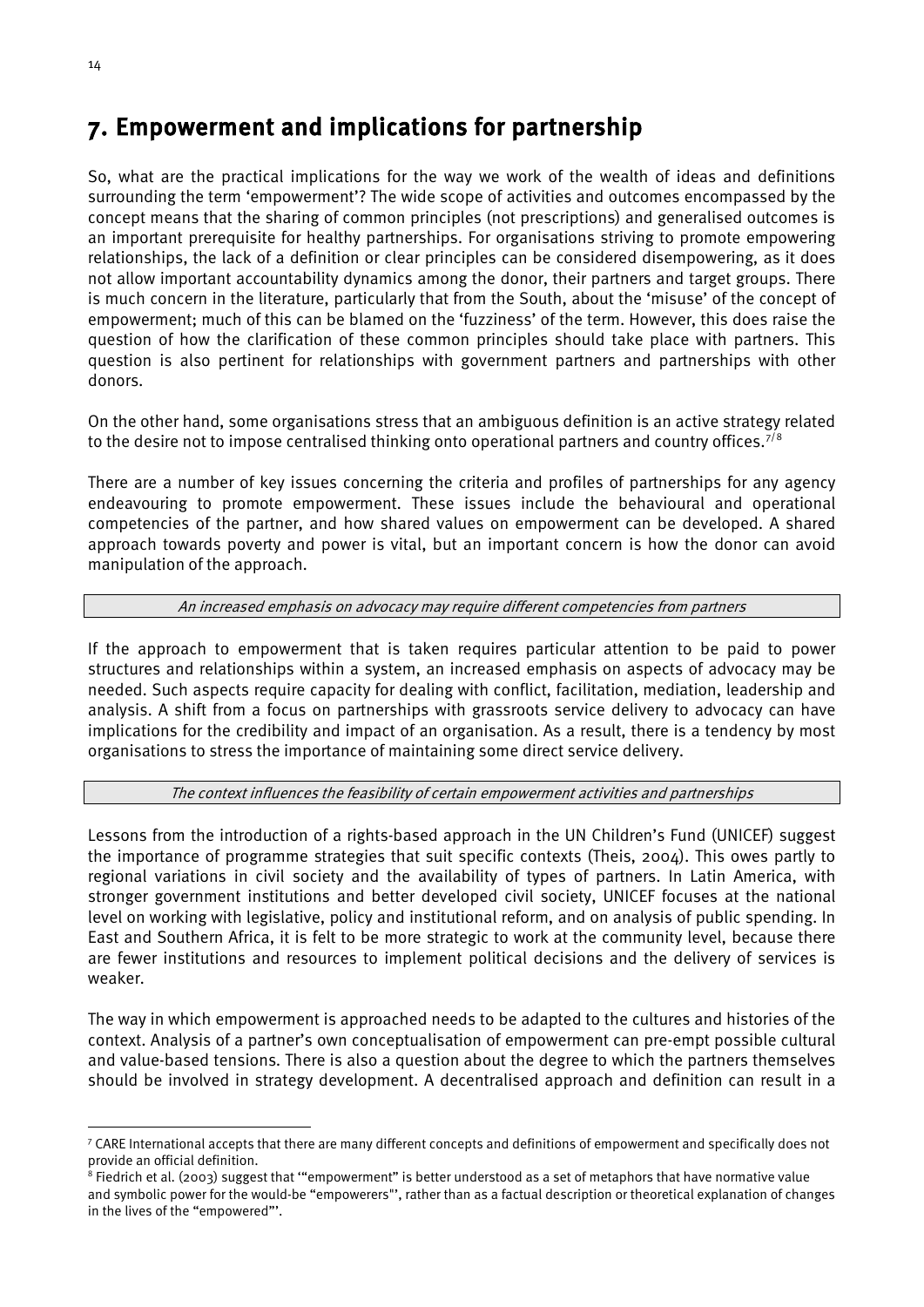stronger sense of ownership and more creativity, but also in a lack of coherence across the organisation.

Contextual risk assessment is needed to ensure that partners are in a position to make an informed choice about the nature of the risks that they are likely to face

All organisations recognise the risks of a political empowerment approach exposing both partners and vulnerable members of the community. In extreme circumstances, there are examples of the killing or arrest of human rights defenders and those who challenge traditional power bases; addressing the political causes of poverty can lead to many forms of retaliation. Therefore, there is a need to operate differently according to the political context in which one is working.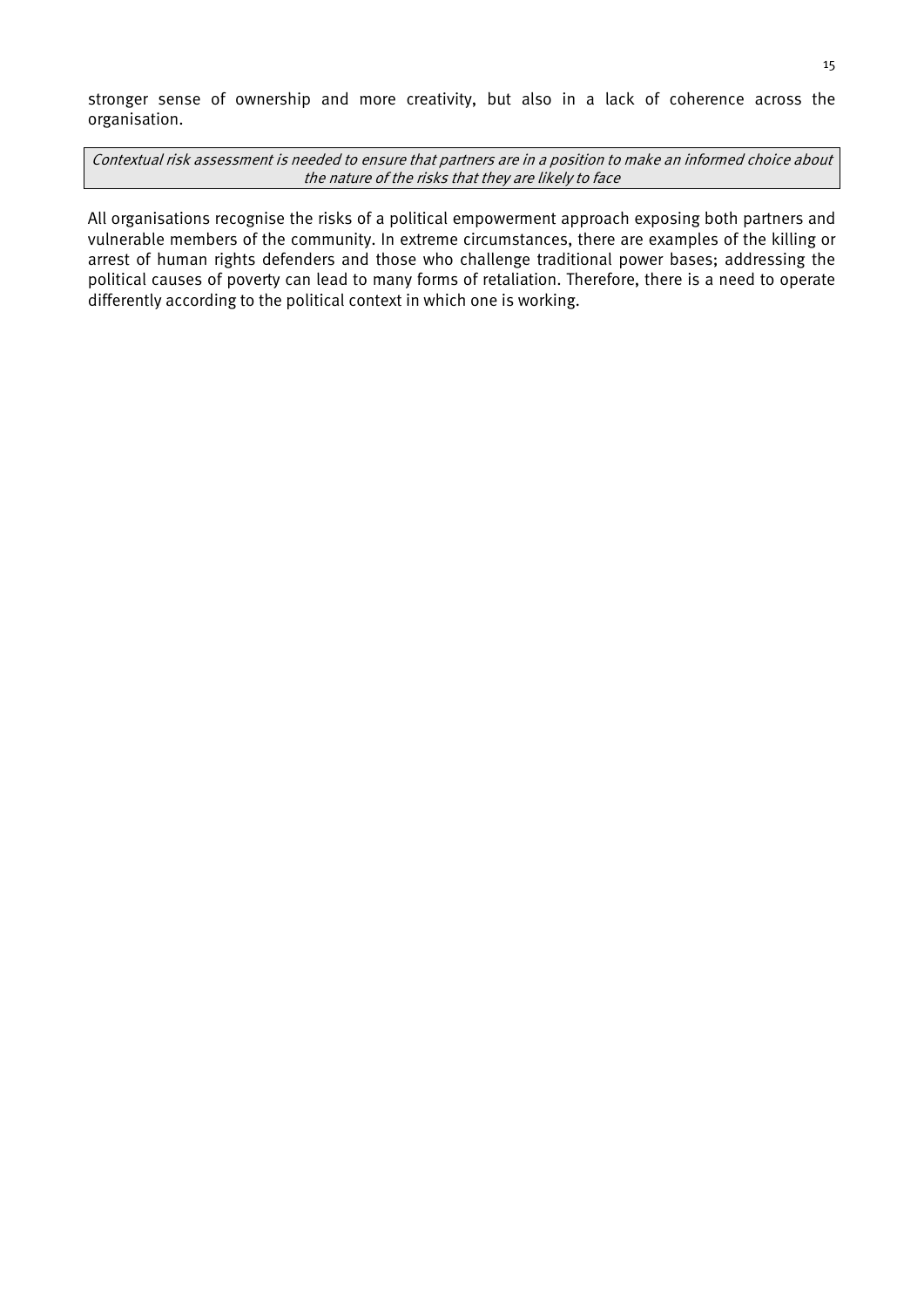### <span id="page-20-0"></span>8. Empowerment: A multidimensional approach to poverty reduction

Despite the multiple ideological roots to the concept, empowerment can be broadly defined as 'a progression that helps people gain control over their own lives and increases the capacity of people to act on issues that they themselves define as important'.

A failure to clearly define what is meant by 'empowerment' can weaken its value, either as an agent for change or as a tool for analysis. A lack of distinction between the types of power and clarity about the appropriate strategies to address such imbalances can mean that many empowerment-focused interventions fail to explicitly address power. Being aware of the different forms of power and their dynamic nature helps in understanding the multiple ways in which voices can be marginalised from (or included in) decision making. Understanding this helps to identify the kinds of strategies needed to shift unequal power dynamics.

SDC conceptualises empowerment as an emancipation process in which the disadvantaged are empowered to exercise their rights, obtain access to resources and participate actively in the process of shaping society and making decisions. The activities of SDC are therefore designed to strengthen the poor through bolstering self-confidence and ability to develop potential solutions of their own. However, SDC's commitment to empowerment also involves a political dimension, which aims to tackle those development models, interests and power relations that are the causes of injustice and poverty (SDC, 2004).

Taking a multidimensional approach requires defining empowerment in terms of both individual capacities and collective action to address inequalities that are the causes of poverty. A focus on empowerment emphasises that poverty not only is about low incomes, but also emanates from social exclusion and the lack of access to power, voice and security.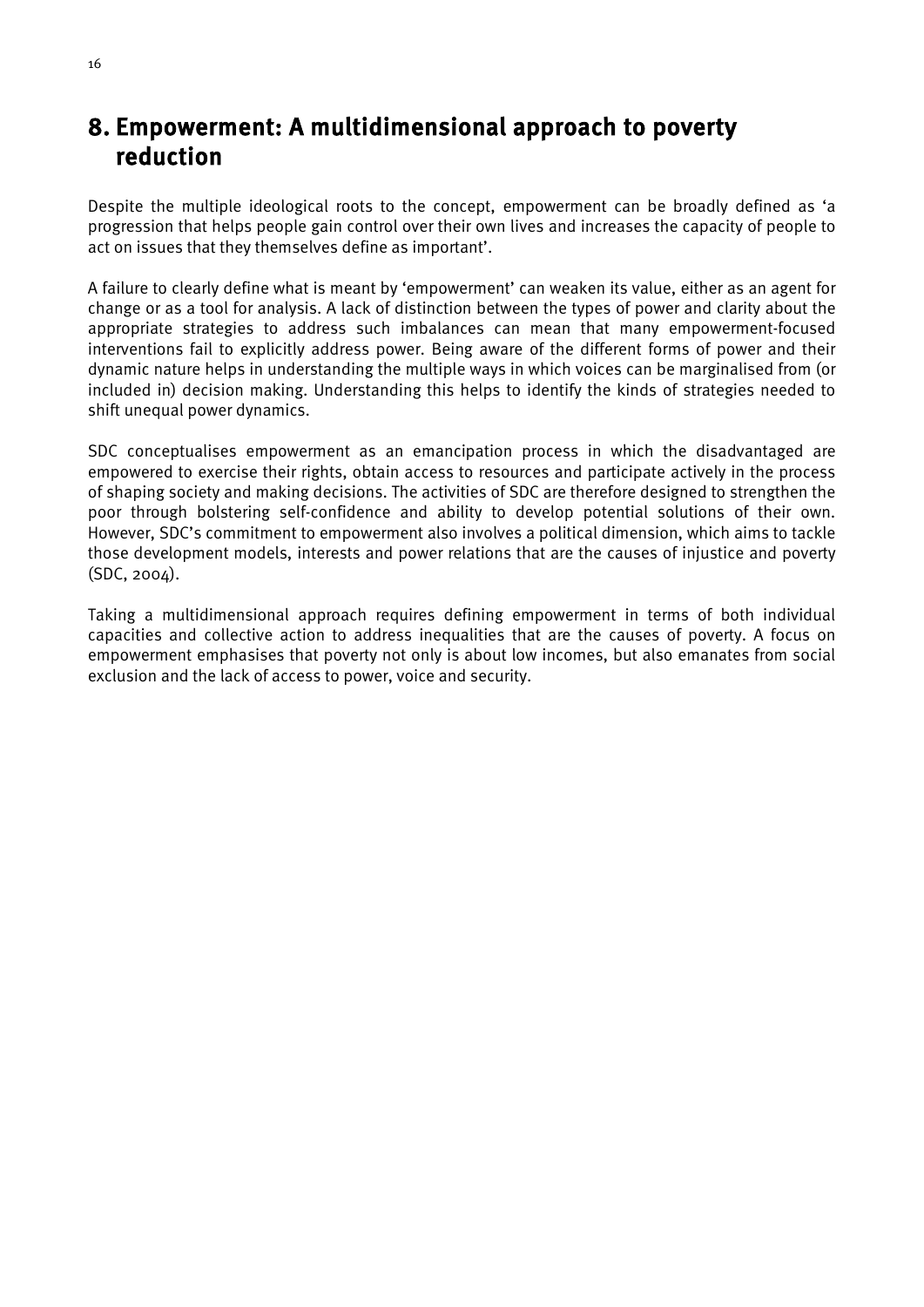### <span id="page-21-0"></span>References

- Alsop, R. and A. Norton (2004) 'Power, Rights and Poverty Reduction', in R. Alsop Power, Rights and Poverty: Concepts and Connections. Washington, DC: World Bank.
- Batliwala, S. (1995) 'Defining Women's Empowerment: A Conceptual Framework', in *Education for* Women's Empowerment. Position Paper for the Fourth World Conference on Women, Beijing. New Delhi: ASPBAE.
- Braunholtz-Speight, T. (2006) Policy Responses to Discrimination and Their Contribution to Tackling Chronic Poverty. Policy Paper, Manchester, UK: CPRC.
- Brown, D. (1998) 'Professionalism, Participation and the Public Good: Issues of Arbitration in Development Management and the Critique of the Neo-populist Approach', in M. Minogue, C. Poldano and D. Hulme (eds) (1999) Beyond the New Public Management: Changing Ideas and Practices in Governance. Cheltenham, UK: Edward Elgar.
- Bucheli, B. and M. Ditren (2001) 'Latin American Regional Workshop: Managua, Nicaragua', in P. Oakley (ed.) Evaluating Empowerment: Reviewing the Concept and Practice. Management and Policy Series 13. Oxford, UK: INTRAC.
- Caccia Bava, S. (2003) 'La Producción de la Agenda Social Mundial. Una Discusión sobre Contextos y Conceptos', in E. Faerstein and C. Buthet Mitos y Realidades del Desarrollo Urbano en América Latina y Desafíos Futuros para las ONGs. Quito, Ecuador: UN-HABITAT.
- Calhoun-Brown, A. (1998) 'While Marching to Zion: Otherworldliness and Racial Empowerment in the Black Community'. Journal for the Scientific Study of Religion 37(3): 427-439.
- Cervone, E. (1997) 'El Retorno de Atahualpa. Etnicidad y Movimiento Indígena en Ecuador'. Paper presented at the Meeting of the Latin American Studies Association, Guadalajara, Mexico, 17-19 April.
- Chambers, R. (1983) *Rural Development: Putting the Last First*. Harlow, UK: Longman.
- Cornwall, A. and K. Brock (2005) Beyond Buzzwords: 'Poverty Reduction', 'Participation' and 'Empowerment' in Development Policy. Brighton, UK: IDS.
- Development Assistance Committee (DAC) (2001) *DAC Guidelines on Poverty Reduction.* Paris, France: OECD-DAC.
- Diaz-Couder, E. (1998) 'Diversidad Cultural y Educación en Ibero América'. Revista Iberoamericana de Educación 17: 11-30.
- Doligez, E. (2003) 'La Participation, un Thème Récurrent du Développement?' in Journées d'Etude IRAM. Paris-Montpellier, France: IRAM.
- Falquet, J. (2003) Gendre et Développement, une Analyse Critique des Politiques des Institutions Internationales Depuis la Conférence de Pékin. Geneva, Switzerland: Institut Universitaire pour l'Etude du Développement.
- Fiedrich, M., A. Jellema, N. Haq, J. Nalwoga and F. Nessa (2003) 'Literacy, Gender and Social Agency: Adventures in Empowerment'. DFID report for ActionAid UK.
- Freire, P. (1970) Pedagogy of the Oppressed. New York: Herder and Herder.
- Fundación para las Relaciones Internacionales y el Diálogo Exterior (FRIDE) (2006) 'Empowerment'. Development Backgrounder, 1 May.
- Garcia Moreno, M. (2005) 'Los Tres Reinos del Empoderamiento: Ambiguedad, Contradicción e Ilusión', in P. Crespo *Empoderamiento: ¿Tomar las Riendas?* Quito, Ecuador: ASOCAM, Intercooperation, COSUDE.
- Gaventa, J. (2003) 'Towards Participatory Local Governance: Assessing the Transformative Possibilities'. Paper presented at Conference on Participation: From Tyranny to Transformation, Manchester, 27-28 February.
- Gaventa, J. (2005) Reflections of the Uses of the 'Power Cube' Approach for Analyzing the Spaces, Places and Dynamics of Civil Society Participation and Engagement. CFP Evaluation Series 4. The Hague, Netherlands: MBN Secretariat.
- Goetz, A. and R. Sen Gupta (1996) 'Who Takes the Credit? Gender, Power and Control over Loan Use in Rural Credit Programs in Bangladesh'. World Development 24(1): 45-63.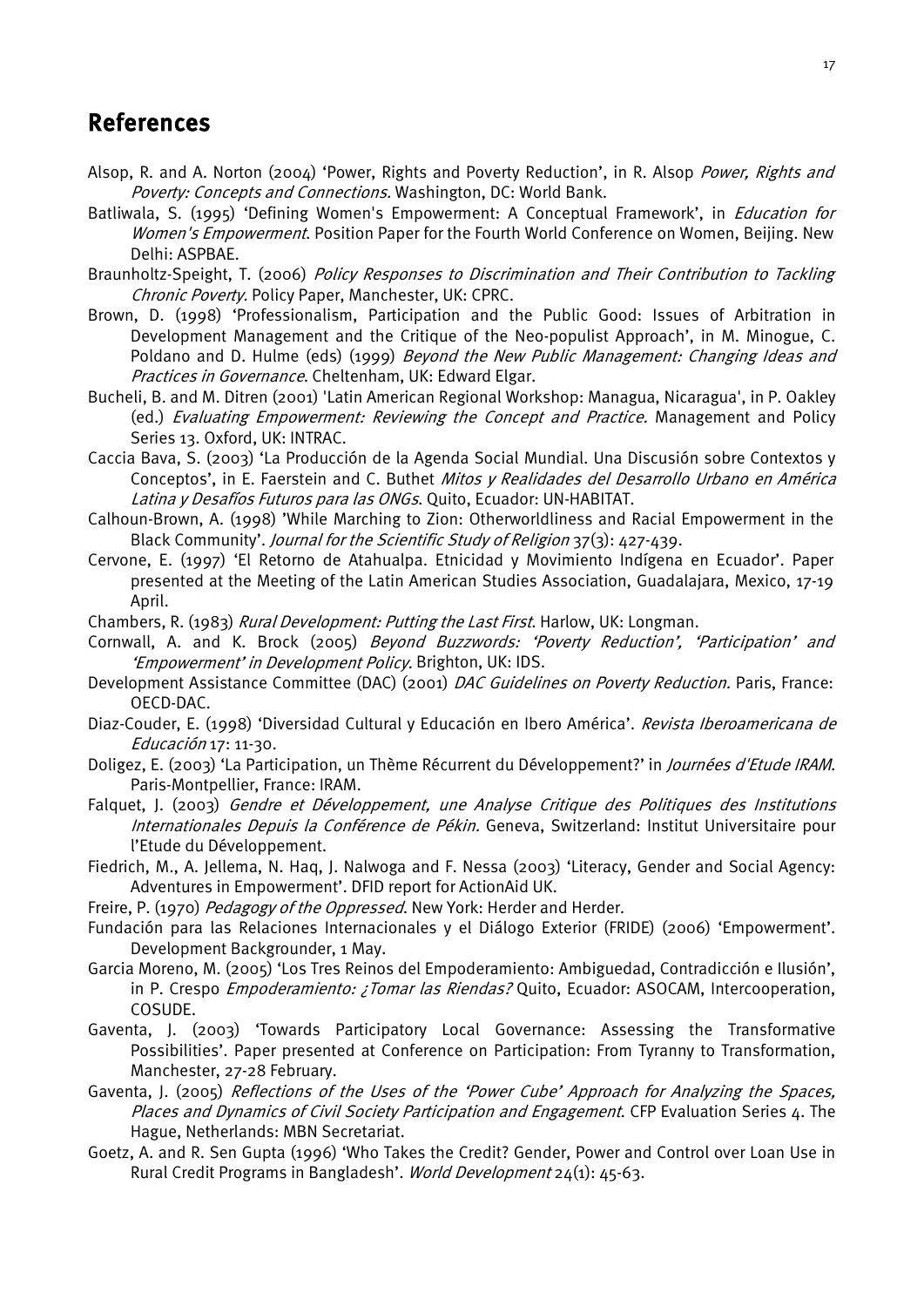- Grignon, C. and J.-C. Passeron (1989) Le Savant et Le Populaire: Misérabilisme et Populisme en Sociologie et en Littérature. Paris, France: Gallimard, Editions Le Seuil.
- Kabeer, N. (2001) The Power to Choose, Bangladeshi Women and Labour Market Decisions in London and Dhaka. London, UK: Verso Press.
- Knack, S. (2005) 'Empowerment as a Positive-Sum Game', in D. Narayan (ed.) Measuring Empowerment: Cross Disciplinary Perspectives. Washington, DC: IBRD, World Bank.
- Larrea, A. (2005) 'Empoderamiento: Sueño Emancipador?' in P. Crespo *Empoderamiento: ; Tomar las* Riendas? Quito, Ecuador: ASOCAM, Intercooperation, COSUDE.
- Lautier, B. (2001) Pourquoi Faut-il Aider les Pauvres? Une Etude Critique du Discours de la Banque Mondiale sur la Pauvreté. Working Paper. Paris, France: IEDES.
- Longwe, S. (1991) 'Gender Awareness: The Missing Element in the Third World Development Project', in T. Wallace and C. March Changing Perceptions: Writings on Gender and Development. Oxford, UK: Oxfam.
- Marchand, M. and A. Runyan (eds) (2000) Gender and Global Restructuring. Sightings, Sites and Resistances. London, UK: Routledge.
- Mayoux, L. (2001) 'Participatory Programme Learning for Women's Empowerment in Microfinance Programmes: Negotiating Complexity, Conflict and Change' in P. Oakley (ed.) Evaluating Empowerment: Reviewing the Concept and Practice. Management and Policy Series 13. Oxford, UK: INTRAC.
- Mayoux, L. (2003) 'From Marginalisation to Empowerment: Towards a New Approach in Small Enterprise Development'. Paper presented at the SDC Employment and Income Division Workshop on Small Enterprise Development and Empowerment, Centre Gerzensee, Switzerland, 9-10 January.
- Mosse, D. (2005) 'Power Relations and Poverty Reduction', in R. Alsop Power, Rights and Poverty: Concepts and Connections. Washington, DC: World Bank.
- Oakley, P. (ed.) (2001) Evaluating Empowerment: Reviewing the Concept and Practice. Management and Policy Series 13. Oxford, UK: INTRAC.
- Olivier de Sardan, J.-P. (1992) 'Populisme Développementiste et Populisme en Sciences Sociales: Idéologie, Action, Connaissance'. Cahiers d'Etudes Africaines 120(4): 475-492.
- Oxaal, Z. and S. Baden (1997) 'Gender and Empowerment: Definitions, Approaches and Implications for Policy'. IDS briefing prepared for Sida.
- Page, N. and C. Czuba (1999) 'Empowerment: What is It?' *Journal of Extension* 37(5):1-6.
- Parpart, J., S. Rai and K. Staudt (2002) 'Rethinking Em(power)ment, Gender and Development. An Introduction', in Rethinking Empowerment: Gender and Development in a Global/Local World. London, UK: Routledge.
- Piron, L.-H. and F. Watkins (2004) 'DFID Human Rights Review: A Review of How DFID has Integrated Human Rights into its Work'. Report for DFID.
- Rowlands, J. (1997) Questioning Empowerment: Working with Women in Honduras. Oxford, UK: Oxfam.
- Sen, A. (1992) *Inequality Re-examined*. Oxford, UK: Clarendon Press.
- Stromquist, N. (1993) 'Praktische und Theoretische Grundlagen für Empowerment'. Nord-Sued Aktuell 7(2): 259-266.
- Swiss Agency for Development and Cooperation (SDC) (2004) Creating the Prospect of Living a Life in Dignity - Principles Guiding the SDC in its Commitment to Fighting Poverty. Berne, Switzerland: SDC.
- Swiss Agency for Development and Cooperation (SDC) (2006) Capacity Development in SDC. Working Paper. Berne, Switzerland: SDC.
- Theis, J. (2004) 'Case Studies on Operationalizing a Human Rights-based Approach to Programming (HRBAP) in UNICEF'. Consolidation and Review of the Main Findings and Lessons Learned of the Case Studies on Operationalizing HRBAP in UNICEF. Unpublished draft.
- Toranzo Roca, C. (2006) 'Participación, Democratización, e Inclusión Social. Los Resultados Paradojales de Dos Modalidades de Participación, Social y Ciudadana. Unpublished manuscript.
- Van Dam, A., J. Ooijens and G. Peter (1992) Popular Education in Latin America. Synthesis of the Discussion Themes. Verhandelingen 50. The Hague, Netherlands: CEIC.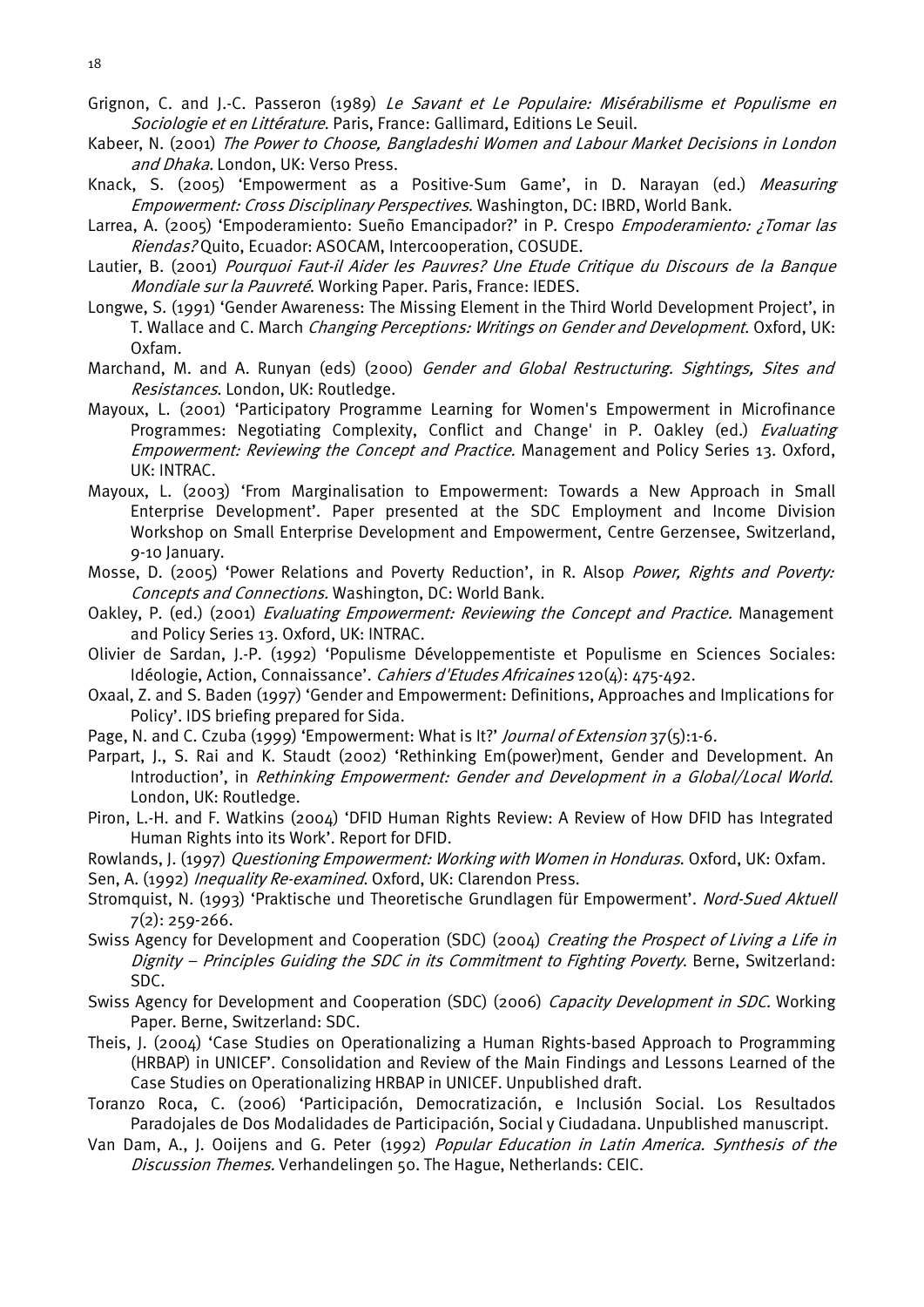### <span id="page-23-0"></span>Annex 1: Linkages between rights-based approaches and empowerment

### Empowerment Note 1 for SDC, October 2007

#### Cecilia Luttrell and Sitna Quiroz

This note lays out the conceptual and practical linkages between human-rights based approaches (HRBAs) and empowerment, focusing on key aspects such as the different types of power and the roles of agency and structure. These aspects are discussed more fully in Luttrell and Quiroz (2007).

The UN Common Understanding of a HRBA is based on a number of principles, of which empowerment is an important one. A rights perspective provides a framework for examining and addressing the key aspects of power relations that influence people's capacities, rights and responsibilities. Just as empowerment of the rights holder is an integral part of a human-rights based approach, a HRBA adds value by helping to transform imbalances in existing distributions of power.

However, despite these similarities, there are elements of the rights and empowerment approaches that remain analytically distinct (Alsop and Norton, 2004). The most obvious of these is the emphasis on the obligations of the duty bearer. A HRBA has its foundation in the normative framework of international human rights standards and principles, and the protection and promotion of these. States, as primary duty bearers, are obliged to respect, protect and fulfil the human rights entitlements of individuals, or rights holders. This universally accepted set of standards presents operational distinctions from empowerment.

Both empowerment and rights approaches clearly lay an emphasis on people as agents of change rather than as beneficiaries (this is discussed more fully in Foresti and Ludi, 2007). A HRBA, however, focuses more strongly on relationships between public institutions (at various levels) and civil society, and how to make public institutions accountable to all citizens. This difference manifests itself most clearly in a key debate surrounding empowerment over the relative roles of structure versus agency. A HRBA has helped with a shift away from a needs approach based on 'charity', to a recognition of the rights of poor people to entitlements and the obligations on the part of others that are enshrined in law. In many development agencies, there has been a move away from a generic empowerment approach to a human rights approach as the social and political constraints on the poor are increasingly recognised.

Many writers, such as Alsop (2004) and Carney (2002), bring out the strong conceptual affinities between rights and empowerment approaches in their emphasis on power and respect for individuals. These writers stress that successful poverty reduction depends on providing opportunities for poor people to contest their rights through normative changes, including through legal frameworks. Civil and political rights empower poor people not only to claim their economic and social rights but also to demand accountability for good public services, pro-poor public policies and a transparent participatory process open to hearing their views. There is therefore a tendency for a HRBA to focus more overtly on the transforming 'structures' for empowerment. Indeed, there are those writing on empowerment from an agency perspective (such as Rowlands, 1997 and Kabeer, 2001) who do not consider the political or legal aspects of empowerment, nor place much, if any, emphasis on rightsbased approaches.

Fox (2005) suggests that there is a difference between empowerment (as capacities) and rights (as institutionally recognised opportunities): rights may be recognised institutionally, but power imbalances often mean that actors are not able to actually claim them. A focus on the empowerment aspects of a HRBA, however, helps to emphasise the importance of the ability to *exercise* rights rather than merely their possession. Save the Children has faced concerns associated with the empowerment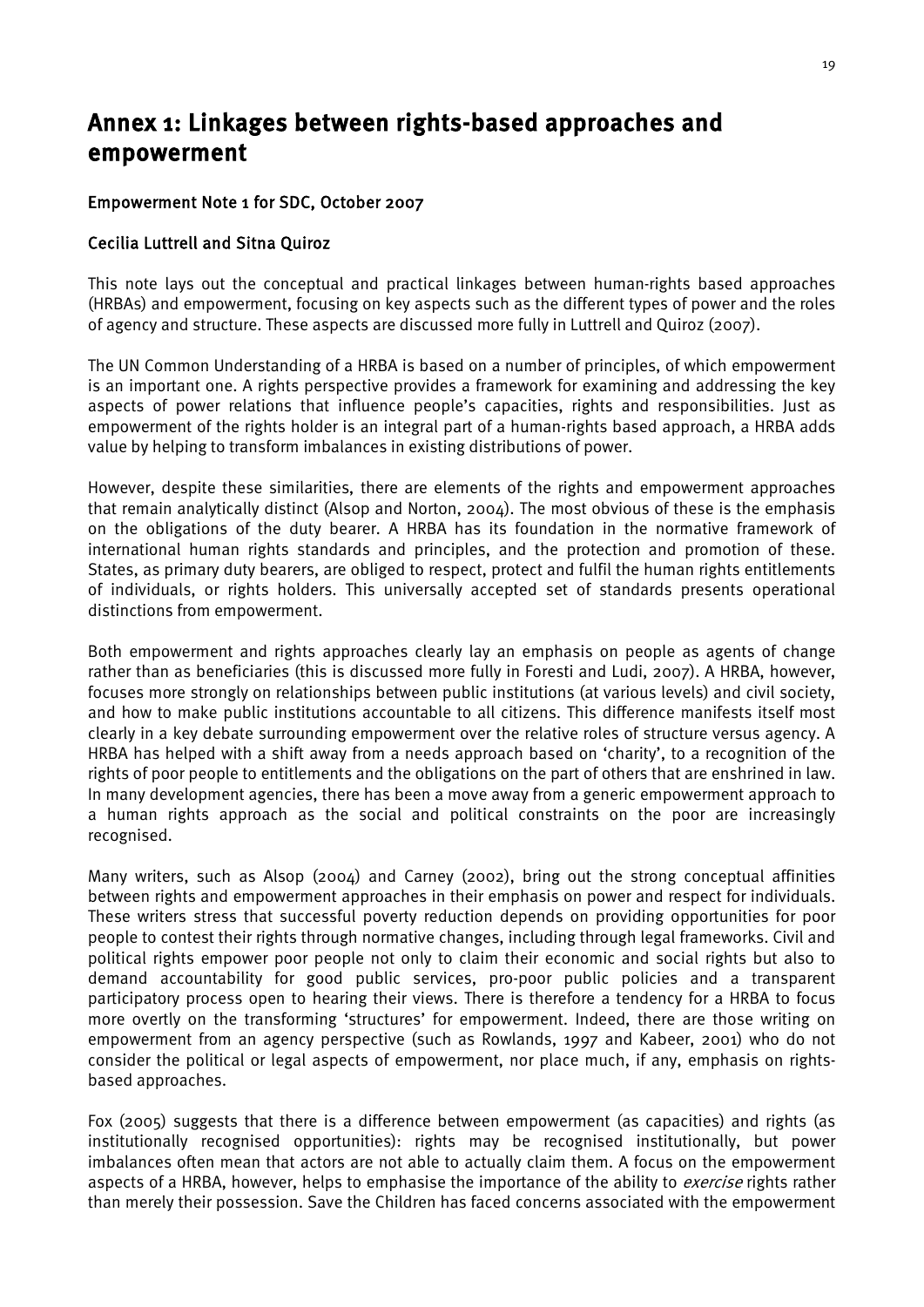of children in contexts where there is no acceptance of children expressing their views. Projects aimed at taking children out of employment to go to school were halted following consultations with children themselves. Instead, Save the Children decided to stop advocating for the full eradication of child labour, and has tried instead to find ways of combining education opportunities with children's responsibilities towards their families, including through appropriate labour practices that do not undermine their development.

This example also reflects the debate over different types of power. In this case, the process of demanding increased rights or change cannot be expected to emerge spontaneously to easily challenge entrenched inequalities. Save the Children's initial focus on 'power to' and the structural aspects of discrimination (which a HRBA encourages) was therefore less effective in this example. A subsequent focus on building 'power within' attempts to change individuals' own perceptions about their rights, capacities and potential in order to tackle 'invisible' (or internalised) power.

The way in which development agencies relate 'empowerment' to a HRBA varies. In SDC, the Norwegian Agency for Development Cooperation (Norad) and the UK Department for International Development (DFID), a human rights approach to empowerment is dominant. Indeed, SDC (2004) explicitly conceptualises empowerment as a process in which the disadvantaged are empowered to exercise their rights. NGOs such as Save the Children, CARE lnternational and Concern also take a strong rightsbased approach to policy and programming of empowerment. There are organisations that take a less 'political' approach and do not include a HRBA in their empowerment strategies. The World Bank has been active in the evolution of thinking around empowerment and has included principles such as empowerment and accountability within its new Social Development Strategy 2005 (Foresti et al., 2006). However, until recently, it has been constrained by its Articles of Agreement from working directly on human rights owing to the perception that these are 'political' issues. The Canadian International Development Agency (CIDA) also does not mention rights in its discussions of empowerment, but its women's empowerment programmes are often implemented alongside women's rights programmes.

There are dilemmas associated with a HRBA. One of the main areas of potential conflict between a HRBA and empowerment is over the issue of collective rights and the way these might be in conflict with cultural values. In Latin America, the recognition of indigenous autonomies regulated by their own forms and notions of justice faces dilemmas in relation to the concept of the primacy of individual human rights over collective rights (Assies, 2002; Gouws, 2005).

In terms of practical implications, many NGOs have experienced significant changes in their relationships with partners accompanying the introduction of a HRBA. It can be a challenge to avoid disempowering partners while introducing a HRBA to previously service delivery-orientated organisations (see, for example, Luttrell and Piron, 2005). A HRBA also forces engagement in politics and power relations and can increase tensions when partners are not themselves committed to a HRBA. A HRBA helps move from 'passive beneficiaries' to 'active citizens' and therefore implies greater attention to advocacy and capacity building. A HRBA therefore requires a different skills base, with more emphasis on analytical than technical skills, skills that may not be present in the existing partner organisation.

#### References

Alsop, R. (2004) Power, Rights and Poverty: Concepts and Connections. Washington, DC: World Bank.

- Alsop, R. and A. Norton (2004) 'Power, Rights and Poverty Reduction', in R. Alsop Power, Rights and Poverty: Concepts and Connections. Washington, DC: World Bank.
- Assies, W. (2002) 'Apuntes Sobre la Ciudadania, la Sociedad Civil y los Movimientos Sociales', in M.A.C. Mólgara, W. Assies and T. Salman (eds) *Ciudadania, Cultura Política y Reforma del Estado* en América Latina. Morilia, Mexico: El Colegio de Michoacán.
- Carney, D. (2002) Sustainable Livelihood Approaches: Progress and Possibilities for Change. London, UK: DFID.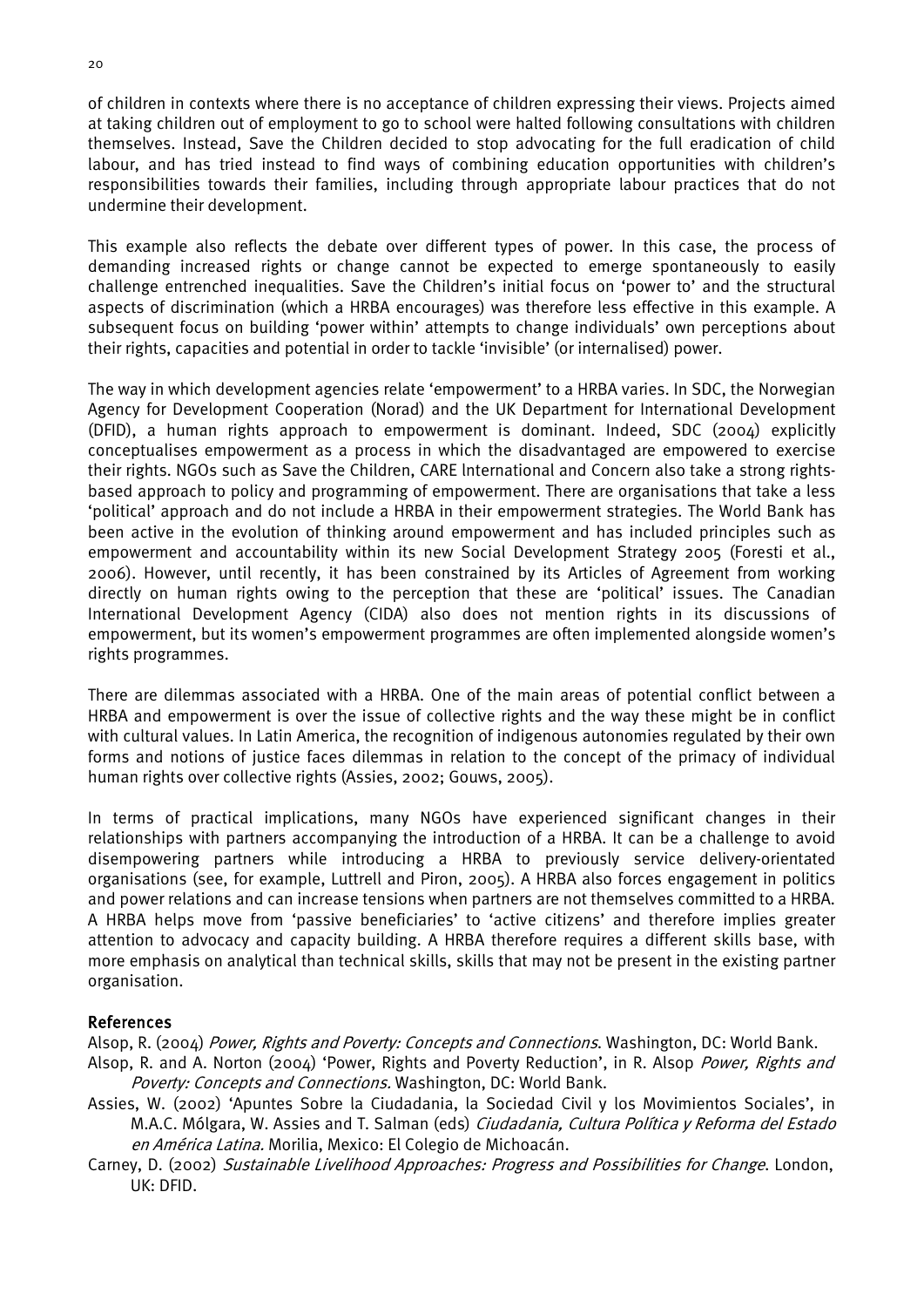- $21$
- Foresti, M. and E. Ludi (2007) 'Human Rights and Livelihood Approaches for Poverty Reduction'. ODI paper for the SDC Poverty-Wellbeing Platform.
- Foresti, M., D. Booth and T. O'Neil (2006) 'Aid Effectiveness and Human Rights: Strengthening the Implementation of the Paris Declaration'. ODI report to the DAC.
- Fox J. (2005) 'Empowerment and Institutional Change: Mapping "Virtuous Circles" of State-Society Interaction', in R. Alsop, Power, Rights and Poverty: Concepts and Connections. Washington, DC: World Bank.
- Gouws, A. (2005) 'Repenser le Développement du Point de Vue du Genre'. CODESRIA Bulletin 3-4: 25-27.
- Kabeer, N. (2001) 'Resources, Agency, Achievements: Reflections on the Measurement of Women's Empowerment', in Discussing Women's Empowerment: Theory and Practice. Stockholm, Sweden: Sida.
- Luttrell, C. and L.-H. Piron (2005) 'Operationalising Norwegian People's Aid's Rights-Based Approach: A Review of Lessons from International Non-governmental Organisations of Relevance to Norwegian People's Aid's Adoption of a Rights-based Approach'. ODI report.
- Luttrell, C. and S. Quiroz (2007) 'Understanding and Operationalising Empowerment'. ODI paper for the SDC Poverty-Wellbeing Platform.
- Rowlands, J. (1997) Questioning Empowerment: Working with Women in Honduras. Oxford, UK: Oxfam.
- Swiss Agency for Development and Cooperation (SDC) (2004) Creating the Prospect of Living a Life in Dignity – Principles Guiding the SDC in its Commitment to Fighting Poverty. Berne, Switzerland: SDC.
- UN High Commissioner for Human Rights (UNHCHR) (2002) Human Rights, Poverty Reduction and Sustainable Development: Health, Food and Water. Geneva, Switzerland: OHCHR.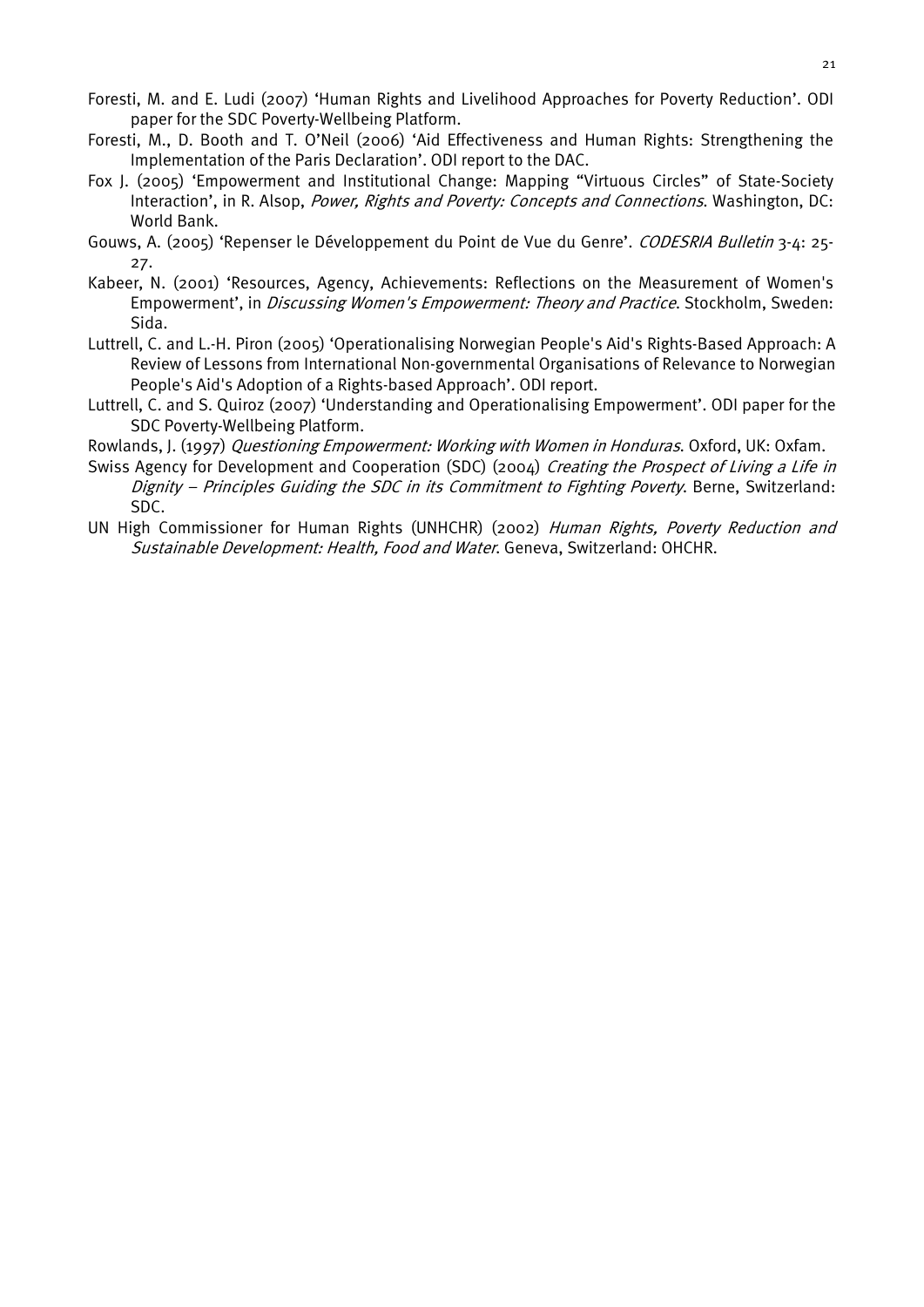### <span id="page-26-0"></span>Annex 2: The Power Cube explained

### Empowerment Note 3 for SDC, November 2007

### Cecilia Luttrell, Kate Bird, Sarah Byrne, Jane Carter and Devanshu Chakravarti

This note discusses the use of the Power Cube as a means of expanding further on the ideas of power raised in the paper on 'Understanding and Operationalising Empowerment' (Luttrell and Quiroz, 2007). Gaventa's (2003; 2005) Power Cube presents a dynamic understanding of how power operates, how different interests can be marginalised from decision making, and the strategies needed to increase inclusion. It describes how power is used by the powerful across three continuums of: spaces: how arenas of power are created; power: the degree of visibility of power; and places: the levels and places of engagement.

### The Power Cube



Source: Gaventa (2003).

By the term 'space', Gaventa refers to the different arenas in which decision making takes place, in which power operates and how these spaces are created (see first table below). He distinguishes between three types:

- 1. 'Provided' or 'closed' spaces: spaces which are controlled by an elite group.
- 2. 'Invited' spaces: with external pressure, or in an attempt to increase legitimacy, some policymakers may create 'invited' spaces for outsiders to share their opinions.
- 3. 'Claimed' spaces: these can provide the less powerful with a chance to develop their agendas and create solidarity without control from power holders.

'Spaces' are fora for discussion or areas where interactions take place. They can be virtual (e.g. a webbased discussion) or an actual physical place (e.g. a parliamentary consultation meeting). The Power Cube helps us to understand these different forms of space and therefore how to use provided spaces better, how to create more invited space and how to facilitate the claiming of space through negotiation.

The Power Cube also distinguishes the degree of visibility of power (see second table):

- 1. Visible power: this is the conventional understanding of power that is negotiated through formal rules and structures, institutions and procedures.
- 2. Hidden power: this focuses on the actual controls over decision making, and the way certain powerful people and institutions maintain their influence over the process and often exclude and devalue concerns and agendas of less powerful groups.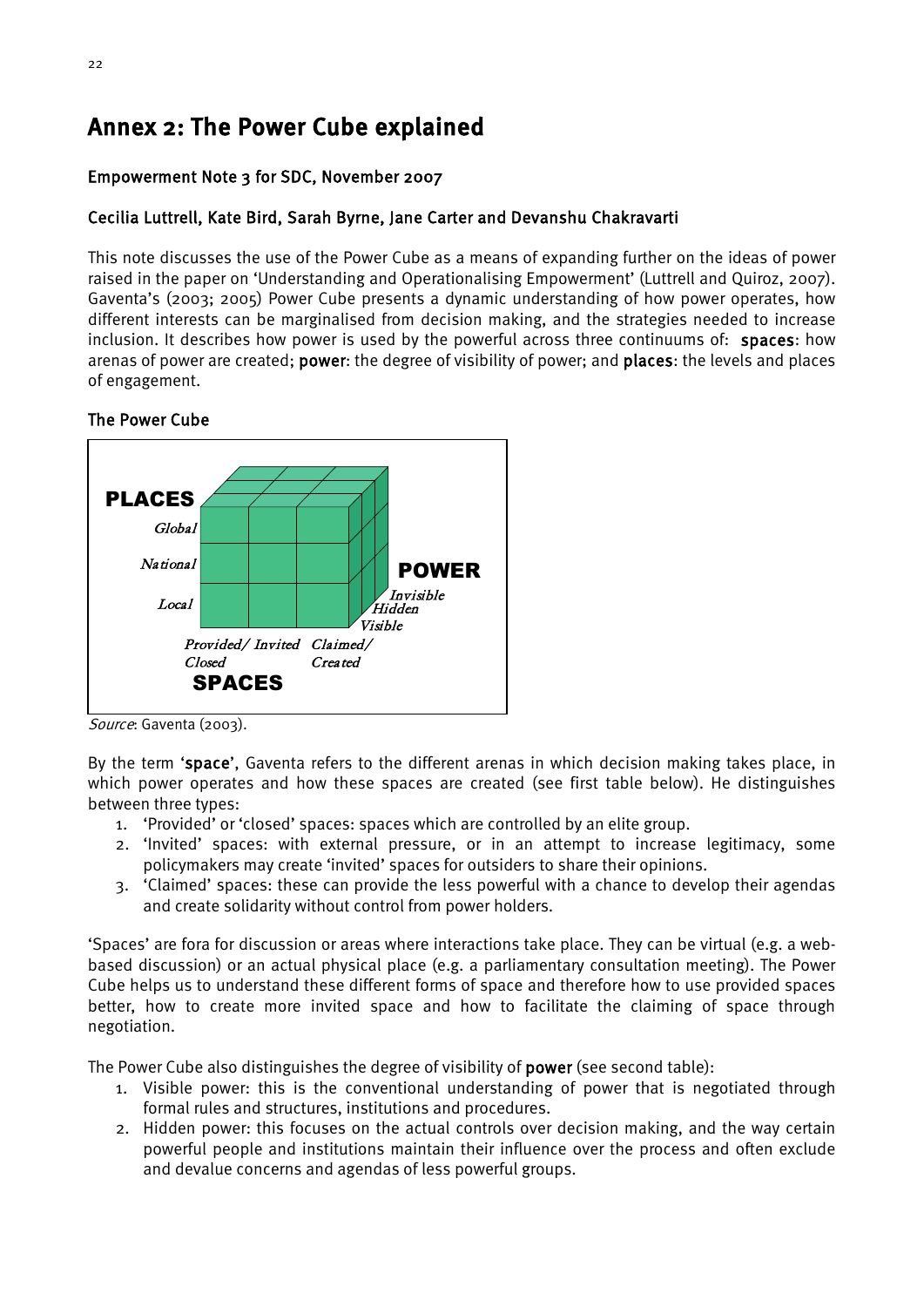3. Invisible (internalised) power: this operates by influencing how individuals think of their place in society and explains why some are prevented from questioning existing power relations.

The Power Cube helps make the distinction between different dimensions of power and therefore move beyond certain assumptions, such as 'the enforcers of rules are oppressors'. This may enable us to explore the way in which laws and institutions may be perpetuating repressive social norms and values.

The Power Cube emphasises the importance of understanding interaction between levels of power and the 'places of engagement' (see third table) and particularly distinguishes between the international, national and local levels or 'places'. In so doing, the Power Cube helps us to understand how global forces can be both enhancing and marginalising of livelihoods, depending on the circumstances. By emphasising the various levels, the Power Cube helps us to understand the way in which the local is intimately embedded in national and global 'places'.

| Type of                       | What does this mean?                                                                                                                                                                                                                                                                                                                                                                                                                                                    | Example 1: Commercial                                                                                                                                                                                                                                                                                                                                                                                                                                                         | Example 2: Experience of the Indo-Swiss                                                                                                                                                                                                                                                                                                                                                                                                                                                                                                                                                                                                                                                                                                                    |  |
|-------------------------------|-------------------------------------------------------------------------------------------------------------------------------------------------------------------------------------------------------------------------------------------------------------------------------------------------------------------------------------------------------------------------------------------------------------------------------------------------------------------------|-------------------------------------------------------------------------------------------------------------------------------------------------------------------------------------------------------------------------------------------------------------------------------------------------------------------------------------------------------------------------------------------------------------------------------------------------------------------------------|------------------------------------------------------------------------------------------------------------------------------------------------------------------------------------------------------------------------------------------------------------------------------------------------------------------------------------------------------------------------------------------------------------------------------------------------------------------------------------------------------------------------------------------------------------------------------------------------------------------------------------------------------------------------------------------------------------------------------------------------------------|--|
| space                         |                                                                                                                                                                                                                                                                                                                                                                                                                                                                         | sex workers (Jana et al.,                                                                                                                                                                                                                                                                                                                                                                                                                                                     | <b>Participative Watershed Development</b>                                                                                                                                                                                                                                                                                                                                                                                                                                                                                                                                                                                                                                                                                                                 |  |
|                               |                                                                                                                                                                                                                                                                                                                                                                                                                                                                         | 2006)                                                                                                                                                                                                                                                                                                                                                                                                                                                                         | Project (see ISPWDK, 2005)                                                                                                                                                                                                                                                                                                                                                                                                                                                                                                                                                                                                                                                                                                                                 |  |
| Provided/<br>closed<br>spaces | Official or unofficial<br>arenas controlled by an<br>elite group<br>(bureaucrats, experts or<br>elected<br>representatives) to<br>which certain people or<br>interest groups are<br>invited, and from which<br>others are excluded.<br>This group identifies<br>which issues they wish<br>to discuss and controls<br>the decision-making<br>process without<br>broader consultation or<br>involvement.                                                                  | $\bullet$<br>The design of policies<br>relevant to the sex<br>trade that involve only<br>selected stakeholders<br>such as employers,<br>religious leaders,<br>NGOs and officials<br>and exclude sex<br>workers from the<br>process.<br>If a sex worker has a<br>$\bullet$<br>grievance s/he will<br>seldom approach<br>official authorities but<br>restricts the<br>articulation of<br>grievances to those<br>voiced at 'provided'<br>spaces permitted by<br>their employers. | • Gram Panchayat (GP), a unit of local<br>government in rural India, is an elected<br>body but is perceived as a 'closed' or<br>'provided' space by the community. One<br>reason for this is that the fund allocation<br>by the GP is guided more by demographic<br>considerations and the influence of<br>powerful leaders in the GP rather than by<br>needs-based considerations - a village<br>with a higher number of voters gets<br>proportionately higher funds allocation.<br>In ISPWDK, a team comprising members<br>from different stakeholders - SDC,<br>Intercooperation (IC), local NGO partners<br>and select community members - carried<br>out the initial project design. Other<br>community members and NGO staff were<br>informed later. |  |
| Invited<br>spaces             | This arena is also<br>controlled by an elite<br>group but efforts are<br>made to invite others to<br>join them to discuss<br>issues of mutual<br>interest. However, they<br>frame the nature of the<br>engagement. They<br>chose if to call a<br>meeting, whom to<br>invite to the meeting<br>and the agenda for the<br>meeting. They also<br>ensure that the meeting<br>is reported in a way that<br>reflects their interests<br>(e.g. minutes, press<br>release etc.) | If a health<br>$\bullet$<br>organisation wishes<br>to work with sex<br>workers and invites<br>them to share<br>opinions, this<br>engagement takes<br>places within an<br>'invited' space.<br>Sex workers are given<br>$\bullet$<br>the opportunity to<br>visit a local hospital,<br>where they can meet<br>specialised health<br>staff. Discussions<br>focus on prevention<br>and use of<br>reproductive health<br>services.                                                  | The programme steering committee, the<br>highest decision-making body in ISPWDK,<br>comprised members from all stakeholders<br>- SDC, IC, NGO partners and community<br>members. The programme coordinator<br>convened the meetings every six months<br>and took the lead in preparation of agenda<br>and in organising the minutes.<br>In the village development societies<br>(VDSs), there was insistence on due<br>representation of all sexes and sections of<br>community. In the beginning, the VDS was<br>clearly an 'invited space' for women and<br>dalits. The elites were initially hesitant to<br>accept these groups as equals.                                                                                                              |  |

The Power Cube explained: spaces where power is expressed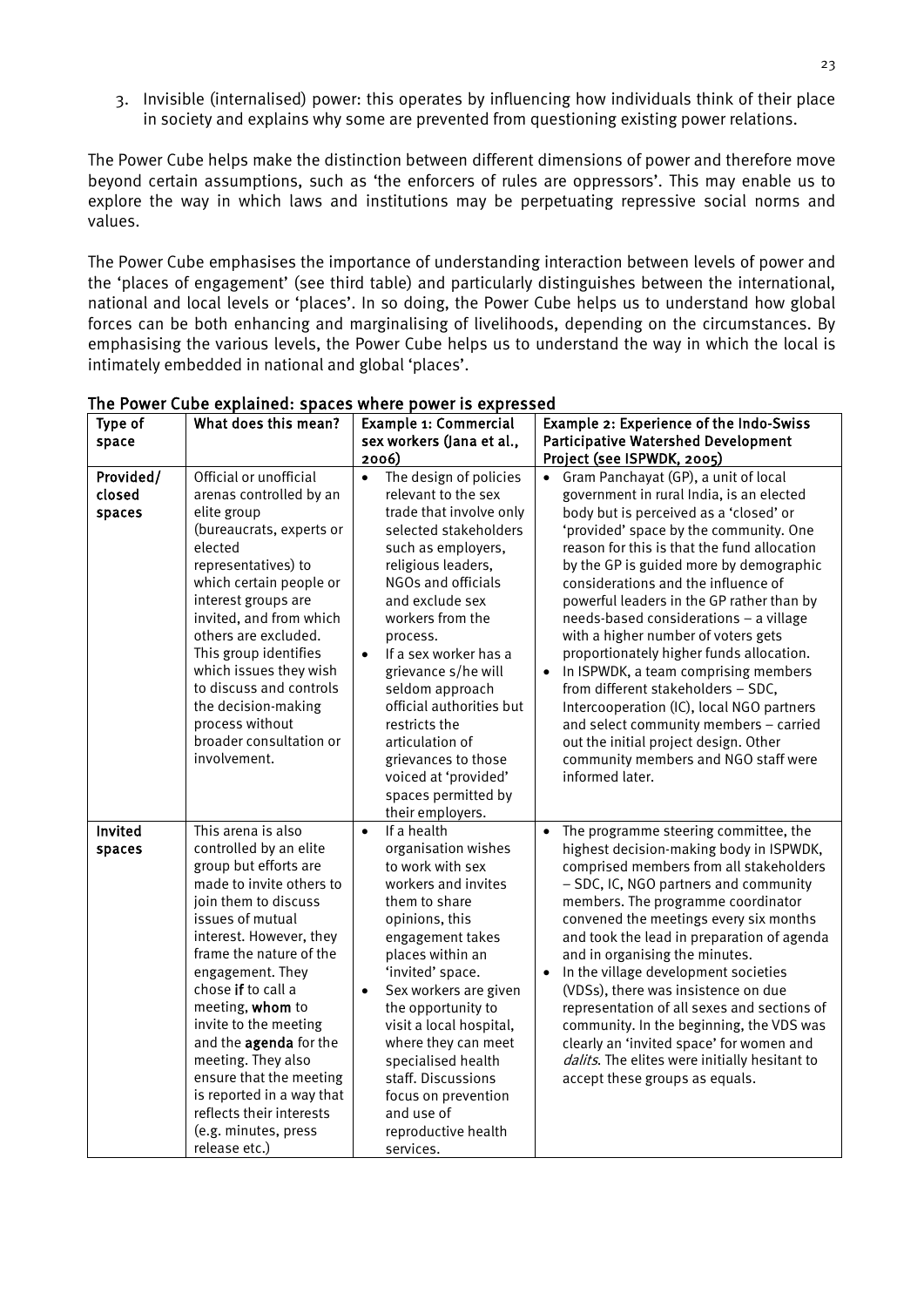| Claimed/<br>created<br>spaces | A group, normally<br>excluded by elites,<br>opens up a new space<br>for exercising power<br>(e.g. by lobbying to<br>influence national<br>policy) and pursuing<br>their own agenda of<br>concern. These spaces<br>often emerge out of<br>sets of common<br>concerns. | $\bullet$ | A network of sex<br>workers intervenes on<br>behalf of a worker to<br>claim their right to<br>unionise, seeking to<br>improve their legal<br>rights. |  | • In the VDS, the women slowly started<br>commanding respect for their punctuality,<br>discipline and sincerity. Later, all VDS<br>formalised 50% women's representation<br>(although the VDS bylaw stipulated 33%).<br>Women, unaccustomed to public life,<br>initially organised themselves into self-<br>help groups (SHGs), primarily for savings<br>and credit activities. Later, they led<br>successful movements against illicit arrack<br>production. SHGs led to women claiming a<br>greater say in the 'invited spaces' such as<br>VDSs and in 'provided spaces' such as the<br>GP. |
|-------------------------------|----------------------------------------------------------------------------------------------------------------------------------------------------------------------------------------------------------------------------------------------------------------------|-----------|------------------------------------------------------------------------------------------------------------------------------------------------------|--|-----------------------------------------------------------------------------------------------------------------------------------------------------------------------------------------------------------------------------------------------------------------------------------------------------------------------------------------------------------------------------------------------------------------------------------------------------------------------------------------------------------------------------------------------------------------------------------------------|
|-------------------------------|----------------------------------------------------------------------------------------------------------------------------------------------------------------------------------------------------------------------------------------------------------------------|-----------|------------------------------------------------------------------------------------------------------------------------------------------------------|--|-----------------------------------------------------------------------------------------------------------------------------------------------------------------------------------------------------------------------------------------------------------------------------------------------------------------------------------------------------------------------------------------------------------------------------------------------------------------------------------------------------------------------------------------------------------------------------------------------|

|  |  | Table 2: The Power Cube explained: dimensions of power |  |
|--|--|--------------------------------------------------------|--|
|  |  |                                                        |  |

| Type of                 | What does this mean?                                                                                                                                                                                                                                                                               | <b>Example 1: Commercial sex</b>                                                                                                                                                                                                                                                                                                                                                          | Example 2: Experience of the ISPWDK                                                                                                                                                                                                                                                                                                                                                                                                                                                                                                                                                                                                                                                                |
|-------------------------|----------------------------------------------------------------------------------------------------------------------------------------------------------------------------------------------------------------------------------------------------------------------------------------------------|-------------------------------------------------------------------------------------------------------------------------------------------------------------------------------------------------------------------------------------------------------------------------------------------------------------------------------------------------------------------------------------------|----------------------------------------------------------------------------------------------------------------------------------------------------------------------------------------------------------------------------------------------------------------------------------------------------------------------------------------------------------------------------------------------------------------------------------------------------------------------------------------------------------------------------------------------------------------------------------------------------------------------------------------------------------------------------------------------------|
| power                   |                                                                                                                                                                                                                                                                                                    | workers                                                                                                                                                                                                                                                                                                                                                                                   |                                                                                                                                                                                                                                                                                                                                                                                                                                                                                                                                                                                                                                                                                                    |
| Invisible<br>power      | We internalise the norms<br>and values of our<br>society. This may lead to<br>individuals<br>unconsciously<br>controlling their own<br>behaviour to meet social<br>expectations. This might<br>involve not being able to<br>act or not feeling that it<br>is legitimate for them to<br>act.        | The social norms and values<br>that are attached to sex,<br>sexuality and the sex trade<br>may result in sex workers<br>feeling shame, preventing<br>them from being able to raise<br>their voices against<br>exploitative practices.                                                                                                                                                     | In rural India, caste and gender play an<br>important role in shaping people's<br>understandings of their needs, roles and<br>possibilities for action. A sense of<br>powerlessness is internalised through<br>socialisation. For example, during the<br>project self-reflection exercises, while<br>recounting experiences of the pre-project<br>scenario, the women in one watershed<br>said: 'Women were scared of everything,<br>even to say that we were sick. Even when<br>we were sick, we never went to hospital,<br>but suffered if men did not take us. We<br>did not send our daughters to school. If a<br>girl spoke to any man, we would suspect<br>that her character was not good.' |
| Hidden<br>power         | Powerful people may<br>exert their power even<br>when they are not<br>physically present. This<br>may influence the<br>behaviour of others. This<br>acts as a means of<br>excluding the others or<br>maintaining privileged<br>entry by certain people<br>to decision making and<br>public spaces. | The manager of a brothel may<br>not be present but may have<br>an important role in decision<br>making. Therefore, her/his<br>power is present even when<br>s/he is absent.<br>The sex workers may not be<br>legal immigrants and may<br>therefore simultaneously be<br>dependent on the brothel<br>owner for protection as well as<br>vulnerable to his/her ability to<br>denounce them. | Powerful people, both within and outside<br>the project area, have an important<br>influence. For example, many poor<br>people depend on seasonal migration.<br>Each season they tend to work in the<br>same place and develop patron-client<br>relationships with the same employer.<br>Poor people may not risk losing this long-<br>term relationship by participating in<br>short-term project activities that are<br>available in their village and may be<br>better paid.                                                                                                                                                                                                                    |
| <b>Visible</b><br>power | Formal laws, rules,<br>structures, institutions<br>and procedures of<br>decision making and the<br>people who ensure that<br>the rules are kept (e.g.<br>police, bureaucrats).                                                                                                                     | These definable aspects of<br>power include the legislation<br>which controls the sex trade,<br>the police and administration<br>who control 'entry' into the<br>trade and the power of local<br>'pimps' who dictate the terms<br>of the trade.                                                                                                                                           | In rural India, visible power remains<br>mostly with government officials/elected<br>representatives at different levels - the<br>GP secretary, the junior engineer, the GP<br>president or the policeman.                                                                                                                                                                                                                                                                                                                                                                                                                                                                                         |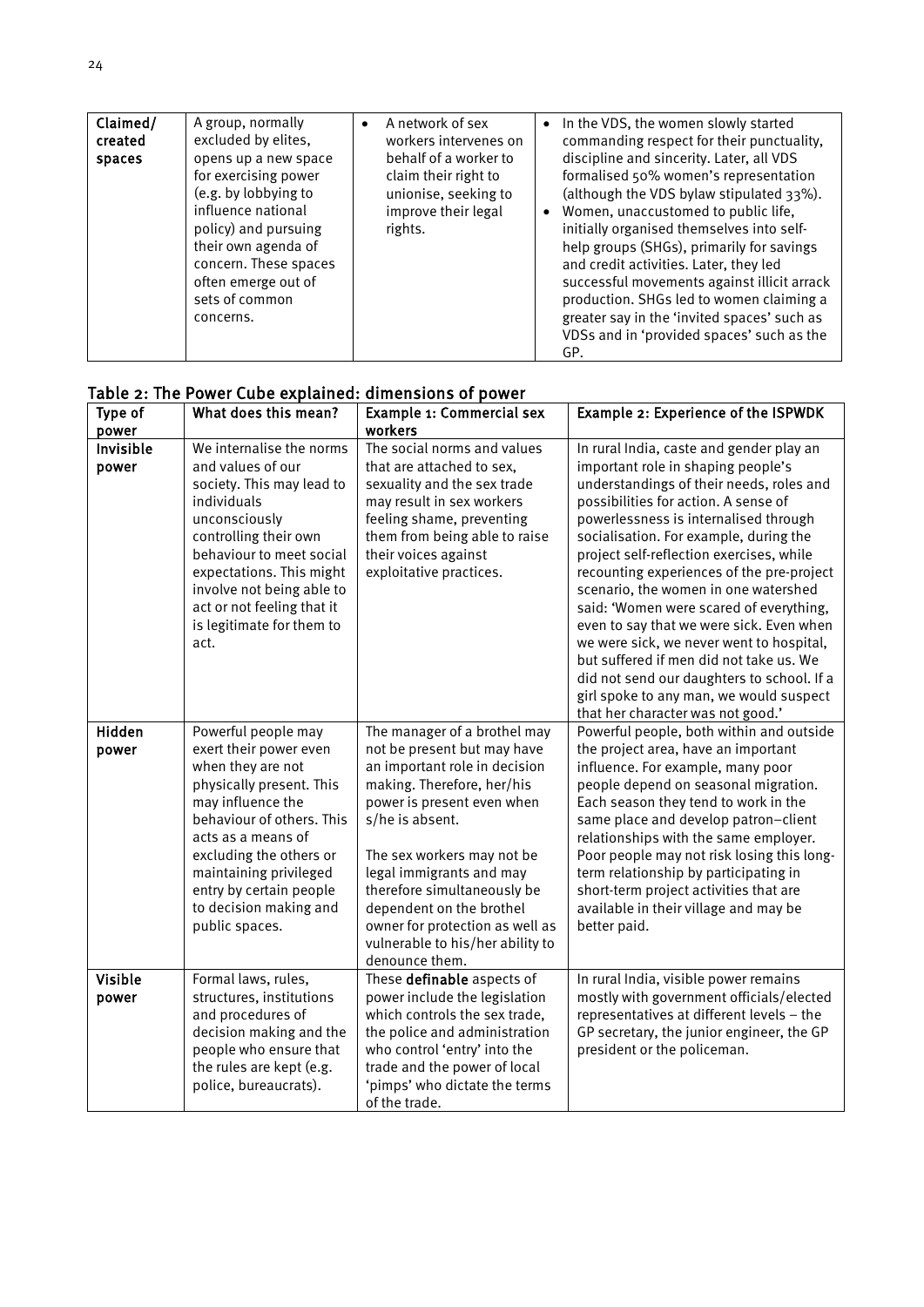| Type of place   | Example                                                                                                                                                                                                                                                                                                                                                                                                                            | <b>Examples related to the</b><br><b>ISPWDK</b>                                                                                                                                                                                                                                                                                                                                                                                                                                                                                                                          |
|-----------------|------------------------------------------------------------------------------------------------------------------------------------------------------------------------------------------------------------------------------------------------------------------------------------------------------------------------------------------------------------------------------------------------------------------------------------|--------------------------------------------------------------------------------------------------------------------------------------------------------------------------------------------------------------------------------------------------------------------------------------------------------------------------------------------------------------------------------------------------------------------------------------------------------------------------------------------------------------------------------------------------------------------------|
| Global          | Global fora might include the UN, the WTO, the<br>worldwide web, satellite TV channels with global<br>reach (e.g. CNN, BBC World, Sky), the Roman Catholic<br>Church and international criminal courts.<br>In some respects, power is shifting to more<br>globalised 'places' and local actors (such as the<br>Narmada Dam and Chiapas campaigns) and may use                                                                      | Bilateral and multilateral agencies<br>working on natural resource<br>management and water like SDC,<br>DFID, World Bank, European<br>Commission (EC) and UN<br>Development Program (UNDP).<br>Foundations promoted or endowed                                                                                                                                                                                                                                                                                                                                           |
|                 | global forums as arenas for action more effectively<br>than they can appeal to institutions of local 'places'.                                                                                                                                                                                                                                                                                                                     | by rich businessmen for social<br>purposes like the Ford Foundation,<br>Bill & Melinda Gates Foundation, Sir<br>Ratan Tata Trust and Sir Dorabji<br>Tata Trust.                                                                                                                                                                                                                                                                                                                                                                                                          |
|                 |                                                                                                                                                                                                                                                                                                                                                                                                                                    | Global Fora like the World Water<br>Forum.                                                                                                                                                                                                                                                                                                                                                                                                                                                                                                                               |
|                 |                                                                                                                                                                                                                                                                                                                                                                                                                                    | The ideas and influence of<br>international consultants.                                                                                                                                                                                                                                                                                                                                                                                                                                                                                                                 |
| <b>National</b> | National fora might include parliament, national<br>media, networked organisations (e.g. local branches<br>of civil society organisations, churches, national<br>trade unions, chambers of commerce) and national<br>criminal courts.<br>The interrelation between local and national 'places'<br>is seen clearly in the debates over decentralisation<br>and the extent to which power is officially shared<br>with the locality. | The Planning Commission in India<br>and the different ministries from<br>which funding for watershed<br>programmes is sourced, such as the<br><b>Department of Land Resources</b><br>under the Ministry of Rural<br>Development and the Ministry of<br>Agriculture.<br>Committees set up for the review of<br>the guidelines for watersheds<br>funded by different government<br>programmes, like the recent<br>Parthasarthy Committee.<br>At the state level, government<br>agencies funding watershed<br>programmes including the Drought<br>Prone Area Programme, the |
|                 |                                                                                                                                                                                                                                                                                                                                                                                                                                    | Integrated Watershed Development<br>Programme, the Agriculture<br>Department and the State<br>Watershed Department.                                                                                                                                                                                                                                                                                                                                                                                                                                                      |
| Local           | Local fora might include local government, local civil<br>society organisations, community-based<br>organisations, clubs, local media, local courts. In<br>addition private arenas such as the household,<br>which play an important role but outside of the<br>'public sphere'.                                                                                                                                                   | The GP and village-level agencies<br>such as the VDSs and the local<br>governance units at district and<br>sub-district levels (the Zila and<br>Taluka Panchayat).                                                                                                                                                                                                                                                                                                                                                                                                       |

### Table 3: The Power Cube explained: places where power is expressed

#### References

- Gaventa, J. (2003) 'Towards Participatory Local Governance: Assessing the Transformative Possibilities'. Paper presented at Conference on Participation: From Tyranny to Transformation, Manchester, 27-28 February.
- Gaventa, J. (2005) 'Reflections of the Uses of the 'Power Cube' Approach for Analyzing the Spaces, Places and Dynamics of Civil Society Participation and Engagement'. CFP Evaluation Series 4. The Hague, Netherlands: MBN Secretariat.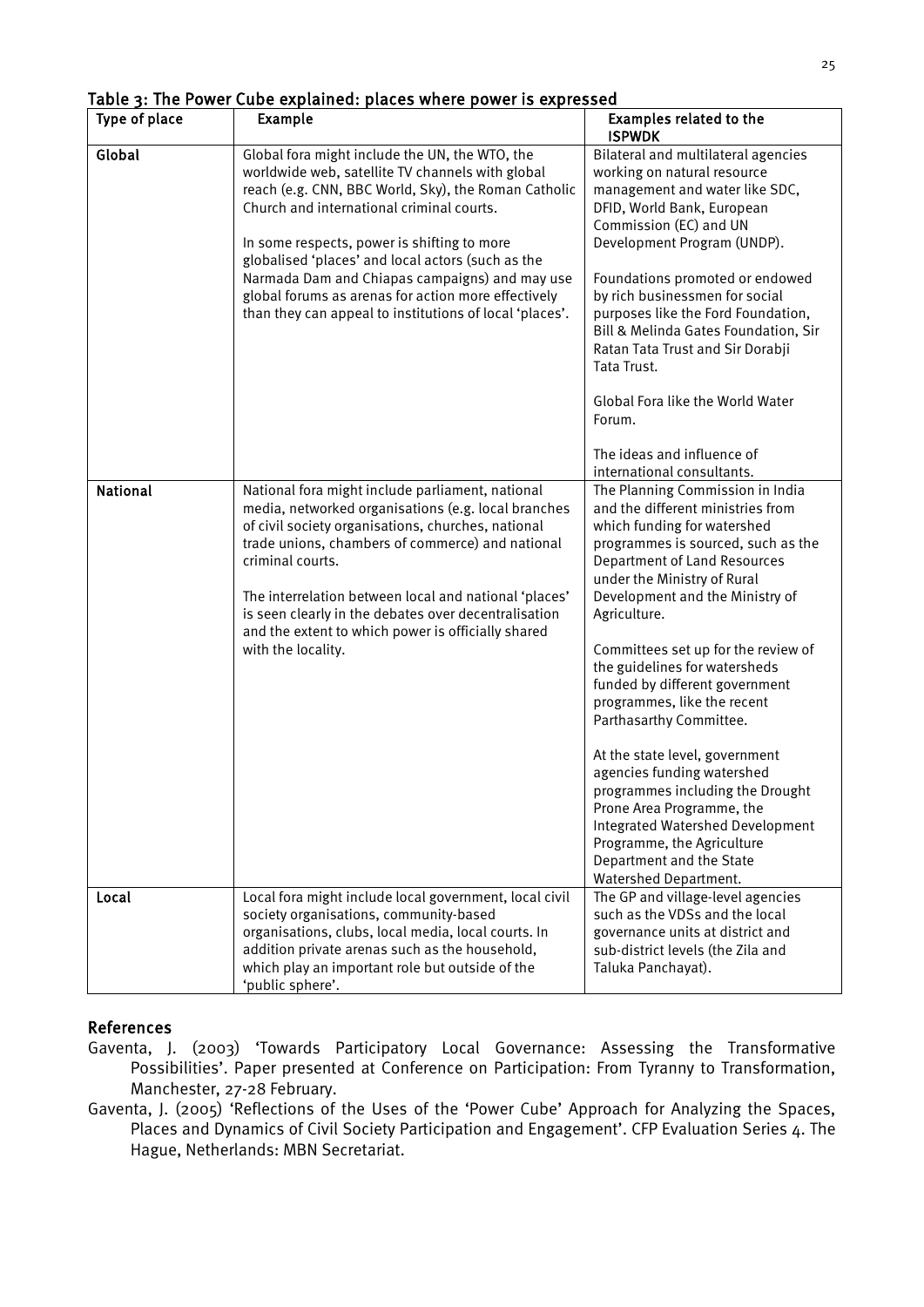- Indo-Swiss Participative Watershed Development Project (ISPWDK) (2005) 'Empowering the People: Experience with Village Development Societies in Promoting Local Governance', [http://www.intercooperation.ch/offers/download/ic-india/ispwdk-1.pdf/view.](http://www.intercooperation.ch/offers/download/ic-india/ispwdk-1.pdf/view)
- Jana, S., P.V. Sharma, S. Vinita and Dr Amrender (2006) 'Understanding Power and Creating Spaces: Sex Workers' Voices in HIV Prevention'. Saksham Approach Paper 2.
- Luttrell, C. and S. Quiroz (2007) 'Understanding and Operationalising Empowerment'. ODI paper for the SDC Poverty-Wellbeing Platform.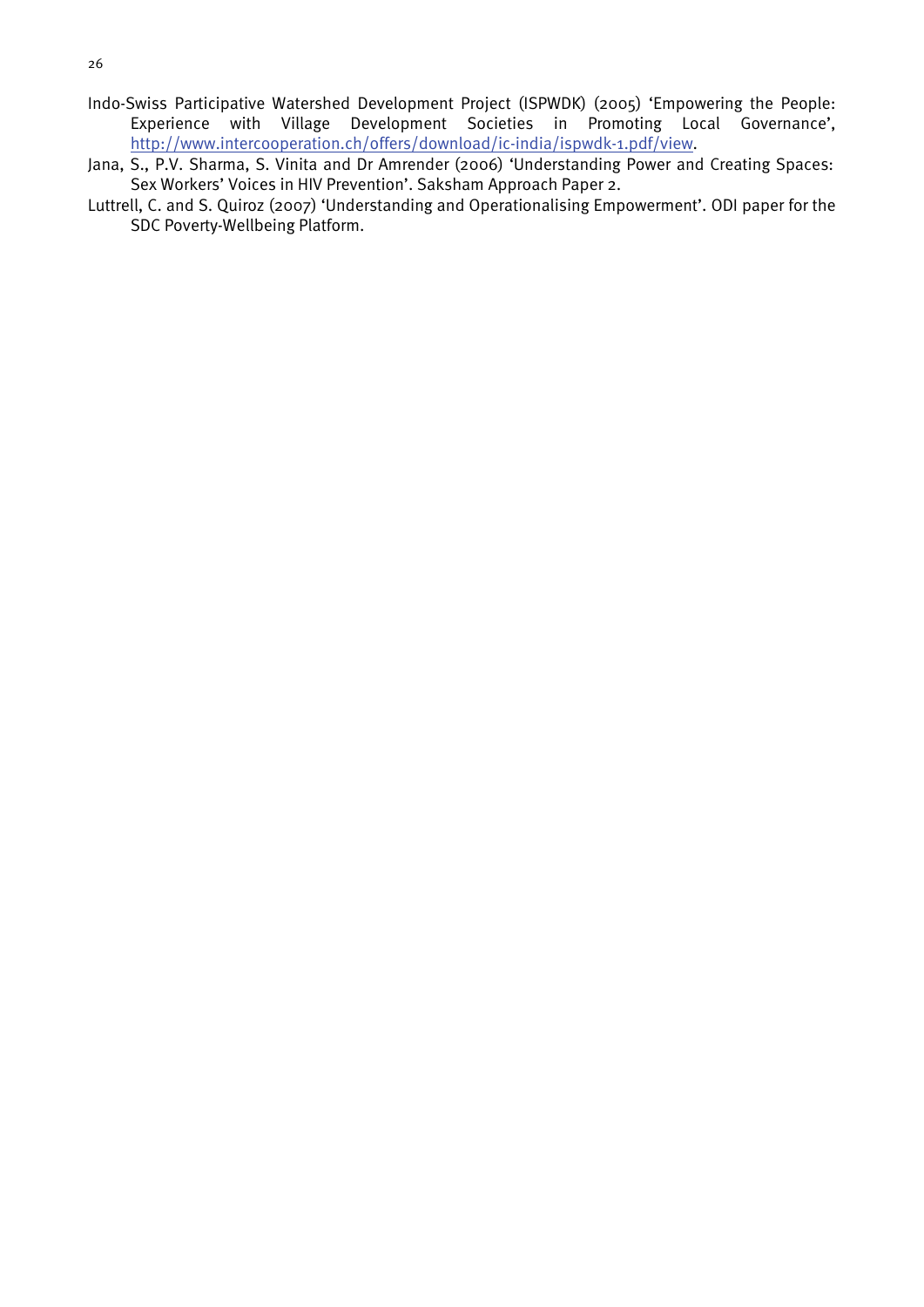### <span id="page-31-0"></span>Annex 3: The definition and operationalisation of empowerment in different development agencies

#### Empowerment Note 4 for SDC, August 2007

#### Claire Scrutton and Cecilia Luttrell

#### Introduction

This note provides details on the differing approaches to empowerment in a variety of donor agencies and NGOs, according to a selection made from official documentation associated with these agencies. The debates and concepts surrounding empowerment are discussed more fully in the paper on 'Understanding and Operationalising Empowerment' (Luttrell and Quiroz, 2007). 'Empowerment' is a term that has been embraced by a diverse range of institutions, from the World Bank to Oxfam to many more radical NGOs, but few of these share common definitions. Some organisations leave the term undefined (for example, UNDP, Oxfam and Save the Children). In others, different departments have their own interpretations, and there is no clear centralised definition.

The table below presents information from various policy documents from a wide spectrum of organisations, to present their attitudes to a number of different issues. These include:

Process versus outcome: Many organisations, such as SDC, CIDA, DFID and Oxfam, view empowerment as both an outcome and a process. Others (such as the US Agency for International Development – USAID – and UNDP) take an instrumentalist view of empowerment and focus more narrowly on the importance of process and the assumption that participation alone will lead to empowerment. CARE International not only focuses on the importance of participating in the decisionmaking process, but also prioritises those processes that lead people to perceive themselves as both able and entitled to make decisions. This leads to an emphasis on the gaining of power and control over decisions and resources that determine the quality of one's life. This focus has also been adopted by many of the agencies to encourage an emphasis on participation in decision making (Save the Children, the International Fund for Agricultural Development – IFAD – and the World Bank), ability to organise (Oxfam) and political participation (UNDP).

The scope of empowerment also varies. Empowerment is often associated with gender perspectives, and many organisations (such as the Swedish International Development Cooperation Agency – Sida, CIDA and USAID) use the term 'empowerment' only within the remit of gender issues. For example, according to CIDA's (1999) gender policy, empowerment is central to achieving gender equality and helping women to become aware of unequal power relations, to gain control over their lives and to acquire a greater voice to overcome inequality in their home, workplace and community. Others, such as DFID and SDC, are clear that empowerment is not only a gender issue but that it concerns a whole host of marginalised groups.

Agency versus structure: Many agencies, such as SDC, CIDA and CARE International, have adopted a focus on agency, whereas DFID (in particular) emphasises the importance of 'reforming political institutions' and structures.

The role of outsiders in empowerment: Oxfam GB (2005) and Concern promote self-help approaches to empowerment, with the belief that doing things for people where they could do them themselves could be harmful. Others (UNDP and USAID) have a different attitude; only outsiders can bring about empowerment. Changes must be made at government level and via civil society organisations; it is the role of external institutions to facilitate internal change processes.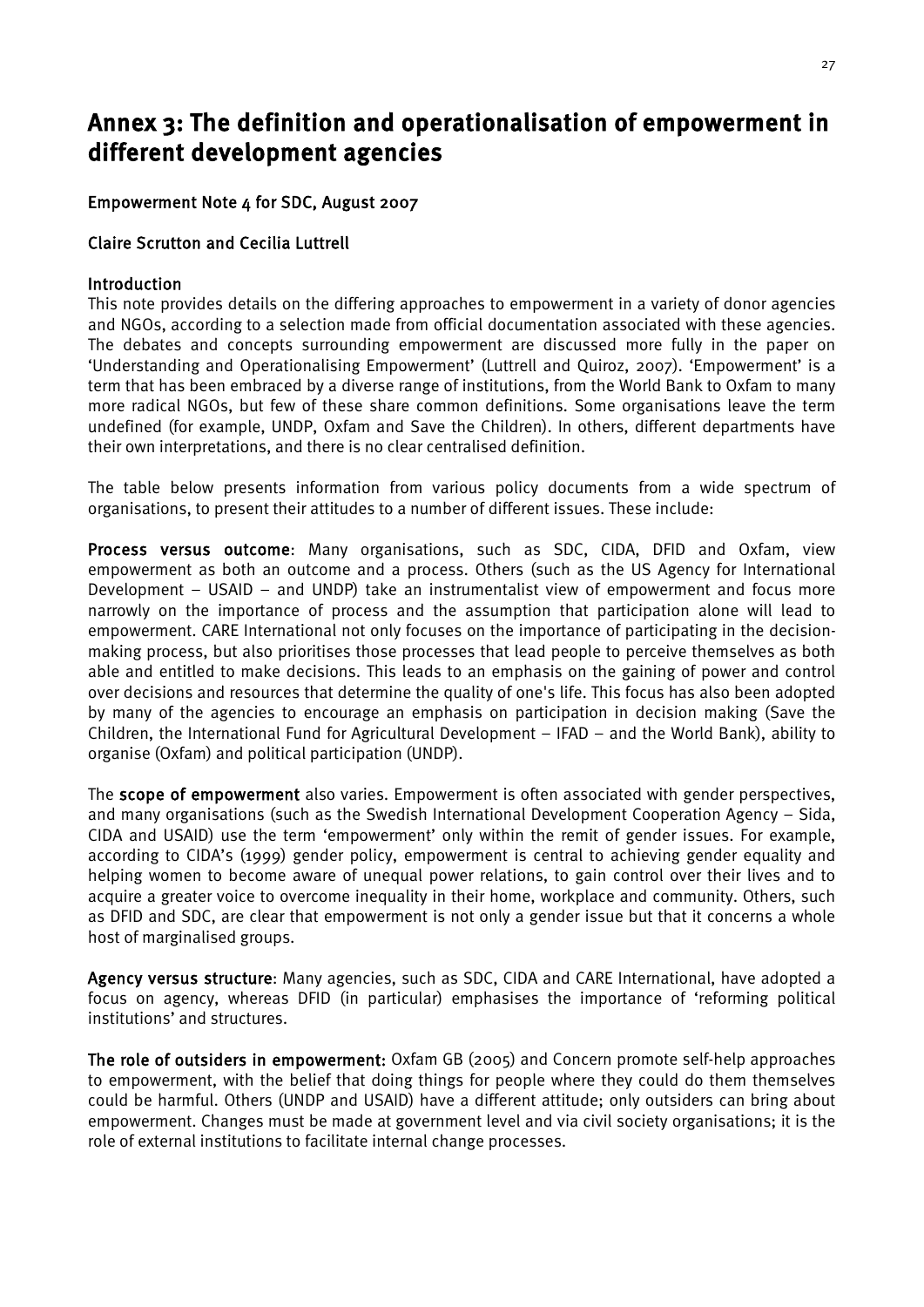28

| Agency<br>(and sources)                                                                          | Definition/concept of empowerment                                                                                                                                                                                                                                                                                                                                                                                                                                                                                                                                                                                                                                                                                                                                                      | Empowerment<br>programmes                                                                                                                             |
|--------------------------------------------------------------------------------------------------|----------------------------------------------------------------------------------------------------------------------------------------------------------------------------------------------------------------------------------------------------------------------------------------------------------------------------------------------------------------------------------------------------------------------------------------------------------------------------------------------------------------------------------------------------------------------------------------------------------------------------------------------------------------------------------------------------------------------------------------------------------------------------------------|-------------------------------------------------------------------------------------------------------------------------------------------------------|
| <b>SDC</b><br>SDC, 1999 SDC,<br>2002 SDC,<br>2004 SDC,<br>2005a SDC,<br>2005b SDC,<br>2006       | Empowerment represents both a goal and a method for SDC. It is stated to be a<br>process of emancipation in which the disadvantaged are empowered to exercise<br>their rights, to obtain access to resources and to participate actively in the<br>process of shaping society and making decisions. The activities of SDC are<br>designed to strengthen the poor in bolstering their self-esteem, identity, self-<br>confidence and ability to analyse problems and develop potential solutions of<br>their own (SDC, 2004). Older SDC documents have slightly different descriptions,<br>but this illustrates the way that SDC regularly questions its definitions and<br>updates them accordingly. SDC acknowledges that its recipients use their own<br>definitions of empowerment. | Gender, health,<br>education,<br>governance,<br>human rights,<br>information and<br>communication<br>technology (ICT)<br>and sport for<br>development |
| <b>DFID</b><br>DFID, 1997 DFID,<br>2000a DFID,<br>2000b DFID,<br>2001 DFID, 2005                 | <b>Similarities with SDC</b><br>States that empowerment is an aim of DFID programmes<br>$\bullet$<br>Discusses different levels of empowerment (individual and collective) but not<br>national or global<br>States that empowerment is both a process and an objective<br>$\bullet$<br>Does not define power<br>$\bullet$<br>Underlines psychological, social, economic and political empowerment types<br>as important aspects of empowerment; there is no specific focus on legal,<br>youth or women's empowerment<br>Focuses on individual and collective decision making<br>$\bullet$                                                                                                                                                                                              | Gender,<br>education,<br>political<br>empowerment,<br>through rights-<br>based<br>programmes                                                          |
|                                                                                                  | <b>Differences to SDC</b><br>Discusses economic empowerment in terms of incomes and assets<br>$\bullet$<br>Not clear if reference to 'collective' empowerment incorporates the national<br>$\bullet$<br>and global scale<br>Focuses on increasing power<br>$\bullet$                                                                                                                                                                                                                                                                                                                                                                                                                                                                                                                   |                                                                                                                                                       |
| GTZ (German<br>Development<br>Cooperation)<br>GTZ, 2006                                          | <b>Similarities with SDC</b><br>States that empowerment is an aim of GTZ activities<br>$\bullet$<br>Specifies 'disadvantaged sections of the population'; does not discuss youth<br>$\bullet$<br>empowerment<br>Incorporates economic, social, political and psychological empowerment<br>$\bullet$<br>Views rights as important to women's empowerment<br>Focuses on access to resources, ability to take control of life and decision<br>$\bullet$<br>making                                                                                                                                                                                                                                                                                                                         | Women's<br>empowerment<br>through gender,<br>HIV/AIDS and<br>human rights<br>programmes,<br>youth<br>empowerment<br>through                           |
|                                                                                                  | Differences to SDC<br>Includes legal empowerment<br>Discusses power relations as being a core issue of empowerment<br>Sees empowerment as an ongoing process.<br>Believes that individual empowerment is required to enable collective<br>empowerment<br>Only mentions individual and collective empowerment, not local, national or<br>global                                                                                                                                                                                                                                                                                                                                                                                                                                         | education,<br>HIV/AIDS and<br>drugs programmes                                                                                                        |
| Danida (Danish<br>International<br>Development<br>Agency)                                        | <b>Similarities with SDC</b><br>Shows a shift in the way it defines and approaches empowerment over the<br>$\bullet$<br>past few years                                                                                                                                                                                                                                                                                                                                                                                                                                                                                                                                                                                                                                                 | Gender and<br>economic<br>empowerment                                                                                                                 |
| Danida, 2000a<br>Danida, 2000b<br>Danida, 2000c<br>Danida, 2000d<br>Danida, 2003<br>Danida, 2005 | <b>Differences to SDC</b><br>In 2000, Danida produced an extensive document on its approach to<br>empowerment. At this stage, the term 'empowerment' was primarily<br>associated with individuals, mostly women. The document states that it was<br>not Danida's practice to specifically use the term 'empowerment' in its<br>policies, strategies and operational guidelines. However, the paper reviewed<br>other approaches to empowerment, examples of how they were being<br>implemented through donor recipients, and the way forward. The document<br>implies that empowerment would become an important aspect of Danida's<br>work<br>Policy and strategy since 2000 appear to have shied away from using the term<br>'empowerment'                                           |                                                                                                                                                       |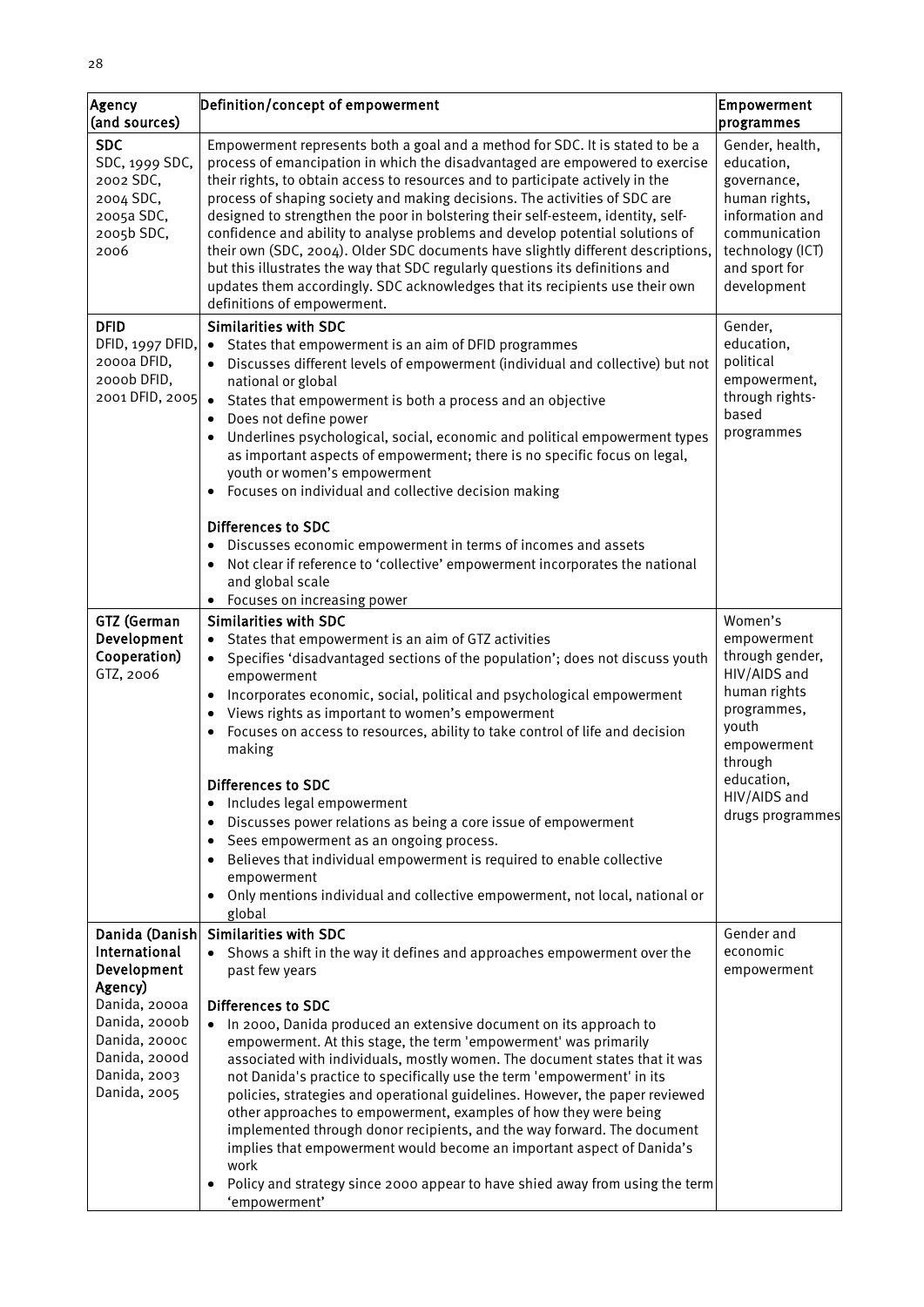|                                                                     | Empowerment is rarely mentioned in more recent literature and there is no<br>definition                                                                                                                                                                                                                                                                                                                                                                                                                                                                                                                                                                                                                                                                                                                                                                                                                                                                                                                                                                                                                                                                                                                                                                   |                                                                                                                                                                                                                                                                          |
|---------------------------------------------------------------------|-----------------------------------------------------------------------------------------------------------------------------------------------------------------------------------------------------------------------------------------------------------------------------------------------------------------------------------------------------------------------------------------------------------------------------------------------------------------------------------------------------------------------------------------------------------------------------------------------------------------------------------------------------------------------------------------------------------------------------------------------------------------------------------------------------------------------------------------------------------------------------------------------------------------------------------------------------------------------------------------------------------------------------------------------------------------------------------------------------------------------------------------------------------------------------------------------------------------------------------------------------------|--------------------------------------------------------------------------------------------------------------------------------------------------------------------------------------------------------------------------------------------------------------------------|
| Norad<br>Norad, 2000<br>Norad, 2006                                 | <b>Similarities with SDC</b><br>Includes individual, collective and social empowerment<br>Includes control and ability to participate in public decision making<br>Does not define power<br>$\bullet$<br><b>Differences to SDC</b><br>• Empowerment is not central to Norad policy and programmes, it is often an<br>unintended outcome<br>Only refers to empowerment within gender and human rights policies<br>$\bullet$<br>Reference to empowerment always relates to power and control<br>$\bullet$<br>Focuses only on the individual and collective level<br>$\bullet$<br>Does not spell out how empowerment may occur                                                                                                                                                                                                                                                                                                                                                                                                                                                                                                                                                                                                                               | Gender, health,<br>education,<br>informal sector,<br>agriculture,<br>democracy and<br>human rights                                                                                                                                                                       |
| Sida<br>Sida 2002<br>Sida 2005                                      | <b>Differences to SDC</b><br>Focuses on gender and empowerment<br>$\bullet$<br>Mentioned briefly in Sida's policy on peace and security<br>Political and economic empowerment is referred to in Sida's gender equality<br>policy but these are not defined<br>Sida has produced some key research papers but these are not reflected in<br>their policy and programmes                                                                                                                                                                                                                                                                                                                                                                                                                                                                                                                                                                                                                                                                                                                                                                                                                                                                                    | Women's<br>empowerment<br>through ICT,<br>education, health,<br>HIV/AIDS, land<br>management and<br>conservation                                                                                                                                                         |
| <b>USAID</b><br>USAID, 2003<br>USAID, 2005<br><b>USAID, 2006</b>    | <b>Similarities with SDC</b><br>Recognises importance of rights but the focus is on property rights<br><b>Differences to SDC</b><br>No clear definition of empowerment<br>$\bullet$<br>States that people are empowered through participation alone<br>Focuses on gender, political and economic empowerment<br>Does not mention empowerment in new major policy papers, only in country<br>programme web pages                                                                                                                                                                                                                                                                                                                                                                                                                                                                                                                                                                                                                                                                                                                                                                                                                                           | Women's<br>empowerment<br>through health,<br>HIV/AIDS, natural<br>resource<br>management,<br>good governance,<br>education,<br>business training<br>and microcredit;<br>youth economic<br>empowerment<br>through training,<br>apprenticeships<br>and<br>entrepreneurship |
| <b>CIDA</b><br>CIDA, 1996<br>CIDA, 1999<br>CIDA, 2004<br>CIDA, 2005 | Mentions empowerment in current policy documents only in relation to gender<br>and youth in war-affected areas. Human rights paper does not mention<br>empowerment. However, the 1999 gender equality policy provides a good<br>definition.<br><b>Similarities with SDC</b><br>Empowerment is both a process and an outcome<br>Psychological, social, political empowerment are referred to<br>Focuses on how to support people to empower themselves<br>Focuses on decision making and taking control<br>Focuses on confidence and self-reliance<br>Refers to both collective and individual empowerment<br>Does not define power<br><b>Differences to SDC</b><br>• Occurs only in gender equality policy and programmes (men and women);<br>poverty reduction policy includes empowerment of women, children,<br>minorities, the landless, the unemployed and the displaced<br>Economic empowerment is not included but an economic empowerment<br>approach is used in programmes.<br>• Emphasises giving people a voice<br>• Does not mention national or global level empowerment<br>Makes mention of rights but women's empowerment programmes are often<br>implemented alongside women's rights programmes<br>Does not refer to access to resources | Women's rights<br>and<br>empowerment,<br>education, health,<br>good governance,<br>private sector<br>development,<br>HIV/AIDS,<br>women's<br>enterprise<br>projects,<br>microcredit, youth<br>in war-affected<br>areas                                                   |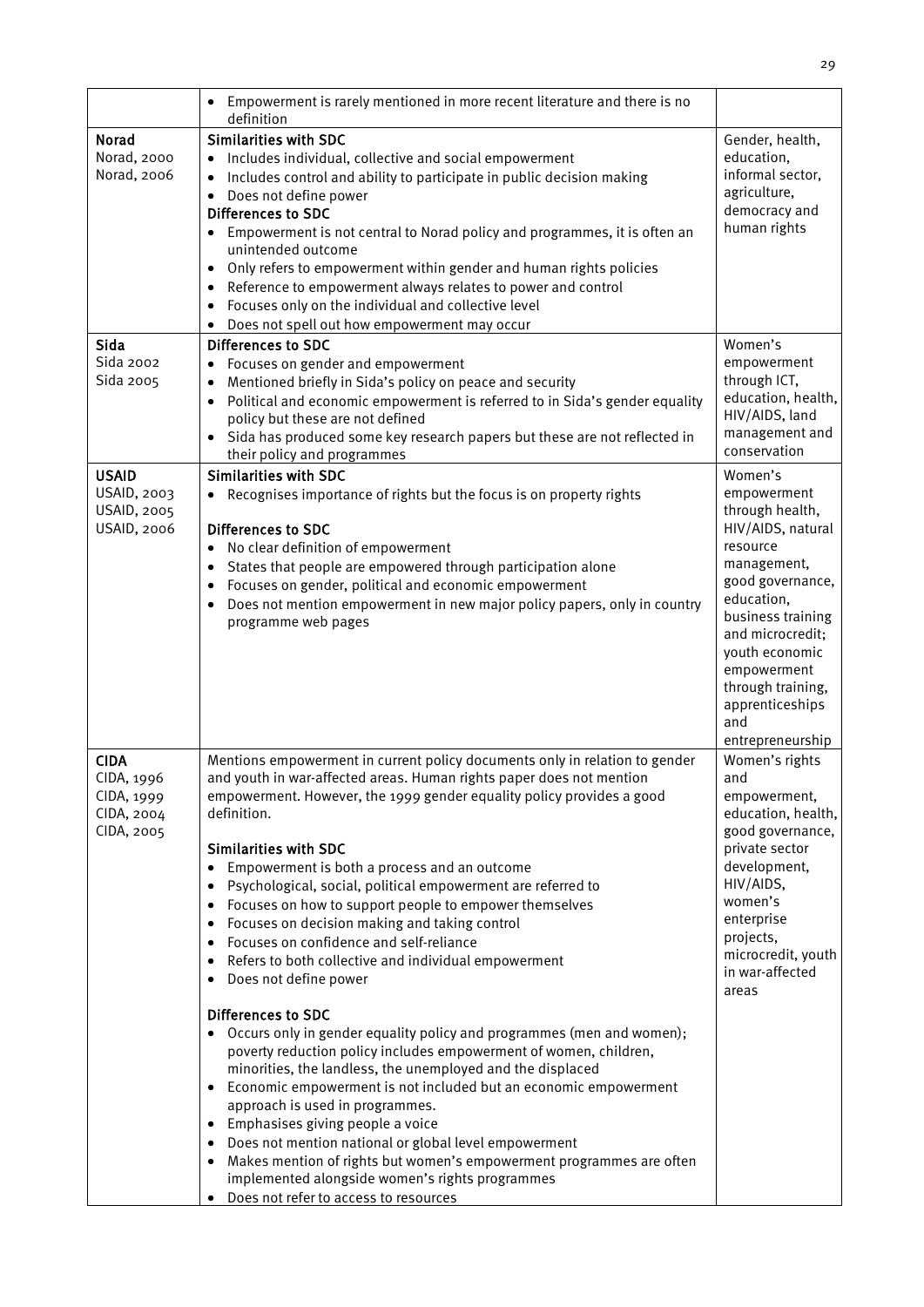| JICA (Japan<br>Intl. Coop<br>Agency)                                                            | <b>Differences to SDC</b><br>No clear definition                                                                                                                                                                                                                                                                                                                                                                                                                                                                                                                                                                                                                                                                                                                                                                                          |                                                                                                                                                                                                                                                |
|-------------------------------------------------------------------------------------------------|-------------------------------------------------------------------------------------------------------------------------------------------------------------------------------------------------------------------------------------------------------------------------------------------------------------------------------------------------------------------------------------------------------------------------------------------------------------------------------------------------------------------------------------------------------------------------------------------------------------------------------------------------------------------------------------------------------------------------------------------------------------------------------------------------------------------------------------------|------------------------------------------------------------------------------------------------------------------------------------------------------------------------------------------------------------------------------------------------|
| <b>World Bank</b><br>Narayan, 2002                                                              | <b>Similarities with SDC</b><br>• Does not define power<br>Differences to SDC<br>• The Empowerment and Poverty Reduction Sourcebook (Narayan, 2002)<br>outlines a detailed approach to empowerment<br>This incorporates the individual, collective, local, national and global levels<br>$\bullet$<br>It incorporates economic, social, political and women's empowerment, but<br>focuses on institutions, governance, the state and markets<br>The short definition focuses on people taking control and participating in the<br>decision-making process in relation to institutions that affect their lives<br>It fails to recognise different levels and types of empowerment<br>$\bullet$<br>It has clearly defined and conceptualised empowerment<br>$\bullet$<br>States that there is no single institutional model for empowerment | ICT, economic<br>empowerment,<br>decentralisation,<br>community<br>empowerment,<br>education,<br>governance                                                                                                                                    |
| <b>UNDP</b><br><b>UNDP, 1995</b><br><b>UNDP, 2000</b><br><b>UNDP, 2004</b><br><b>UNDP, 2005</b> | Provides an empowerment framework<br><b>Similarities with SDC</b><br>Rights can empower people, but this must be done by outsiders<br>Focuses on political, social, economic empowerment but from a<br>macroeconomic perspective<br>Differences to SDC<br>• Does not provide a concise definition<br>• Focuses on gender, MDGs and the gender empowerment measurement,<br>economic participation and decision making, political participation and<br>decision making, and power over economic resources<br>• States that participation brings empowerment<br>• Changes must be made at government level and through civil society<br>organisations to bring about empowerment<br>• Outsiders must facilitate the process of empowerment<br>Does not acknowledge the individual, psychological and radical nature of<br>empowerment        | Gender,<br>education,<br>economic activity,<br>health, HIV/AIDS,<br>microcredit,<br>private sector<br>development, ICT,<br>political<br>empowerment<br>through<br>parliamentary<br>development,<br>electoral<br>assistance and<br>human rights |
| <b>UNHCHR (UN</b><br>High<br>Human Rights)<br>UNHCHR, 2002                                      | <b>Similarities with SDC</b><br>• Acknowledges the importance of rights<br>Commission for • Focuses on men and women taking control of their lives<br><b>Differences to SDC</b><br>Has a strong rights-based approach<br><b>Follows World Bank definitions</b><br>$\bullet$<br>Emphasises accountability<br>$\bullet$<br>Takes a national/global perspective<br>Does not focus on social and economic aspects, only on people's rights in the<br>eyes of the law                                                                                                                                                                                                                                                                                                                                                                          |                                                                                                                                                                                                                                                |
| <b>IMF</b><br>(International<br><b>Monetary Fund)</b><br>IMF, 2005                              | <b>Differences to SDC</b><br>Empowerment through attention to macroeconomic frameworks<br>$\bullet$<br>Defines empowerment as political power, confidence and dignity<br>$\bullet$<br>Scant discussion of what empowerment means<br>$\bullet$<br>States that it uses a rights-based approach<br>$\bullet$<br>Focuses on government policies<br>$\bullet$<br>Specifies empowerment for women, children, youth, elderly and disabled                                                                                                                                                                                                                                                                                                                                                                                                        | Private sector<br>development and<br>education                                                                                                                                                                                                 |
| <b>ActionAid UK</b><br>and ActionAid<br>International<br>ActionAid,<br>2004;<br>ActionAid, 2006 | • Does not define empowerment in policies<br>Overall strategy mentions empowerment of women and girls but this is not<br>$\bullet$<br>defined<br>Focuses on social, economic, political and rights-based empowerment of<br>women and girls and their participation in decision making                                                                                                                                                                                                                                                                                                                                                                                                                                                                                                                                                     | Women and girl's<br>empowerment<br>through<br>education,<br>literacy, ICT,<br>HIV/AIDS, rights-<br>based and<br>land tenure<br>programmes;                                                                                                     |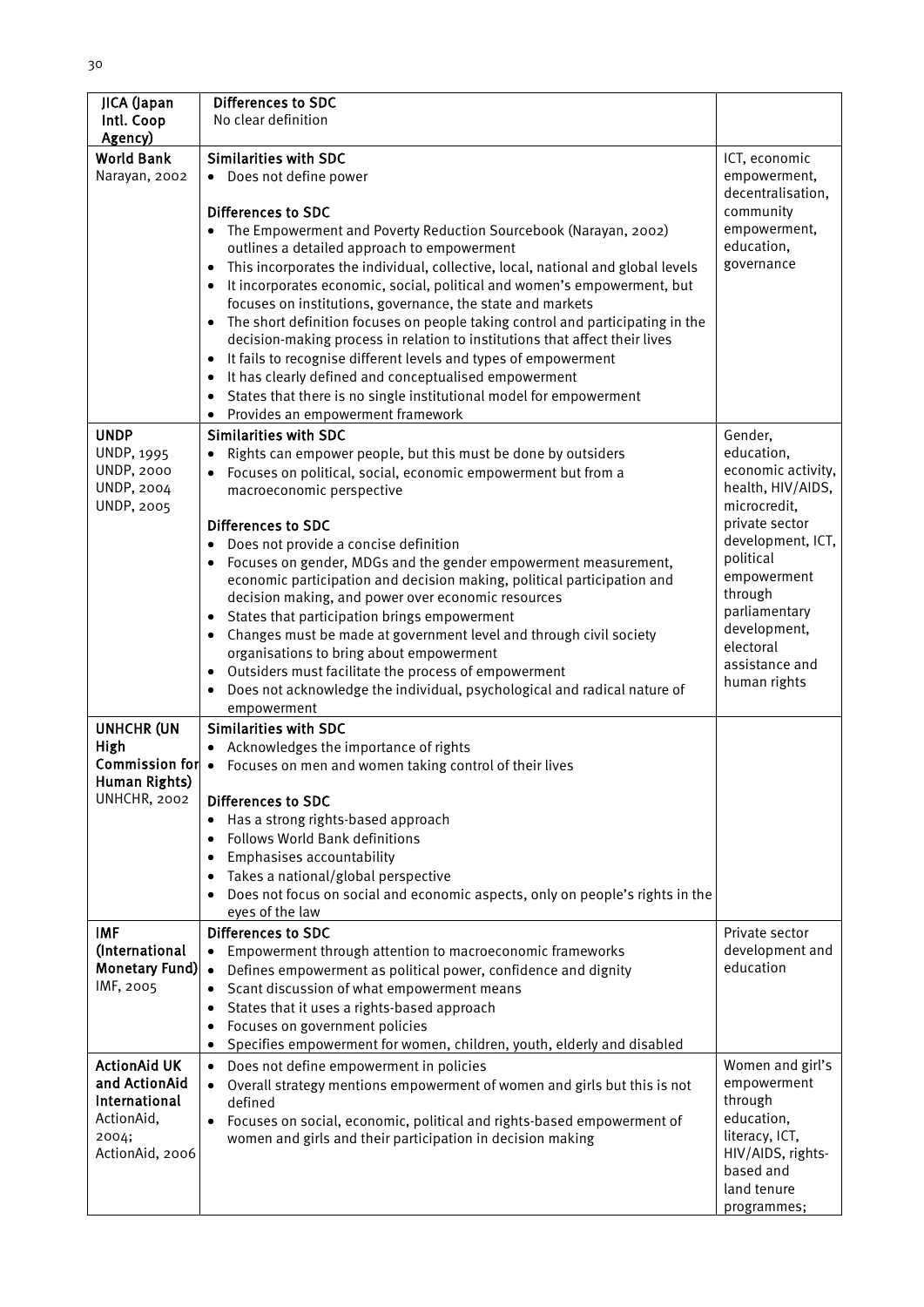|                      |                                                                                                                                           | women's                           |
|----------------------|-------------------------------------------------------------------------------------------------------------------------------------------|-----------------------------------|
|                      |                                                                                                                                           | economic                          |
|                      |                                                                                                                                           | empowerment                       |
|                      |                                                                                                                                           | through                           |
|                      |                                                                                                                                           | microcredit                       |
| <b>CARE</b>          | <b>Similarities with SDC</b>                                                                                                              | Rights-based                      |
| International        | Rights-based approach is important<br>$\bullet$                                                                                           | programmes,                       |
| CARE                 | Empowerment is core to programmes<br>$\bullet$                                                                                            | gender focused                    |
| International,       | Emphasises people taking control of their lives<br>$\bullet$                                                                              | programmes,                       |
| 2002                 | Recognition of empowerment at individual and collective levels<br>$\bullet$                                                               | health, education                 |
| CARE                 | Accepts there are many different concepts and definitions of empowerment                                                                  |                                   |
| International,       | Focuses on confidence and self-identity<br>$\bullet$                                                                                      |                                   |
| 2005                 | Focuses on participating in the decision-making process                                                                                   |                                   |
|                      |                                                                                                                                           |                                   |
|                      | <b>Differences to SDC</b>                                                                                                                 |                                   |
|                      | Emphasises that empowered people can hold others accountable<br>$\bullet$                                                                 |                                   |
|                      | Defines power and views these definitions as central<br>$\bullet$                                                                         |                                   |
|                      | No emphasis on types of empowerment<br>$\bullet$                                                                                          |                                   |
|                      | No emphasis on national or global empowerment<br>$\bullet$                                                                                |                                   |
|                      | No central definition - different departments have different or no definition<br>$\bullet$                                                |                                   |
|                      | Empowerment is a process<br>$\bullet$                                                                                                     |                                   |
| Concern              | <b>Similarities with SDC</b>                                                                                                              | Health, HIV/AIDS,                 |
| Worldwide            | Rights-based approach is important<br>$\bullet$                                                                                           | education,                        |
| Concern              | Individual, collective, men and women<br>$\bullet$                                                                                        | capacity building,                |
| Worldwide,           | Focus on people making changes for themselves, not facilitated by outsiders<br>$\bullet$                                                  | livelihoods and                   |
| 2001<br>Concern      | Includes knowledge                                                                                                                        | microfinance;<br>gender and youth |
| Worldwide,           |                                                                                                                                           | are integral to                   |
| 2003                 | <b>Differences to SDC</b>                                                                                                                 | programmes                        |
|                      | Does not provide an overall definition<br>$\bullet$                                                                                       |                                   |
|                      | Empowerment and women's empowerment is central to all the work<br>$\bullet$<br>Regularly uses the term 'genuine empowerment'<br>$\bullet$ |                                   |
|                      | Does not recognise different types of empowerment (social, political,<br>$\bullet$                                                        |                                   |
|                      | economic etc.) in its definition                                                                                                          |                                   |
|                      | Does not include national or global aspects                                                                                               |                                   |
| <b>Oxfam</b>         | <b>Similarities with SDC</b>                                                                                                              | Women's                           |
| International        | Views empowerment as both a process and an outcome                                                                                        | empowerment,                      |
| and Oxfam GB         | Focuses on people's self-awareness, rights, ability to organise and control<br>$\bullet$                                                  | education, health                 |
| Oxfam GB, 2003       | resources for themselves                                                                                                                  | and livelihoods                   |
| Oxfam GB, 2005       |                                                                                                                                           |                                   |
|                      | <b>Differences to SDC</b>                                                                                                                 |                                   |
|                      | Not clearly defined in policy documents or on the website other than in Oxfam                                                             |                                   |
|                      | (2005)                                                                                                                                    |                                   |
|                      | Provides a definition and diagram of power                                                                                                |                                   |
|                      | Provides a comprehensive but complex framework for empowerment, but                                                                       |                                   |
|                      | does not provide a concise definition; the framework incorporates                                                                         |                                   |
|                      | psychological, economic, cultural, political and social dimensions                                                                        |                                   |
|                      | Recognises that the meaning of empowerment varies depending on the<br>$\bullet$                                                           |                                   |
|                      | people, level, place and time                                                                                                             |                                   |
|                      | Provides in-depth discussion on women's empowerment and elements for                                                                      |                                   |
|                      | capacity building for empowerment                                                                                                         |                                   |
| Save the<br>Children | <b>Similarities with SDC</b>                                                                                                              | Young people's<br>and children's  |
| Save the             | Deals with individual and collective empowerment<br>Focuses on participation in decision making for NGO programmes and public             | empowerment and                   |
| Children UK,         | policy                                                                                                                                    | community (adults                 |
| 2003                 | Mentions self-confidence and dignity                                                                                                      | that affect the                   |
| Save the             | Includes social, political, young people and women's empowerment                                                                          | young people's                    |
| Children UK,         |                                                                                                                                           | lives)                            |
| 2005                 | <b>Differences to SDC</b>                                                                                                                 | empowerment                       |
|                      | Does not provide a concise definition of empowerment                                                                                      | through                           |
|                      | Has a strong rights-based approach to policy and programming                                                                              | education, health,                |
|                      | Focuses on power relations and provides definitions                                                                                       | HIV/AIDS, equality                |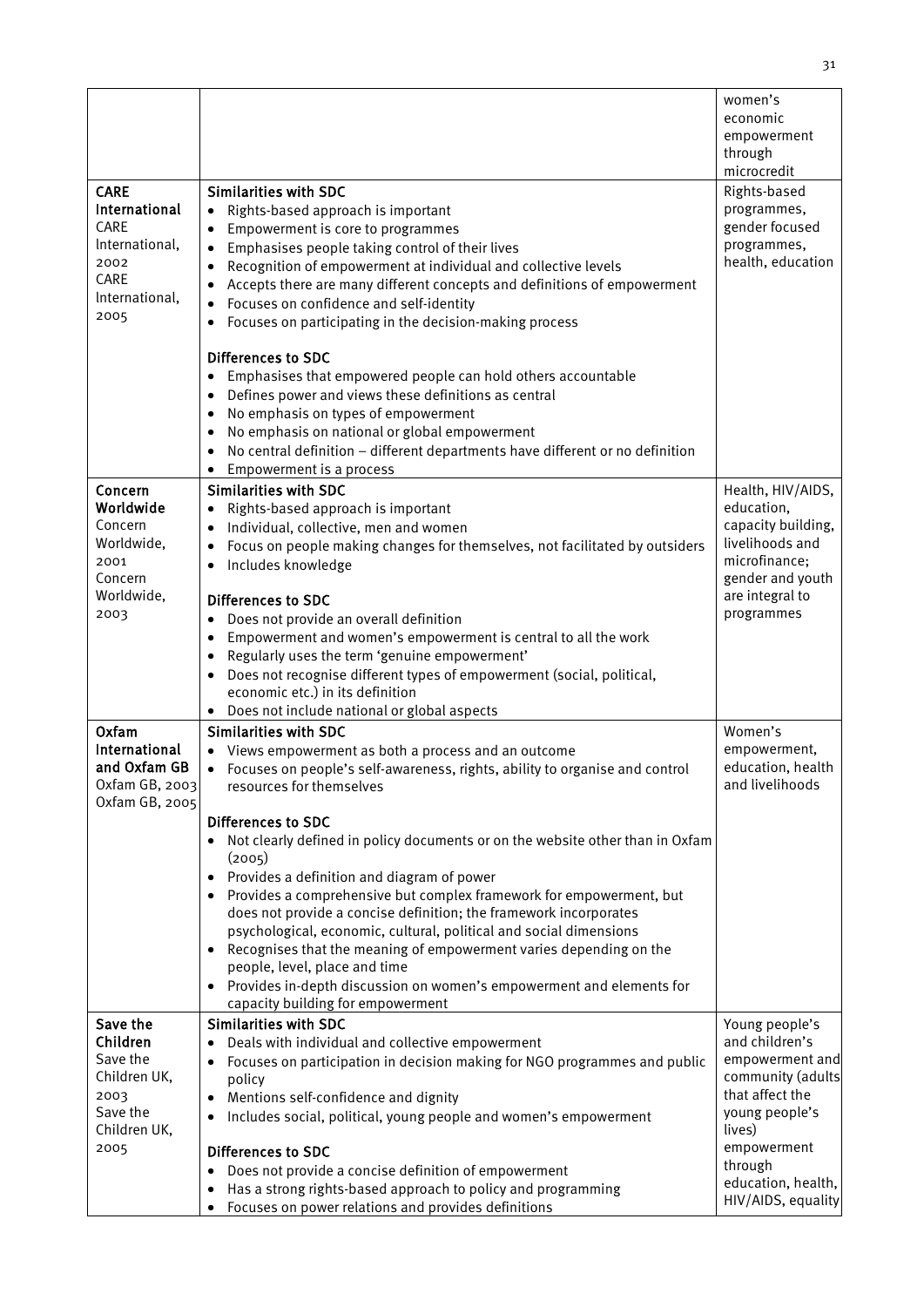| Bases approach on women's and political empowerment frameworks and<br>adapts these to work with young people<br>Mentions access to entitlements<br>Uses the term 'citizen empowerment' | and rights, poverty<br>and economics,<br>exploitation and<br>protection |
|----------------------------------------------------------------------------------------------------------------------------------------------------------------------------------------|-------------------------------------------------------------------------|
| Mentions the process from individual to collective empowerment                                                                                                                         | programmes                                                              |

#### References

ActionAid (2004) ICT for Development. London, UK: ActionAid.

ActionAid (2006) Action Aid Gender Policy. London, UK: ActionAid.

- Canadian International Development Agency (CIDA) (1996) Government of Canada Policy for CIDA on Human Rights, Democratization and Good Governance. Quebec, Canada: CIDA.
- Canadian International Development Agency (CIDA) (1999) CIDA's Policy on Gender Equality. Quebec, Canada: CIDA.
- Canadian International Development Agency (CIDA) (2004) CIDA's Sustainable Development Strategy 2004-2006. Quebec, Canada: CIDA.
- Canadian International Development Agency (CIDA) (2005) Canada's International Policy Statement: A Role of Pride and Influence in the World. Quebec, Canada: CIDA.
- CARE International (2002) Gender Equity Building Blocks: Concepts. CARE International UK, London, UK: CARE.
- CARE International (2005) Principles into Practice: Learning from Innovative Rights-based Programmes. CARE International UK, London, UK: CARE.
- Concern Worldwide (2001) Concern Worldwide's Capacity Building Policy. Dublin, Ireland: Concern Worldwide.
- Concern Worldwide (2003) Concern Worldwide's Livelihood Security Policy. Dublin, Ireland: Concern Worldwide.
- Development Assistance Committee (DAC) (2001) DAC Guidelines on Poverty Reduction. Paris, France: OECD-DAC.
- Danish International Development Agency (Danida) (2000a) 'Annex 3: Conceptualising Participation and Empowerment', in Evaluation of Danish Support to Promotion of Human Rights and Democratisation 1990-1998 Participation and Empowerment. Copenhagen, Denmark: Ministry of Foreign Affairs.
- Danish International Development Agency (Danida) (2000b) Evaluation of Danish Support to Promotion of Human Rights and Democratisation 1990-1998 Participation and Empowerment, Vol. 3. Copenhagen, Denmark: Ministry of Foreign Affairs.
- Danish International Development Agency (Danida) (2000c) 'Findings and Lessons Learnt', in Evaluation of Danish Support to Promotion of Human Rights and Democratisation 1990-1998 Participation and Empowerment. Copenhagen, Denmark: Ministry of Foreign Affairs.
- Danish International Development Agency (Danida) (2000d) 'Key Concepts', in *Evaluation of Danish* Support to Promotion of Human Rights and Democratisation 1990-1998 Participation and Empowerment. Copenhagen, Denmark: Ministry of Foreign Affairs.
- Danish International Development Agency (Danida) (2003) *Danida's Annual Report 2002*. Copenhagen, Denmark: Ministry of Foreign Affairs.
- Danish International Development Agency (Danida) (2005) Globalisation: Progress through Partnership. Priorities of the Danish Government for Danish Development Assistance 2006-2010. Copenhagen, Denmark: Ministry of Foreign Affairs.
- Department for International Development (DFID) (1997) Social Development Policies, Results and Learning: a Multi-agency Review. London, UK: DFID.
- Department for International Development (DFID) (2000a) Poverty Elimination and the Empowerment of Women. London, UK: DFID.
- Department for International Development (DFID) (2000b) Realising Human Rights for Poor People. London, UK: DFID.

Department for International Development (DFID) (2001) Poverty: Bridging the Gap. London, UK: DFID.

Department for International Development (DFID) (2005) 'Poverty Reduction in Asia', in *DFID* Departmental Report 2005. London, UK: DFID.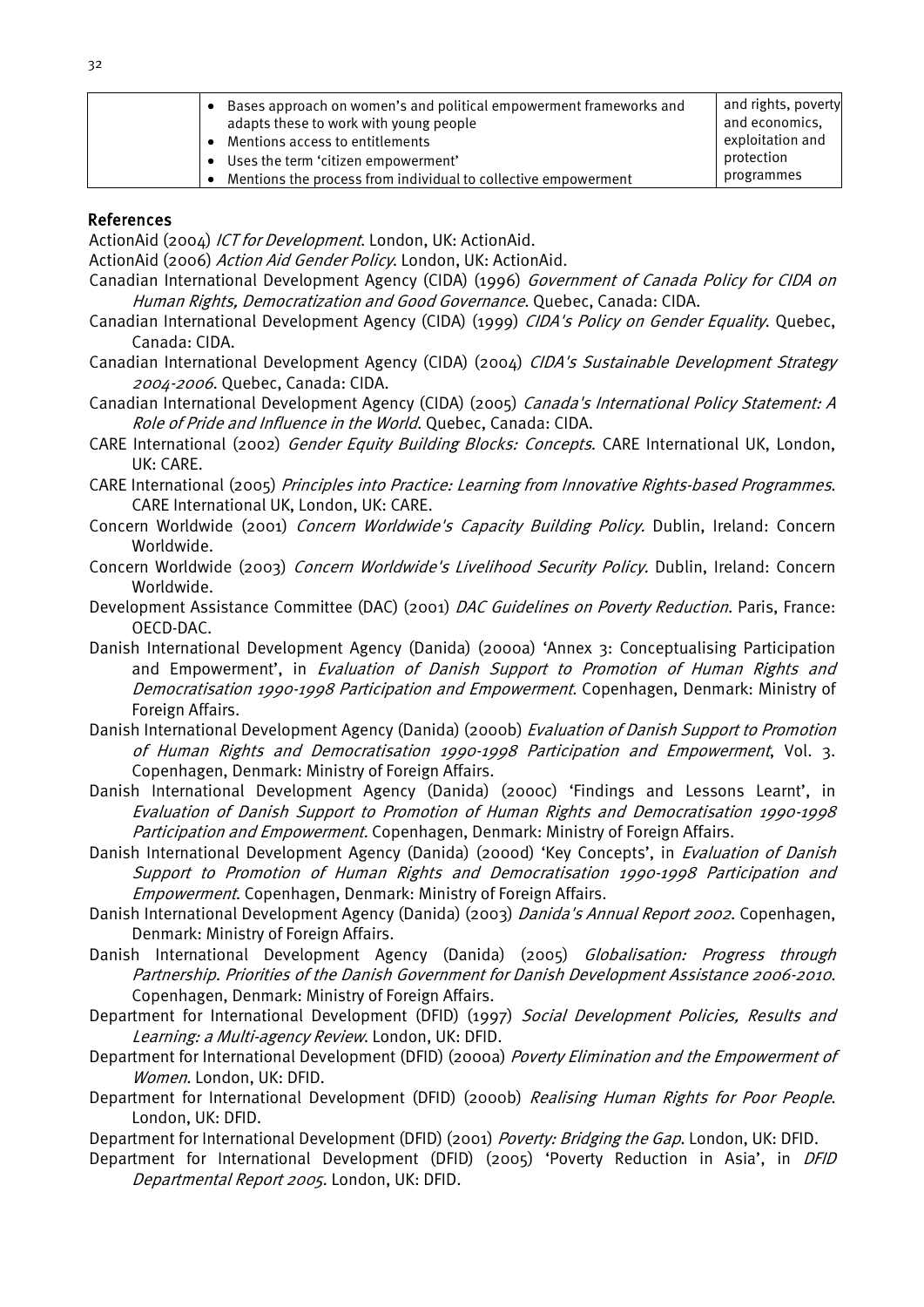- German Development Cooperation (GTZ) (2006) 'The World of Words at GTZ', [http://www.gtz.de/en/publikationen/begriffswelt-gtz/en/include.asp?lang=E&file=2\\_14.inc.](http://www.gtz.de/en/publikationen/begriffswelt-gtz/en/include.asp?lang=E&file=2_14.inc)
- International Monetary Fund (IMF) (2005) Nigeria: Poverty Reduction Strategy Paper -National Economic Empowerment and Development Strategy 05/433. Washington, DC: IMF.
- Luttrell, C. and S. Quiroz (2007) 'Understanding and Operationalising Empowerment'. ODI paper for the SDC Poverty-Wellbeing Platform.
- Narayan, D. (2002) *Empowerment and Poverty Reduction Sourcebook*. Washington, DC: World Bank.
- Norwegian Agency for Development Cooperation (Norad) (2000) Handbook in Gender and Empowerment Assessment. Oslo, Norway: Norad.
- Norwegian Agency for Development Cooperation (Norad) (2006) Handbook in Human Rights Assessment: State Obligations, Awareness and Empowerment., Norway: Norad.
- Oxfam GB (2003) Oxfam's Policy on Gender Equality. Oxford, UK: Oxfam GB.
- Oxfam GB (2005) 'Capacity Building for Empowerment'. Report of Workshop held in Jinja, Uganda, 5-8 March.
- Save the Children UK (2003) Closing the Circle: From Measuring Policy change to Assessing Policies in Practice. London, UK: Save the Children UK.
- Save the Children UK (2005) Achieving the Gender Parity Millennium Development Goal: What Needs to be Done. London, UK: Save the Children UK.
- Swedish International Development Cooperation Agency (Sida) (2002) Perspectives on Poverty. Stockholm, Sweden: Sida.
- Swedish International Development Cooperation Agency (Sida) (2005) Promoting Gender Equality in Development Cooperation. Stockholm, Sweden: Sida.
- Swiss Agency for Development and Cooperation (SDC) (1999) SDC Policy for Social Development. Berne, Switzerland: SDC.
- Swiss Agency for Development and Cooperation (SDC) (2002) Are We Contributing to Empowerment in Latin America? Berne, Switzerland: SDC.
- Swiss Agency for Development and Cooperation (SDC) (2004) Creating the Prospect of Living a Life in Dignity Principles Guiding the SDC in its Commitment to Fighting Poverty. Berne, Switzerland: SDC.
- Swiss Agency for Development and Cooperation (SDC) (2005a) SDC's Human Rights Policy: Towards a Life in Dignity. Realising Rights for Poor People. Berne, Switzerland: SDC.
- Swiss Agency for Development and Cooperation (SDC) (2005b) Towards Gender Equality -Capitalization of SDC Experience in Gender Mainstreaming. Berne, Switzerland: SDC.
- Swiss Agency for Development and Cooperation (SDC) (2006) *Empowerment*. Berne, Switzerland: SDC.
- UN Development Program (UNDP) (1995) Human Development Report 1995. Oxford, UK: Oxford University Press.
- UN Development Program (UNDP) (2000) 'Rights Empowering People in the Fight against Poverty', in Human Development Report 2000: Human Rights and Human Development. New York: UNDP.
- UN Development Program (UNDP) (2004) Nepal Human Development Report 2004 Empowerment and Poverty Reduction. Kathmandu: Nepal: UNDP.
- UN Development Program (UNDP) (2005) Human Development Report 2005. New York: UNDP.
- UN High Commissioner for Human Rights (UNHCHR) (2002) Human Rights, Poverty Reduction and Sustainable Development: Health, Food and Water. Geneva, Switzerland: OHCHR.
- US Agency for International Development (USAID) (2003) Gender Assessment for USAID/Tanzania. Washington, DC: USAID.
- US Agency for International Development (USAID) (2005) Status of Presidential Initiatives FY 2004. Washington, DC: USAID.
- US Agency for International Development (USAID) (2006) Policy Framework for Bilateral Foreign Aid. Washington, DC: USAID.